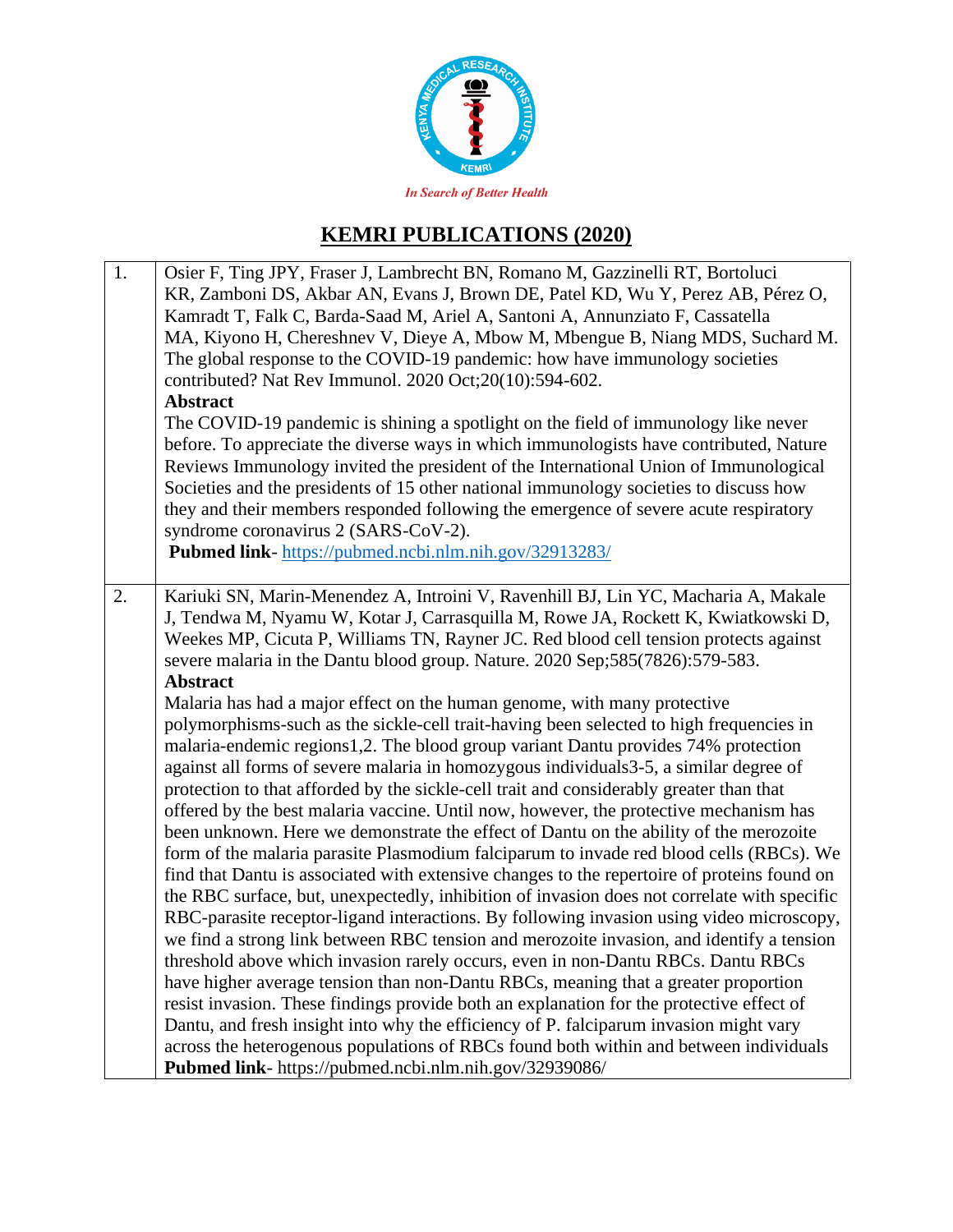

| 3. | Stegeman I, Ochodo EA, Guleid F, Holtman GA, Yang B, Davenport C, Deeks JJ, Dinnes<br>J, Dittrich S, Emperador D, Hooft L, Spijker R, Takwoingi Y, Van den Bruel A, Wang J,<br>Langendam M, Verbakel JY, Leeflang MM; Cochrane COVID-19 Diagnostic Test<br>Accuracy Group. Routine laboratory testing to determine if a patient has COVID-19.<br>Cochrane Database Syst Rev. 2020 Nov 19;11(11):CD013787.<br><b>Abstract</b><br>Background: Specific diagnostic tests to detect severe acute respiratory syndrome<br>coronavirus 2 (SARS-CoV-2) and resulting COVID-19 disease are not always available<br>and take time to obtain results. Routine laboratory markers such as white blood cell count,<br>measures of anticoagulation, C-reactive protein (CRP) and procalcitonin, are used to<br>assess the clinical status of a patient. These laboratory tests may be useful for the triage of |
|----|---------------------------------------------------------------------------------------------------------------------------------------------------------------------------------------------------------------------------------------------------------------------------------------------------------------------------------------------------------------------------------------------------------------------------------------------------------------------------------------------------------------------------------------------------------------------------------------------------------------------------------------------------------------------------------------------------------------------------------------------------------------------------------------------------------------------------------------------------------------------------------------------------|
|    | people with potential COVID-19 to prioritize them for different levels of treatment,<br>especially in situations where time and resources are limited.<br>Pubmed link-https://pubmed.ncbi.nlm.nih.gov/33211319/                                                                                                                                                                                                                                                                                                                                                                                                                                                                                                                                                                                                                                                                                   |
| 4. | Agweyu A, Masenge T, Munube D. Extending the measurement of quality beyond<br>service delivery indicators. BMJ Glob Health. 2020 Dec;5(12): e004553.<br>Pubmed link- https://pubmed.ncbi.nlm.nih.gov/33355260/                                                                                                                                                                                                                                                                                                                                                                                                                                                                                                                                                                                                                                                                                    |
| 5. | Osier FHA, Mwandumba HC, Gray CM. Turning Discoveries into Treatments:<br>Immunology in Africa. Trends Immunol. 2020 Dec;41(12):1051-1053.<br><b>Abstract</b><br>An exemplar outcome of an immunology-based intervention is vaccine development; the<br>current COVID-19 pandemic is a case in point. Can we build an immunology research<br>ecosystem in Africa that nurtures discovery and enables translation? We see African<br>immunologists as key agents of change and discuss obstacles and opportunities.<br>Pubmed link-https://pubmed.ncbi.nlm.nih.gov/33160840/                                                                                                                                                                                                                                                                                                                       |
| 6. | Morgan R, Dhatt R, Kharel C, Muraya K. A patchwork approach to gender<br>equality weakens the SDGs: time for cross-cutting action. Glob Health Promot.<br>2020 Sep;27(3)<br>Pubmed link-https://pubmed.ncbi.nlm.nih.gov/32969316/5.                                                                                                                                                                                                                                                                                                                                                                                                                                                                                                                                                                                                                                                               |
| 7. | Smith EL, Wheeler I, Adler H, Ferreira DM, Sá-Leão R, Abdullahi O, Adetifa I, Becker-<br>Dreps S, Esposito S, Farida H, Kandasamy R, Mackenzie GA, Nuorti JP, Nzenze S,<br>Madhi SA, Ortega O, Roca A, Safari D, Schaumburg F, Usuf E, Sander EAM, Grant LR,<br>Hammitt LL, O'Brien KL, Gounder P, Bruden DJT, Stanton MC, Rylance J. Upper<br>airways colonisation of Streptococcus pneumoniae in adults aged 60 years and older: A<br>systematic review of prevalence and individual participant<br>Data meta-analysis of risk factors. J Infect. 2020 Oct;81(4):540-548.<br><b>Abstract</b>                                                                                                                                                                                                                                                                                                    |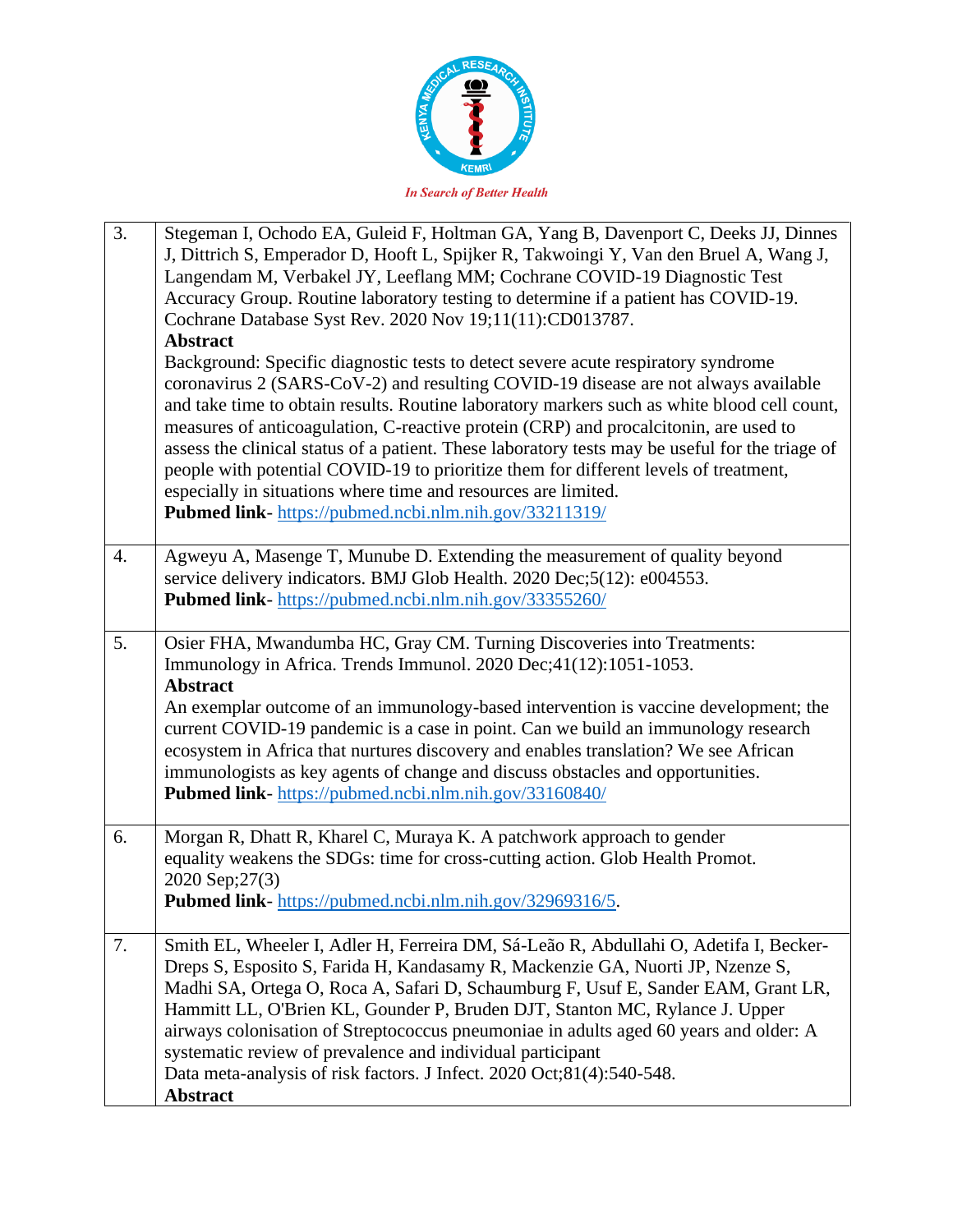

|    | Background: Colonisation with Streptococcus pneumoniae can lead to invasive                                                                                                                                                                                                                                                                                                                                                                                                                                                                                                                                                                                                                                                                                                                                                                                                                                                                                                                                                                                                                                                                                                                                                                        |
|----|----------------------------------------------------------------------------------------------------------------------------------------------------------------------------------------------------------------------------------------------------------------------------------------------------------------------------------------------------------------------------------------------------------------------------------------------------------------------------------------------------------------------------------------------------------------------------------------------------------------------------------------------------------------------------------------------------------------------------------------------------------------------------------------------------------------------------------------------------------------------------------------------------------------------------------------------------------------------------------------------------------------------------------------------------------------------------------------------------------------------------------------------------------------------------------------------------------------------------------------------------|
|    | pneumococcal disease and pneumonia. Pneumococcal acquisition and prevalence of                                                                                                                                                                                                                                                                                                                                                                                                                                                                                                                                                                                                                                                                                                                                                                                                                                                                                                                                                                                                                                                                                                                                                                     |
|    | colonisation are high in children. In older adults, a population susceptible to                                                                                                                                                                                                                                                                                                                                                                                                                                                                                                                                                                                                                                                                                                                                                                                                                                                                                                                                                                                                                                                                                                                                                                    |
|    | pneumococcal disease, colonisation prevalence is reported to be lower, but studies are                                                                                                                                                                                                                                                                                                                                                                                                                                                                                                                                                                                                                                                                                                                                                                                                                                                                                                                                                                                                                                                                                                                                                             |
|    | heterogeneous.                                                                                                                                                                                                                                                                                                                                                                                                                                                                                                                                                                                                                                                                                                                                                                                                                                                                                                                                                                                                                                                                                                                                                                                                                                     |
|    | Methods: This is a systematic review and meta-analysis of prevalence of, and risk factors<br>for, pneumococcal colonisation in adults $\geq 60$ years of age (PROSPERO #42016036891).<br>We identified peer-reviewed studies reporting the prevalence of S. pneumoniae<br>colonisation using MEDLINE and EMBASE (until April 2016), excluding studies of<br>acute disease. Participant-level data on risk factors were sought from each study.<br>Findings: Of 2202 studies screened, 29 were analysable: 18 provided participant-level<br>data (representing 6290 participants). Prevalence of detected pneumococcal colonisation<br>was 0-39% by conventional culture methods and 3-23% by molecular methods. In a<br>multivariate analysis, colonisation was higher in persons from nursing facilities compared<br>with the community (odds ratio (OR) $2 \cdot 30$ , $95\%$ CI 1 $\cdot 26 - 4 \cdot 21$ and OR 7 $\cdot 72$ , $95\%$ CI<br>$1\cdot 15\cdot 51\cdot 85$ , respectively), in those who were currently smoking (OR $1\cdot 69$ , 95% CI $1\cdot 12$ -<br>2.53) or those who had regular contact with children (OR 1.93, 95%CI 1.27-2.93).<br>Persons living in urban areas had significantly lower carriage prevalence (OR 0.43, |
|    | 95%CI 0.27-0.70).<br>Interpretation: Overall prevalence of pneumococcal colonisation in older adults was<br>higher than expected but varied by risk factors. Future studies should further explore risk<br>factors for colonisation, to highlight targets for focussed intervention such as<br>pneumococcal vaccination of high-risk groups.                                                                                                                                                                                                                                                                                                                                                                                                                                                                                                                                                                                                                                                                                                                                                                                                                                                                                                       |
|    | Pubmed link-https://pubmed.ncbi.nlm.nih.gov/32562794/                                                                                                                                                                                                                                                                                                                                                                                                                                                                                                                                                                                                                                                                                                                                                                                                                                                                                                                                                                                                                                                                                                                                                                                              |
| 8. | Kinyanjui S, Fonn S, Kyobutungi C, Vicente-Crespo M, Bonfoh B, Ndungu T,<br>Sewankambo NK, Djimde AA, Gaye O, Chirwa T, Musenge E, Elliot A, Nakanjako D,<br>Chibanda D, Awandare G. Enhancing science preparedness for health emergencies in<br>Africa through research capacity building. BMJ Glob Health. 2020 Jul;5(7): e003072.<br>Pubmed link-https://pubmed.ncbi.nlm.nih.gov/32636315/                                                                                                                                                                                                                                                                                                                                                                                                                                                                                                                                                                                                                                                                                                                                                                                                                                                      |
| 9. | Osii RS, Otto TD, Garside P, Ndungu FM, Brewer JM. The Impact of Malaria Parasites<br>on Dendritic Cell-T Cell Interaction. Front Immunol. 2020 Jul 24; 11:1597.<br><b>Abstract</b>                                                                                                                                                                                                                                                                                                                                                                                                                                                                                                                                                                                                                                                                                                                                                                                                                                                                                                                                                                                                                                                                |
|    | Malaria is caused by apicomplexan parasites of the genus Plasmodium. While infection<br>continues to pose a risk for the majority of the global population, the burden of disease<br>mainly resides in Sub-Saharan Africa. Although immunity develops against disease, this<br>requires years of persistent exposure and is not associated with protection against<br>infection. Repeat infections occur due to the parasite's ability to disrupt or evade the host<br>immune responses. However, despite many years of study, the mechanisms of this                                                                                                                                                                                                                                                                                                                                                                                                                                                                                                                                                                                                                                                                                              |
|    | disruption remain unclear. Previous studies have demonstrated a parasite-induced failure                                                                                                                                                                                                                                                                                                                                                                                                                                                                                                                                                                                                                                                                                                                                                                                                                                                                                                                                                                                                                                                                                                                                                           |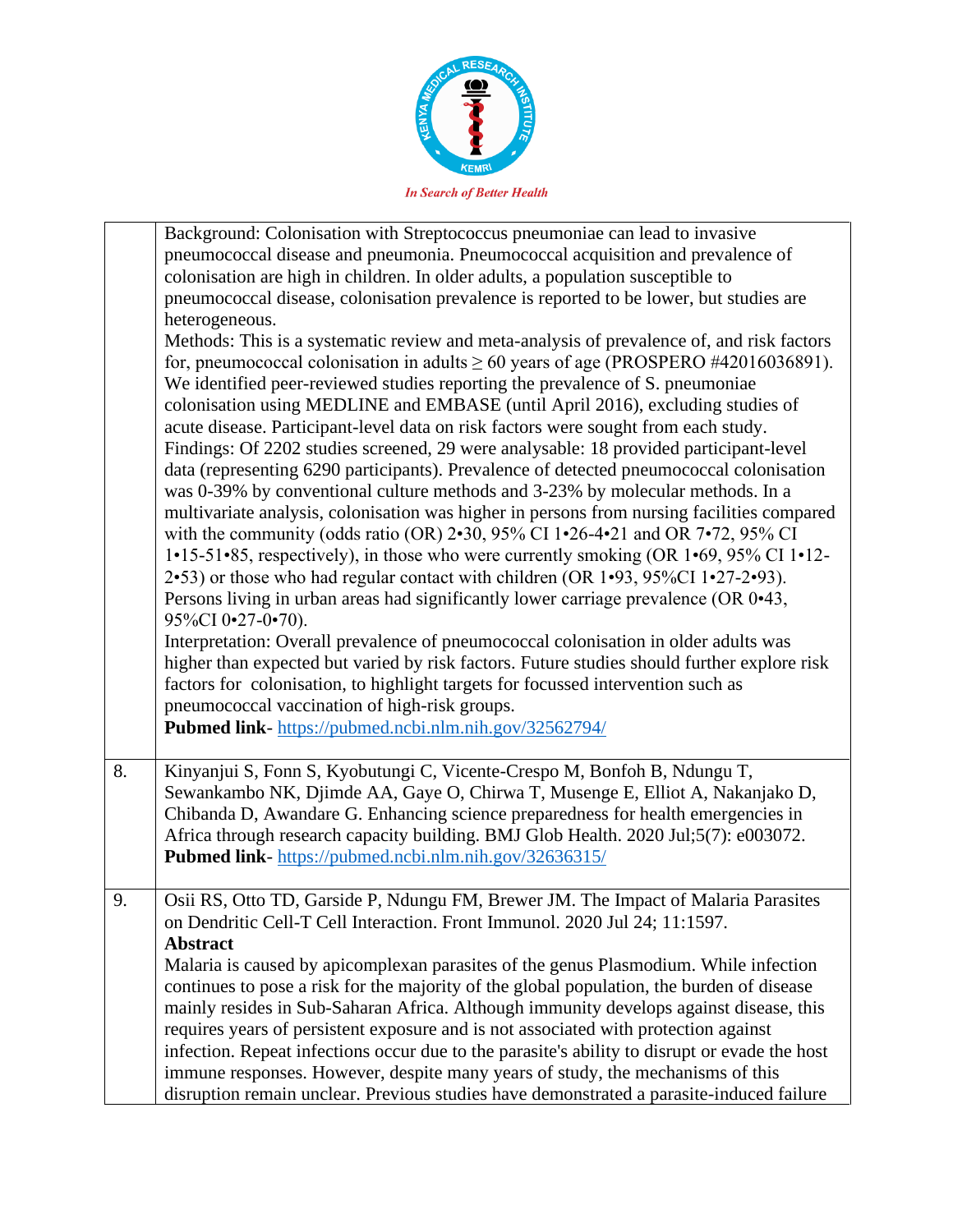

| in dendritic cell (DCs) function affecting the generation of helper T cell responses. These<br>T cells fail to help B cell responses, reducing the production of antibodies that are<br>necessary to control malaria infection. This review focuses on our current understanding<br>of the effect of Plasmodium parasite on DC function, DC-T cell interaction, and T cell<br>activation. A better understanding of how parasites disrupt DC-T cell interactions will<br>lead to new targets and approaches to reinstate adaptive immune responses and enhance<br>parasite immunity.<br>Pubmed link-https://pubmed.ncbi.nlm.nih.gov/32793231/                                                                                                                                                                                                                                                                                                                                                                                                                                                                                                                                                                                                                                                                                                                                                                                             |
|-------------------------------------------------------------------------------------------------------------------------------------------------------------------------------------------------------------------------------------------------------------------------------------------------------------------------------------------------------------------------------------------------------------------------------------------------------------------------------------------------------------------------------------------------------------------------------------------------------------------------------------------------------------------------------------------------------------------------------------------------------------------------------------------------------------------------------------------------------------------------------------------------------------------------------------------------------------------------------------------------------------------------------------------------------------------------------------------------------------------------------------------------------------------------------------------------------------------------------------------------------------------------------------------------------------------------------------------------------------------------------------------------------------------------------------------|
| Bejon P. Malaria parasites hide in plain sight in the dry season. Nat Med. 2020<br>Dec; 26(12): 1816-1818.<br>Pubmed link-https://pubmed.ncbi.nlm.nih.gov/33230342/                                                                                                                                                                                                                                                                                                                                                                                                                                                                                                                                                                                                                                                                                                                                                                                                                                                                                                                                                                                                                                                                                                                                                                                                                                                                       |
|                                                                                                                                                                                                                                                                                                                                                                                                                                                                                                                                                                                                                                                                                                                                                                                                                                                                                                                                                                                                                                                                                                                                                                                                                                                                                                                                                                                                                                           |
| Kiyuka PK, Meri S, Khattab A. Complement in malaria: immune evasion strategies and<br>role in protective immunity. FEBS Lett. 2020 Aug;594(16):2502-2517.<br><b>Abstract</b><br>The malaria parasite has for long been thought to escape host complement attack as a<br>survival strategy. However, it was only recently that complement evasion mechanisms of<br>the parasite were described. Simultaneously, the role of complement in antibody-mediated<br>naturally acquired and vaccine-induced protection against malaria has also been reported.<br>Such findings should be considered in future vaccine design, given the current need to<br>develop more efficacious vaccines against malaria. Parasite antigens derived from<br>molecules mediating functions crucial for parasite survival, such as complement evasion,<br>or parasite antigens against which antibody responses lead to an efficient complement<br>attack could present new candidates for vaccines. In this review, we discuss recent<br>findings on complement evasion by the malaria parasites and the emerging role of<br>complement in antibody-mediated protection against malaria. We emphasize that immune<br>responses to vaccines based on complement inhibitors should not only induce<br>complement-activating antibodies but also neutralize the escape mechanisms of the<br>parasite.<br>Pubmed link- https://pubmed.ncbi.nlm.nih.gov/32181490/ |
| Abuga KM, Muriuki JM, Williams TN, Atkinson SH. How Severe Anaemia Might<br>Influence the Risk of Invasive Bacterial Infections in African Children. Int J Mol Sci.<br>2020 Sep 22;21(18):6976.<br>Abstract<br>Severe anaemia and invasive bacterial infections are common causes of childhood<br>sickness and death in sub-Saharan Africa. Accumulating evidence suggests that severely<br>anaemic African children may have a higher risk of invasive bacterial infections.<br>However, the mechanisms underlying this association remain poorly described. Severe                                                                                                                                                                                                                                                                                                                                                                                                                                                                                                                                                                                                                                                                                                                                                                                                                                                                      |
|                                                                                                                                                                                                                                                                                                                                                                                                                                                                                                                                                                                                                                                                                                                                                                                                                                                                                                                                                                                                                                                                                                                                                                                                                                                                                                                                                                                                                                           |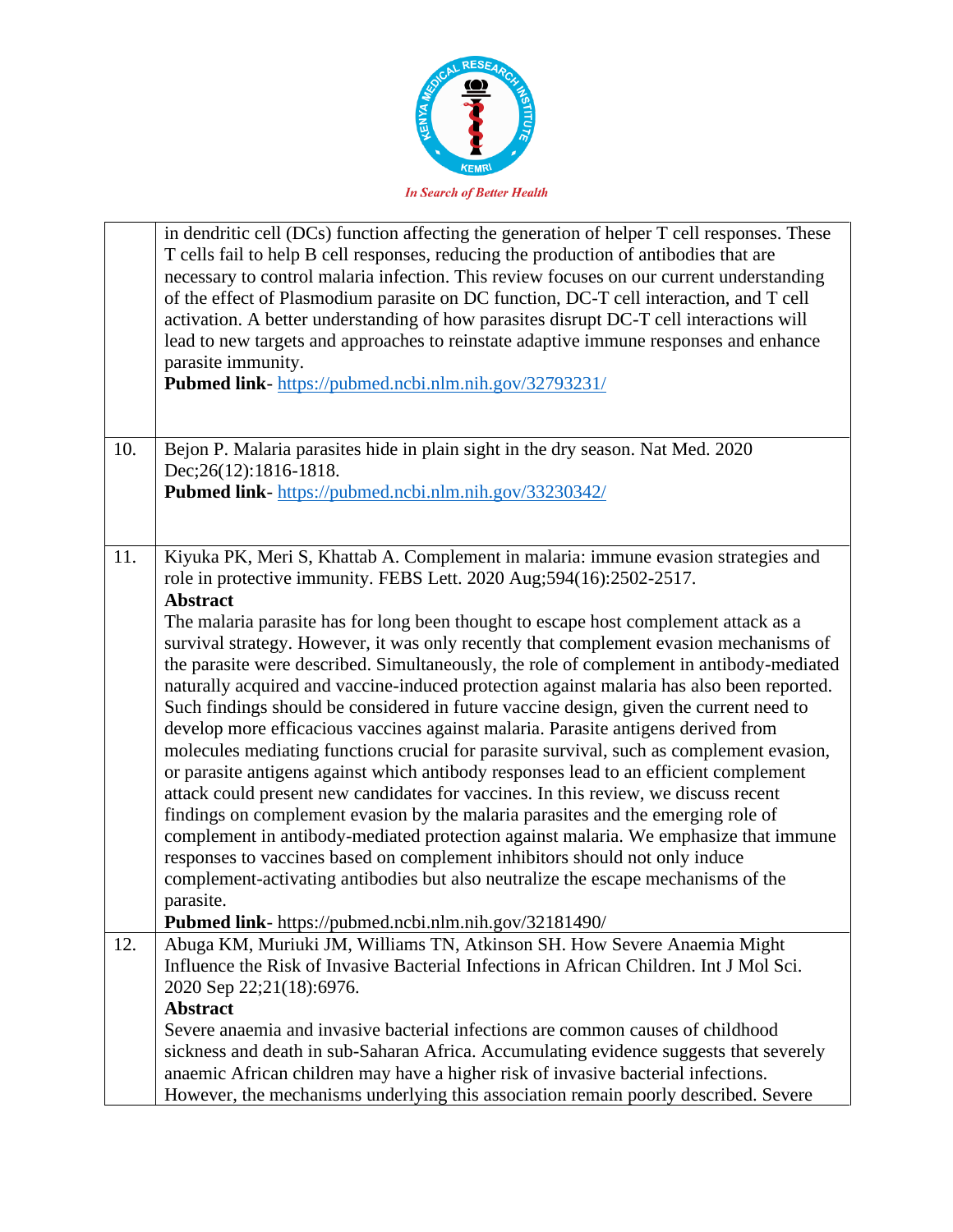

| anaemia is characterized by increased haemolysis, erythropoietic drive, gut permeability,<br>and disruption of immune regulatory systems. These pathways are associated with<br>dysregulation of iron homeostasis, including the downregulation of the hepatic hormone<br>hepcidin. Increased haemolysis and low hepcidin levels potentially increase plasma, tissue<br>and intracellular iron levels. Pathogenic bacteria require iron and/or haem to proliferate<br>and have evolved numerous strategies to acquire labile and protein-bound iron/haem. In<br>this review, we discuss how severe anaemia may mediate the risk of invasive bacterial<br>infections through dysregulation of hepcidin and/or iron homeostasis, and potential<br>studies that could be conducted to test this hypothesis.<br>Pubmed link- https://pubmed.ncbi.nlm.nih.gov/32972031/                                                                                                                                                                                                                                                                                                                                                                                                                                                                                                                                                                                                                                                                                                                                                                                                                                                                                                                                                                                                                                |  |
|---------------------------------------------------------------------------------------------------------------------------------------------------------------------------------------------------------------------------------------------------------------------------------------------------------------------------------------------------------------------------------------------------------------------------------------------------------------------------------------------------------------------------------------------------------------------------------------------------------------------------------------------------------------------------------------------------------------------------------------------------------------------------------------------------------------------------------------------------------------------------------------------------------------------------------------------------------------------------------------------------------------------------------------------------------------------------------------------------------------------------------------------------------------------------------------------------------------------------------------------------------------------------------------------------------------------------------------------------------------------------------------------------------------------------------------------------------------------------------------------------------------------------------------------------------------------------------------------------------------------------------------------------------------------------------------------------------------------------------------------------------------------------------------------------------------------------------------------------------------------------------------------------|--|
| 13.<br>Aluvaala J, Collins G, Maina B, Mutinda C, Waiyego M, Berkley JA, English M.<br>Prediction modelling of inpatient neonatal mortality in high-mortality settings. Arch Dis<br>Child. 2020 Oct 22;106(5):449-54.                                                                                                                                                                                                                                                                                                                                                                                                                                                                                                                                                                                                                                                                                                                                                                                                                                                                                                                                                                                                                                                                                                                                                                                                                                                                                                                                                                                                                                                                                                                                                                                                                                                                             |  |
| <b>Abstract</b><br>Objective: Prognostic models aid clinical decision making and evaluation of hospital<br>performance. Existing neonatal prognostic models typically use physiological measures<br>that are often not available, such as pulse oximetry values, in routine practice in low-<br>resource settings. We aimed to develop and validate two novel models to predict all cause<br>in-hospital mortality following neonatal unit admission in a low-resource, high-mortality<br>setting.<br>Study design and setting: We used basic, routine clinical data recorded by duty clinicians<br>at the time of admission to derive $(n=5427)$ and validate $(n=1627)$ two novel models to<br>predict in-hospital mortality. The Neonatal Essential Treatment Score (NETS) included<br>treatments prescribed at the time of admission while the Score for Essential Neonatal<br>Symptoms and Signs (SENSS) used basic clinical signs. Logistic regression was used, and<br>performance was evaluated using discrimination and calibration.<br>Results: At derivation, c-statistic (discrimination) for NETS was 0.92 (95% CI 0.90 to<br>0.93) and that for SENSS was 0.91 (95% CI 0.89 to 0.93). At external (temporal)<br>validation, NETS had a c-statistic of 0.89 (95% CI 0.86 to 0.92) and SENSS 0.89 (95% CI<br>0.84 to 0.93). The calibration intercept for NETS was -0.72 (95% CI -0.96 to -0.49) and<br>that for SENSS was -0.33 (95% CI -0.56 to -0.11).<br>Conclusion: Using routine neonatal data in a low-resource setting, we found that it is<br>possible to predict in-hospital mortality using either treatments or signs and symptoms.<br>Further validation of these models may support their use in treatment decisions and for<br>case-mix adjustment to help understand performance variation across hospitals.<br>Pubmed link-https://pubmed.ncbi.nlm.nih.gov/33093041/ |  |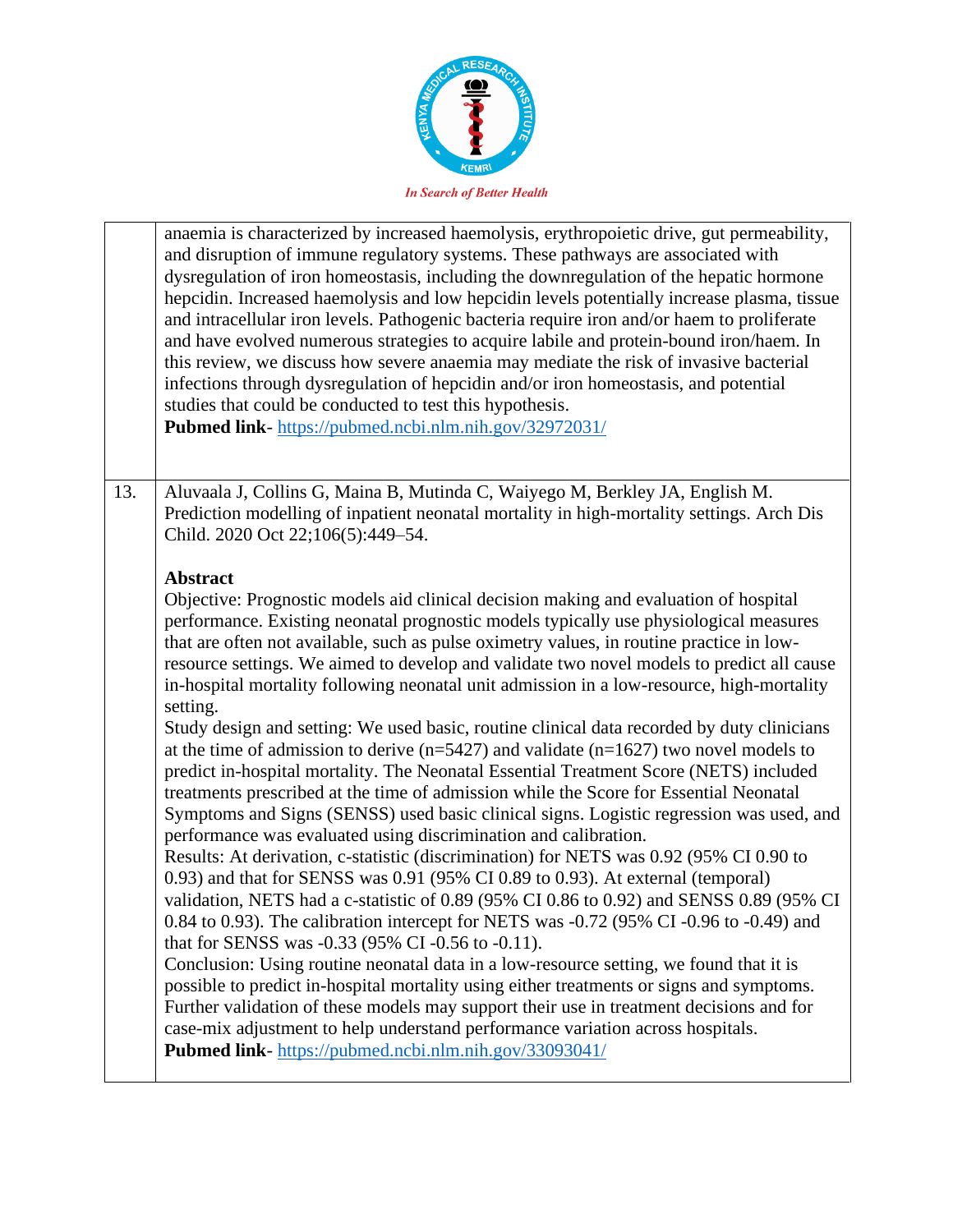

| 14. | Rose NH, Sylla M, Badolo A, Lutomiah J, Ayala D, Aribodor OB, Ibe N, Akorli J, Otoo                                                                                                                                                                                                                                                                                                                                                                                                                                                                                                                                                                                                                                                                                                                                                                                                                                                                                                                                                                                                                                                                                                                                                                                                                                                                                                                                                           |
|-----|-----------------------------------------------------------------------------------------------------------------------------------------------------------------------------------------------------------------------------------------------------------------------------------------------------------------------------------------------------------------------------------------------------------------------------------------------------------------------------------------------------------------------------------------------------------------------------------------------------------------------------------------------------------------------------------------------------------------------------------------------------------------------------------------------------------------------------------------------------------------------------------------------------------------------------------------------------------------------------------------------------------------------------------------------------------------------------------------------------------------------------------------------------------------------------------------------------------------------------------------------------------------------------------------------------------------------------------------------------------------------------------------------------------------------------------------------|
|     | S, Mutebi JP, Kriete AL, Ewing EG, Sang R, Gloria-Soria A, Powell JR, Baker RE, White                                                                                                                                                                                                                                                                                                                                                                                                                                                                                                                                                                                                                                                                                                                                                                                                                                                                                                                                                                                                                                                                                                                                                                                                                                                                                                                                                         |
|     | BJ, Crawford JE, McBride CS. Climate and Urbanization Drive Mosquito Preference for                                                                                                                                                                                                                                                                                                                                                                                                                                                                                                                                                                                                                                                                                                                                                                                                                                                                                                                                                                                                                                                                                                                                                                                                                                                                                                                                                           |
|     | Humans. Curr Biol. 2020 Sep 21;30(18):3570-3579.e6.                                                                                                                                                                                                                                                                                                                                                                                                                                                                                                                                                                                                                                                                                                                                                                                                                                                                                                                                                                                                                                                                                                                                                                                                                                                                                                                                                                                           |
|     | <b>Abstract</b>                                                                                                                                                                                                                                                                                                                                                                                                                                                                                                                                                                                                                                                                                                                                                                                                                                                                                                                                                                                                                                                                                                                                                                                                                                                                                                                                                                                                                               |
|     | The majority of mosquito-borne illness is spread by a few mosquito species that have<br>evolved to specialize in biting humans, yet the precise causes of this behavioral shift are<br>poorly understood. We address this gap in the arboviral vector Aedes aegypti. We first<br>collect and characterize the behavior of mosquitoes from 27 sites scattered across the<br>species' ancestral range in sub-Saharan Africa, revealing previously unrecognized<br>variation in preference for human versus animal odor. We then use modeling to show that<br>over 80% of this variation can be predicted by two ecological factors-dry season intensity<br>and human population density. Finally, we integrate this information with whole-genome<br>sequence data from 375 individual mosquitoes to identify a single underlying ancestry<br>component linked to human preference. Genetic changes associated with human specialist<br>ancestry were concentrated in a few chromosomal regions. Our findings suggest that<br>human-biting in this important disease vector originally evolved as a by-product of<br>breeding in human-stored water in areas where doing so provided the only means to<br>survive the long, hot dry season. Our model also predicts that the rapid urbanization<br>currently taking place in Africa will drive further mosquito evolution, causing a shift<br>toward human-biting in many large cities by 2050. |
|     |                                                                                                                                                                                                                                                                                                                                                                                                                                                                                                                                                                                                                                                                                                                                                                                                                                                                                                                                                                                                                                                                                                                                                                                                                                                                                                                                                                                                                                               |
|     | Pubmed link- https://pubmed.ncbi.nlm.nih.gov/32707056/                                                                                                                                                                                                                                                                                                                                                                                                                                                                                                                                                                                                                                                                                                                                                                                                                                                                                                                                                                                                                                                                                                                                                                                                                                                                                                                                                                                        |
|     |                                                                                                                                                                                                                                                                                                                                                                                                                                                                                                                                                                                                                                                                                                                                                                                                                                                                                                                                                                                                                                                                                                                                                                                                                                                                                                                                                                                                                                               |
| 15. | Simons-Rudolph AP, Iritani BJ, Odongo FS, Rennie S, Gilbertson A, Kwaro D, Luseno<br>WK. Adolescent perceptions about participating in HIV-related research studies. Child<br>Youth Serv Rev. 2020 Sep; 116:105262.<br>Abstract                                                                                                                                                                                                                                                                                                                                                                                                                                                                                                                                                                                                                                                                                                                                                                                                                                                                                                                                                                                                                                                                                                                                                                                                               |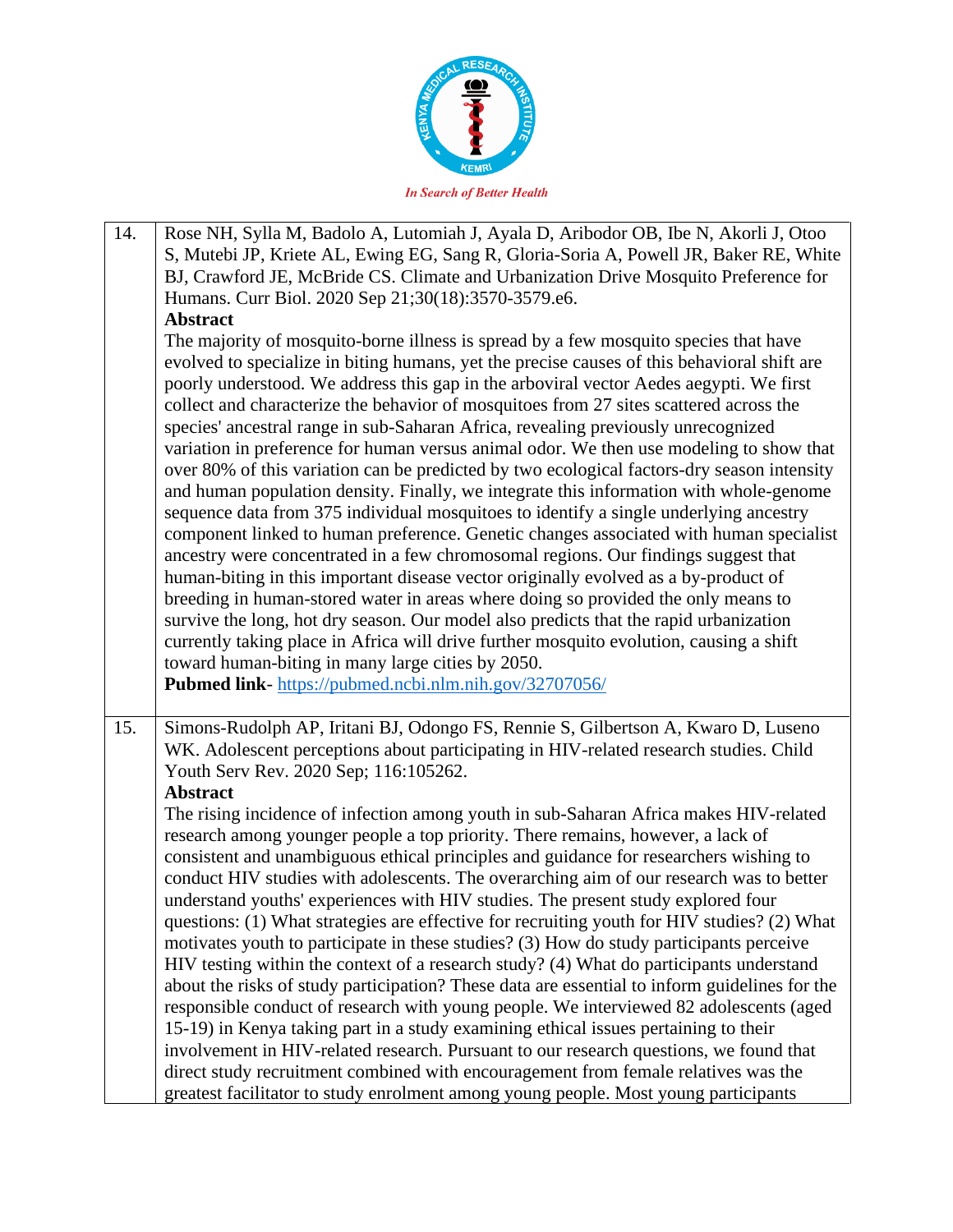

|     | expressed that they were motivated to join the study in order to (1) learn their HIV status<br>$(n = 49)$ and (2) receive HIV-related education $(n = 26)$ , even though both are already free<br>and widely available. Participants largely preferred testing in a place they deemed<br>"private," although both the health clinic and home were regarded by adolescents as<br>locations with greater privacy. Adolescents largely did not accurately perceive risks of the<br>study two months after baseline, although they could remember the benefits with great<br>clarity. This work can inform researchers, policymakers, and ethics review committees on<br>approaches to maximize efficiency in recruitment and data collection, and to enhance<br>understanding of risks and benefits in HIV-related research among adolescents. While<br>further research is needed, these data may be used by others conducting HIV research in<br>this region to improve recruitment strategies and more effectively engage and appeal to<br>young people.<br>Pubmed link- https://pubmed.ncbi.nlm.nih.gov/32905545/ |
|-----|--------------------------------------------------------------------------------------------------------------------------------------------------------------------------------------------------------------------------------------------------------------------------------------------------------------------------------------------------------------------------------------------------------------------------------------------------------------------------------------------------------------------------------------------------------------------------------------------------------------------------------------------------------------------------------------------------------------------------------------------------------------------------------------------------------------------------------------------------------------------------------------------------------------------------------------------------------------------------------------------------------------------------------------------------------------------------------------------------------------------|
| 16. | Ogero M, Sarguta RJ, Malla L, Aluvaala J, Agweyu A, English M, Onyango NO, Akech                                                                                                                                                                                                                                                                                                                                                                                                                                                                                                                                                                                                                                                                                                                                                                                                                                                                                                                                                                                                                                   |
|     | S. Prognostic models for predicting in-hospital paediatric mortality i resource-limited                                                                                                                                                                                                                                                                                                                                                                                                                                                                                                                                                                                                                                                                                                                                                                                                                                                                                                                                                                                                                            |
|     | countries: a systematic review. BMJ Open. 2020 Oct 19;10(10): e035045.                                                                                                                                                                                                                                                                                                                                                                                                                                                                                                                                                                                                                                                                                                                                                                                                                                                                                                                                                                                                                                             |
|     | <b>Abstract</b>                                                                                                                                                                                                                                                                                                                                                                                                                                                                                                                                                                                                                                                                                                                                                                                                                                                                                                                                                                                                                                                                                                    |
|     | Objectives: To identify and appraise the methodological rigour of multivariable                                                                                                                                                                                                                                                                                                                                                                                                                                                                                                                                                                                                                                                                                                                                                                                                                                                                                                                                                                                                                                    |
|     | prognostic models predicting in-hospital paediatric mortality in low-income and middle-                                                                                                                                                                                                                                                                                                                                                                                                                                                                                                                                                                                                                                                                                                                                                                                                                                                                                                                                                                                                                            |
|     | income countries (LMICs).                                                                                                                                                                                                                                                                                                                                                                                                                                                                                                                                                                                                                                                                                                                                                                                                                                                                                                                                                                                                                                                                                          |
|     | Design: Systematic review of peer-reviewed journals.                                                                                                                                                                                                                                                                                                                                                                                                                                                                                                                                                                                                                                                                                                                                                                                                                                                                                                                                                                                                                                                               |
|     | Data sources: MEDLINE, CINAHL, Google Scholar and Web of Science electronic                                                                                                                                                                                                                                                                                                                                                                                                                                                                                                                                                                                                                                                                                                                                                                                                                                                                                                                                                                                                                                        |
|     | databases since inception to August 2019.                                                                                                                                                                                                                                                                                                                                                                                                                                                                                                                                                                                                                                                                                                                                                                                                                                                                                                                                                                                                                                                                          |
|     | Eligibility criteria: We included model development studies predicting in-hospital                                                                                                                                                                                                                                                                                                                                                                                                                                                                                                                                                                                                                                                                                                                                                                                                                                                                                                                                                                                                                                 |
|     | paediatric mortality in LMIC.                                                                                                                                                                                                                                                                                                                                                                                                                                                                                                                                                                                                                                                                                                                                                                                                                                                                                                                                                                                                                                                                                      |
|     | Data extraction and synthesis: This systematic review followed the Checklist for critical<br>Appraisal and data extraction for systematic Reviews of prediction Modelling Studies                                                                                                                                                                                                                                                                                                                                                                                                                                                                                                                                                                                                                                                                                                                                                                                                                                                                                                                                  |
|     | framework. The risk of bias assessment was conducted using Prediction model Risk of                                                                                                                                                                                                                                                                                                                                                                                                                                                                                                                                                                                                                                                                                                                                                                                                                                                                                                                                                                                                                                |
|     | Bias Assessment Tool (PROBAST). No quantitative summary was conducted due to                                                                                                                                                                                                                                                                                                                                                                                                                                                                                                                                                                                                                                                                                                                                                                                                                                                                                                                                                                                                                                       |
|     | substantial heterogeneity that was observed after assessing the studies included.                                                                                                                                                                                                                                                                                                                                                                                                                                                                                                                                                                                                                                                                                                                                                                                                                                                                                                                                                                                                                                  |
|     | Results: Our search strategy identified a total of 4054 unique articles. Among these, 3545                                                                                                                                                                                                                                                                                                                                                                                                                                                                                                                                                                                                                                                                                                                                                                                                                                                                                                                                                                                                                         |
|     | articles were excluded after review of titles and abstracts as they covered non-relevant                                                                                                                                                                                                                                                                                                                                                                                                                                                                                                                                                                                                                                                                                                                                                                                                                                                                                                                                                                                                                           |
|     | topics. Full texts of 509 articles were screened for eligibility, of which 15 studies                                                                                                                                                                                                                                                                                                                                                                                                                                                                                                                                                                                                                                                                                                                                                                                                                                                                                                                                                                                                                              |
|     | reporting 21 models met the eligibility criteria. Based on the PROBAST tool, risk of bias                                                                                                                                                                                                                                                                                                                                                                                                                                                                                                                                                                                                                                                                                                                                                                                                                                                                                                                                                                                                                          |
|     | was assessed in four domains; participant, predictors, outcome and analyses. The domain                                                                                                                                                                                                                                                                                                                                                                                                                                                                                                                                                                                                                                                                                                                                                                                                                                                                                                                                                                                                                            |
|     | of statistical analyses was the main area of concern where none of the included models                                                                                                                                                                                                                                                                                                                                                                                                                                                                                                                                                                                                                                                                                                                                                                                                                                                                                                                                                                                                                             |
|     | was judged to be of low risk of bias.                                                                                                                                                                                                                                                                                                                                                                                                                                                                                                                                                                                                                                                                                                                                                                                                                                                                                                                                                                                                                                                                              |
|     | Conclusion: This review identified 21 models predicting in-hospital paediatric mortality in                                                                                                                                                                                                                                                                                                                                                                                                                                                                                                                                                                                                                                                                                                                                                                                                                                                                                                                                                                                                                        |
|     | LMIC.However, most reports characterising these models are of poor quality when judged                                                                                                                                                                                                                                                                                                                                                                                                                                                                                                                                                                                                                                                                                                                                                                                                                                                                                                                                                                                                                             |
|     | against recent reporting standards due to a high risk of bias. Future studies should adhere                                                                                                                                                                                                                                                                                                                                                                                                                                                                                                                                                                                                                                                                                                                                                                                                                                                                                                                                                                                                                        |
|     |                                                                                                                                                                                                                                                                                                                                                                                                                                                                                                                                                                                                                                                                                                                                                                                                                                                                                                                                                                                                                                                                                                                    |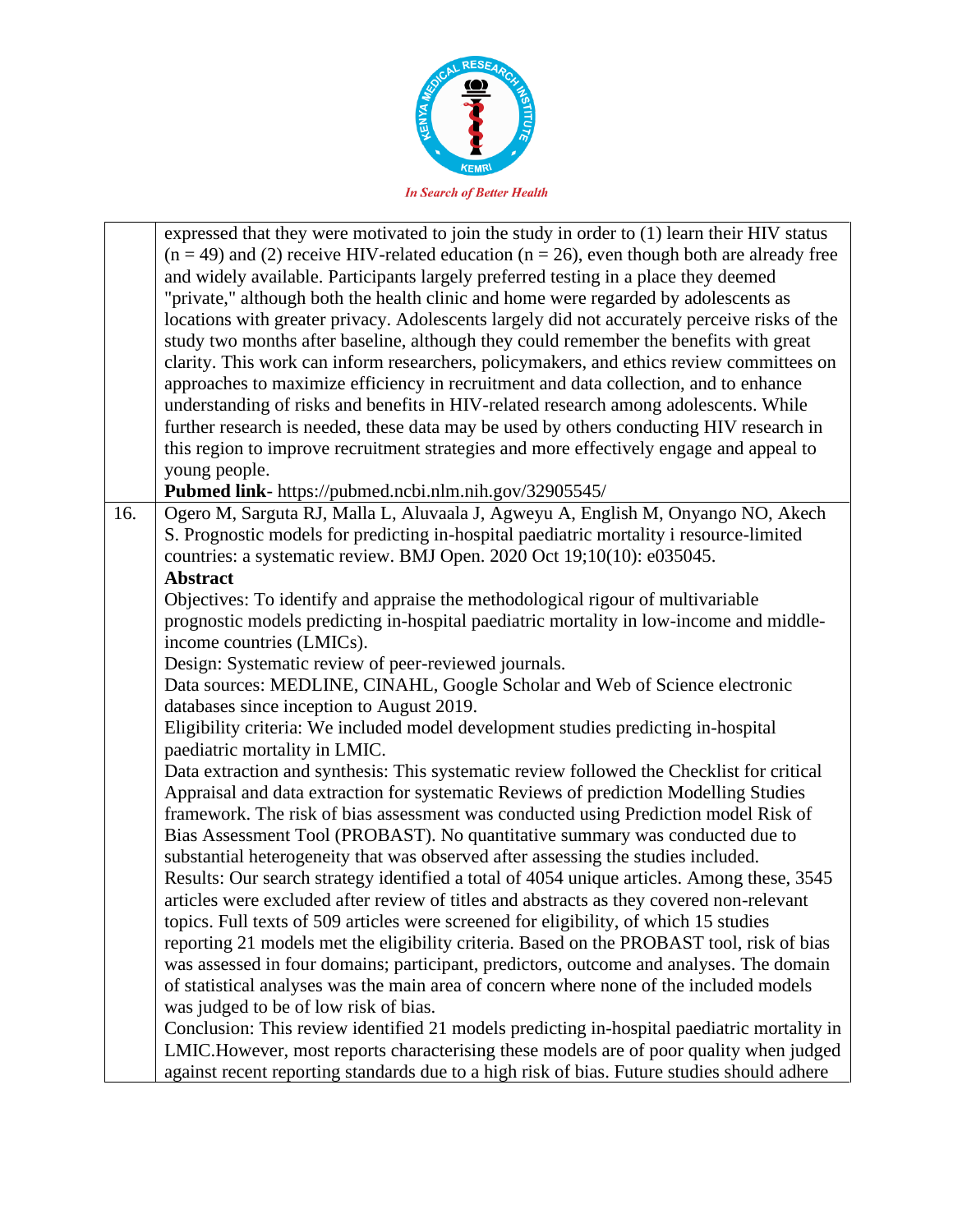

to standardised methodological criteria and progress from identifying new risk scores to validating or adapting existing scores. **Pubmed link**- https://pubmed.ncbi.nlm.nih.gov/33077558/ 17. Chepkirui D, Nzinga J, Jemutai J, Tsofa B, Jones C, Mwangome M. A scoping review of breastfeeding peer support models applied in hospital settings. Int Breastfeed J. 2020 Nov 14;15(1):95. **Abstract** Background: The 2013 updated guidelines on management of severe acute malnutrition in infants and children recommends the support of exclusive breastfeeding. These guidelines are inconsistently applied in low and middle income countries (LMICs) due to barriers including unclear implementation guides, technical support and epidemiological factors. Peer support strategies have been used to offer psychological support to families with infants in NICU and improve mental health outcomes. Breastfeeding peer supporters (BFPS) have been shown to be effective in improving breastfeeding outcomes in community settings however, their success within hospital settings in LMICs is unknown. We conducted a scoping review to explore implementation of breastfeeding peer support strategies as have been applied to hospitalized infants globally and highlight their implementation strategies in order to guide future research and practice. Methods: A scoping review of the literature was conducted using the Arksey and O'Malley framework. A search was conducted in five online databases (PubMed, Cochrane library, Hinari, Google Scholar and Open Grey library). Data were extracted and charted in data extraction tables to capture general characteristics, modes of peer support delivery, implementation details and evaluation procedures. Results: From the online search 276 articles were identified, however only 18 met the inclusion criteria for the study. The majority of these articles were reports on in-patient breastfeeding peer support interventions applied in Europe and the United States of America and only two were from LMICs. The articles described peer supporters' identification, training ( $n = 13$ ) and supervision ( $n = 14$ ). The majority of the BFPS were employed ( $n = 10$ ) compared to volunteers ( $n = 3$ ) and support was mainly one-to-one (n  $= 11$ ) rather than group support. Process and impact evaluation (n = 13) reported positive breastfeeding outcomes associated with breastfeeding peer support. Conclusion: Breastfeeding peer support strategies are applied in different hospital settings and can be used to improve breastfeeding outcomes. However, to achieve integration, scalability and comparability of impact and outcomes, there is a need to standardize training, develop consistent implementation and supervision plans of in-patient peer supporters' strategies. Further research to assess sustainability and evaluate costeffectiveness of in-patient breastfeeding peer support strategies will improve uptake and scalability of these potentially lifesaving interventions. **Pubmed link**- https://pubmed.ncbi.nlm.nih.gov/33189155/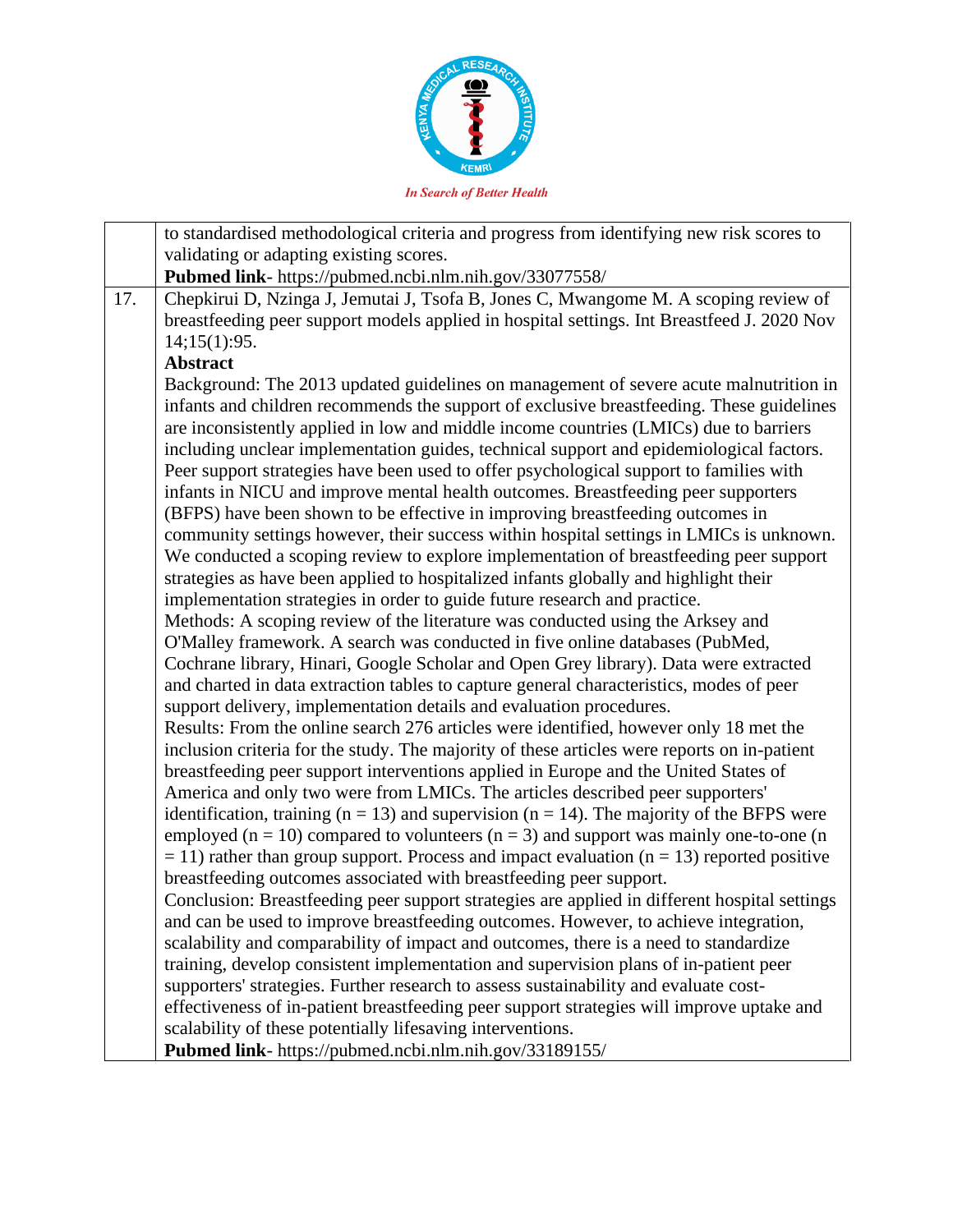

| 18. | Gikonyo JN, Mbatia B, Okanya PW, Obiero GFO, Sang C, Steele D, Nyangao J. Post-<br>vaccine rotavirus genotype distribution in Nairobi County, Kenya. Int J Infect Dis. 2020 |
|-----|-----------------------------------------------------------------------------------------------------------------------------------------------------------------------------|
|     | Nov; 100:434-440.                                                                                                                                                           |
|     | <b>Abstract</b>                                                                                                                                                             |
|     | Background: Rotaviruses are primary etiological agents of gastroenteritis in young                                                                                          |
|     | children. In Kenya, G1P8 monovalent vaccine (Rotarix) was introduced in July 2014 for                                                                                       |
|     | mandatory vaccination of all newborns at 6 and 10 weeks of age. Since then, no studies                                                                                      |
|     | have been done to identify the rotavirus genotypes circulating in Nairobi County, Kenya,                                                                                    |
|     | following the vaccine introduction, hence the post-vaccine genotype distribution is not                                                                                     |
|     | known.                                                                                                                                                                      |
|     | Objectives: The aim of this study was to determine the post-vaccine occurrence of                                                                                           |
|     | rotavirus genotypes in children <5 years of age in Nairobi County, Kenya.                                                                                                   |
|     | Methods: Stool samples were collected from children presenting with diarrhea for whom                                                                                       |
|     | the vaccination status was card-confirmed. Fecal samples were analyzed for rotavirus                                                                                        |
|     | antigen using a commercial enzyme immunoassay (EIA) kit, followed by characterization                                                                                       |
|     | by polyacrylamide gel electrophoresis, RT-PCR, and nested PCR genotyping, targeting                                                                                         |
|     | the most medically important genotypes.<br>Results: The strains observed included G1P[8] (38.8%), G9P[8] (20.4%), G2P[4] (12.2%),                                           |
|     | G3[P4] $(6.1\%)$ , G2P[6] $(4.1\%)$ , and G9P[6] $(4.1\%)$ . Mixed genotype constellations                                                                                  |
|     | G3P[4][8] were also detected (4.1%). Remarkably, an increased prevalence of G2                                                                                              |
|     | genotypes was observed, revealing a change in genetic diversity of rotavirus strains.                                                                                       |
|     | While the dominance of G1P[8] decreased after vaccination, an upsurge in G2P[4]                                                                                             |
|     | $(12.2%)$ and G9P[8] $(20.4%)$ was observed. Additionally, G3[P4] $(6.1%)$ and G2P[6]                                                                                       |
|     | $(4.1\%)$ prevalence increased over the 3 years of study.                                                                                                                   |
|     | Conclusions: The results inform the need for robust longitudinal surveillance and                                                                                           |
|     | epidemiological studies to assess the long-term interaction between rotavirus vaccine and                                                                                   |
|     | strain ecology.                                                                                                                                                             |
|     | Pubmed link- https://pubmed.ncbi.nlm.nih.gov/32898668/                                                                                                                      |
| 19. | Maina M, Tosas-Auguet O, English M, Schultsz C, McKnight J. COVID-19: an                                                                                                    |
|     | opportunity to improve infection prevention and control in LMICs. Lancet Glob                                                                                               |
|     | Health. 2020 Oct;8(10): e1261.                                                                                                                                              |
|     | Pubmed link- https://pubmed.ncbi.nlm.nih.gov/32798447/                                                                                                                      |
| 20. | Joseph NK, Macharia PM, Ouma PO, Mumo J, Jalang'o R, Wagacha PW, Achieng VO,                                                                                                |
|     | Ndung'u E, Okoth P, Muñiz M, Guigoz Y, Panciera R, Ray N, Okiro EA. Spatial access<br>inequities and childhood immunisation uptake in Kenya. BMC Public Health. 2020 Sep    |
|     | 15;20(1):1407.                                                                                                                                                              |
|     | <b>Abstract</b>                                                                                                                                                             |
|     | Background: Poor access to immunisation services remains a major barrier to achieving                                                                                       |
|     | equity and expanding vaccination coverage in many sub-Saharan African countries. In                                                                                         |
|     | Kenya, the extent to which spatial access affects immunisation coverage is not well                                                                                         |
|     | understood. The aim of this study was to quantify spatial accessibility to immunising                                                                                       |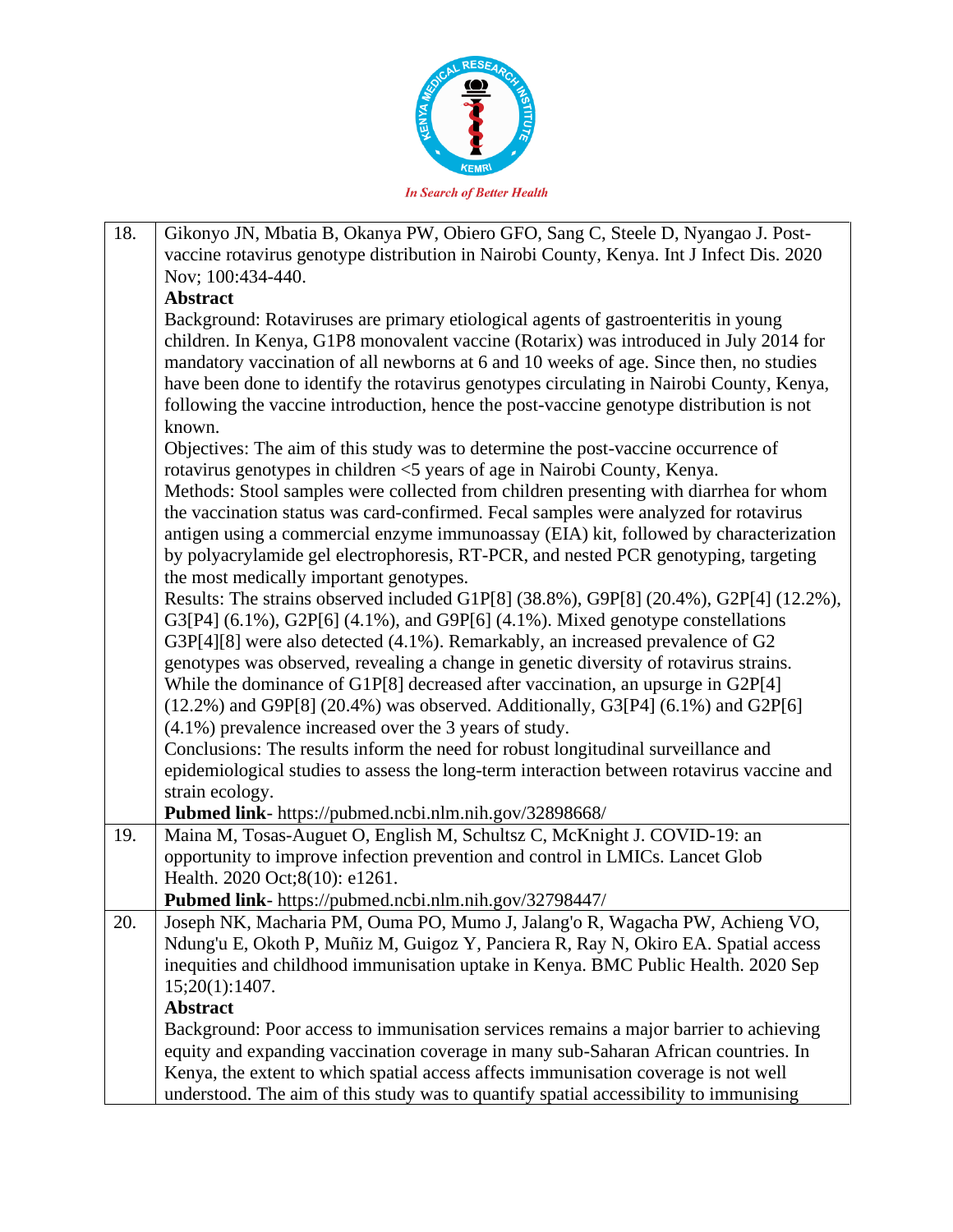

|     | health facilities and determine its influence on immunisation uptake in Kenya while<br>controlling for potential confounders. Methods: Spatial databases of immunising facilities,<br>road network, land use and elevation were used within a cost friction algorithim to<br>estimate the travel time to immunising health facilities. Two travel scenarios were<br>evaluated; (1) Walking only and (2) Optimistic scenario combining walking and<br>motorized transport. Mean travel time to health facilities and proportions of the total<br>population living within 1-h to the nearest immunising health facility were computed.<br>Data from a nationally representative cross-sectional survey (KDHS 2014), was used to<br>estimate the effect of mean travel time at survey cluster units for both fully immunised<br>status and third dose of diphtheria-tetanus-pertussis (DPT3) vaccine using multi-level<br>logistic regression models.<br>Results: Nationally, the mean travel time to immunising health facilities was 63 and 40<br>min using the walking and the optimistic travel scenarios respectively. Seventy five<br>percent of the total population were within one-hour of walking to an immunising health<br>facility while 93% were within one-hour considering the optimistic scenario. There were<br>substantial variations across the country with $62\%(29/47)$ and $34\%(16/47)$ of the counties<br>with $\lt 90\%$ of the population within one-hour from an immunising health facility using<br>scenarios 1 and 2 respectively. Travel times $> 1$ -h were significantly associated with low<br>immunisation coverage in the univariate analysis for both fully immunised status and<br>DPT3 vaccine. Children living more than 2-h were significantly less likely to be fully<br>immunised [AOR:0.56(0.33-0.94) and receive DPT3 [AOR:0.51(0.21-0.92) after<br>controlling for household wealth, mother's highest education level, parity and urban/rural<br>residence.<br>Conclusion: Travel time to immunising health facilities is a barrier to uptake of childhood<br>vaccines in regions with suboptimal accessibility $(> 2-h)$ . Strategies that address access<br>barriers in the hardest to reach communities are needed to enhance equitable access to<br>immunisation services in Kenya.<br>Pubmed link-https://pubmed.ncbi.nlm.nih.gov/32933501/ |
|-----|-----------------------------------------------------------------------------------------------------------------------------------------------------------------------------------------------------------------------------------------------------------------------------------------------------------------------------------------------------------------------------------------------------------------------------------------------------------------------------------------------------------------------------------------------------------------------------------------------------------------------------------------------------------------------------------------------------------------------------------------------------------------------------------------------------------------------------------------------------------------------------------------------------------------------------------------------------------------------------------------------------------------------------------------------------------------------------------------------------------------------------------------------------------------------------------------------------------------------------------------------------------------------------------------------------------------------------------------------------------------------------------------------------------------------------------------------------------------------------------------------------------------------------------------------------------------------------------------------------------------------------------------------------------------------------------------------------------------------------------------------------------------------------------------------------------------------------------------------------------------------------------------------------------------------------------------------------------------------------------------------------------------------------------------------------------------------------------------------------------------------------------------------------------------------------------------------------------------------------------------------------------------------------------------------------------------------------------------------------------------------------------------------|
| 21. | English M, Moshabela M, Nzinga J, Barasa E, Tsofa B, Marchal B, Kruk ME. Systems<br>and implementation science should be part of the COVID-19 response in low resource<br>settings. BMC Med. 2020 Jul 15;18(1):219.<br>Pubmed link-https://pubmed.ncbi.nlm.nih.gov/32664950/                                                                                                                                                                                                                                                                                                                                                                                                                                                                                                                                                                                                                                                                                                                                                                                                                                                                                                                                                                                                                                                                                                                                                                                                                                                                                                                                                                                                                                                                                                                                                                                                                                                                                                                                                                                                                                                                                                                                                                                                                                                                                                                  |
| 22. | Olupot-Olupot P, Engoru C, Nteziyaremye J, Chebet M, Ssenyondo T, Muhindo R, Nyutu<br>G, Macharia AW, Uyoga S, Ndila CM, Karamagi C, Maitland K, Williams TN. The<br>clinical spectrum of severe childhood malaria in Eastern Uganda. Malar J. 2020 Sep<br>3;19(1):322.<br><b>Abstract</b><br>Background: Few recent descriptions of severe childhood malaria have been published                                                                                                                                                                                                                                                                                                                                                                                                                                                                                                                                                                                                                                                                                                                                                                                                                                                                                                                                                                                                                                                                                                                                                                                                                                                                                                                                                                                                                                                                                                                                                                                                                                                                                                                                                                                                                                                                                                                                                                                                             |
|     | from high-transmission regions. In the current study, the clinical epidemiology of severe                                                                                                                                                                                                                                                                                                                                                                                                                                                                                                                                                                                                                                                                                                                                                                                                                                                                                                                                                                                                                                                                                                                                                                                                                                                                                                                                                                                                                                                                                                                                                                                                                                                                                                                                                                                                                                                                                                                                                                                                                                                                                                                                                                                                                                                                                                     |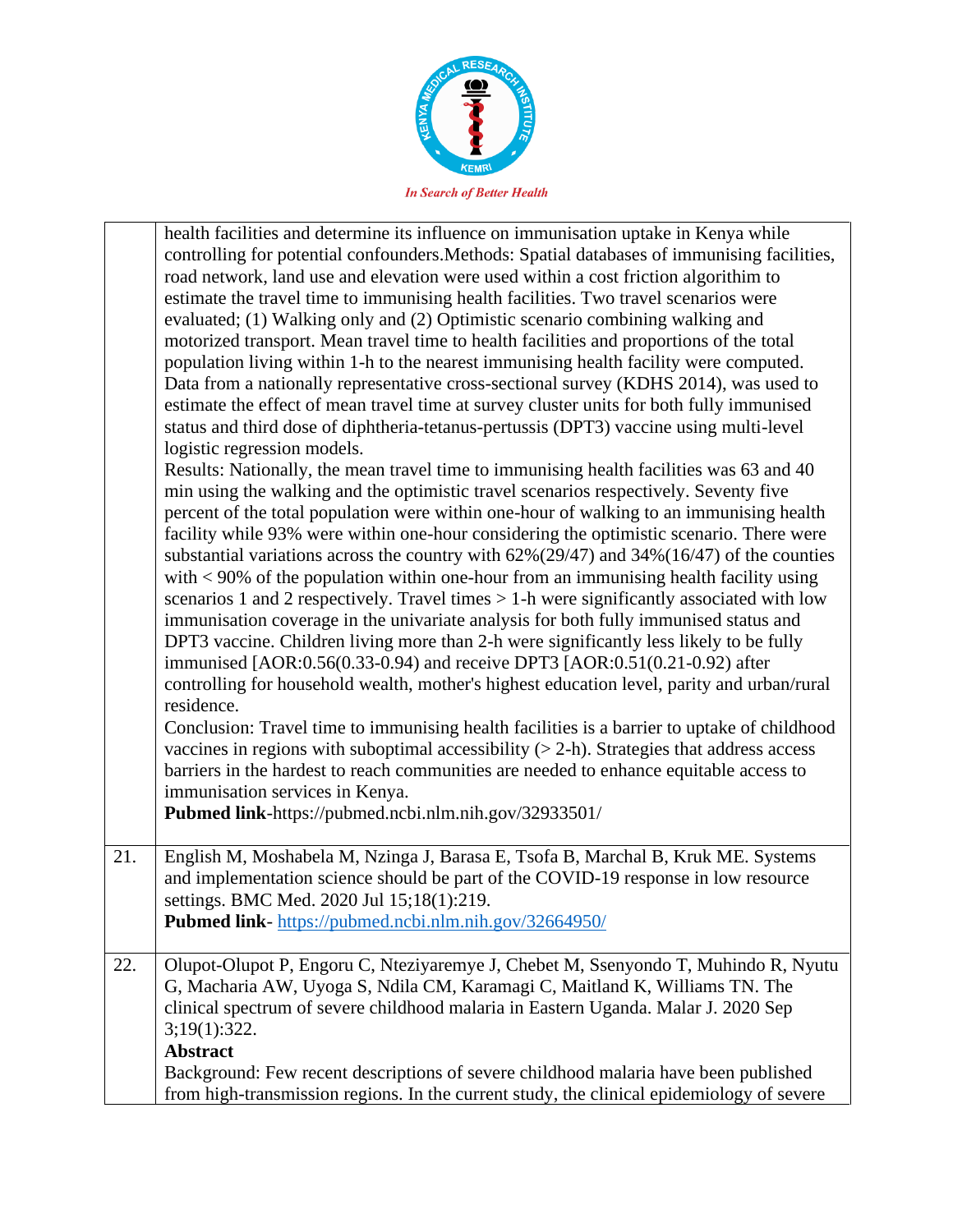

|     | malaria in Mbale, Eastern Uganda, is described, where the entomological inoculation rate<br>exceeds 100 infective bites per year.<br>Methods: A prospective descriptive study was conducted to determine the prevalence,<br>clinical spectrum and outcome of severe Plasmodium falciparum malaria at Mbale<br>Regional Referral Hospital in Eastern Uganda. All children aged 2 months-12 years who<br>presented on Mondays to Fridays between 8.00 am and 5.00 pm from 5th May 2011 until<br>30th April 2012 were screened for parasitaemia. Clinical and laboratory data were then<br>collected from all P. falciparum positive children with features of WHO-defined severe<br>malaria by use of a standardized proforma.<br>Results: A total of 10 208 children were screened of which 6582 (64%) had a positive<br>blood film. Of these children, 662 (10%) had clinical features of severe malaria and were<br>consented for the current study. Respiratory distress was the most common severity<br>feature (554; 83.7%), while 365/585 (62.4%) had hyperparasitaemia, 177/662 (26.7%)<br>had clinical jaundice, 169 (25.5%) had severe anaemia, 134/660 (20.2%) had<br>hyperlactataemia (lactate $\geq$ 5 mmol/L), 93 (14.0%) had passed dark red or black urine, 52<br>(7.9%) had impaired consciousness and 49/662 (7.4%) had hypoxaemia (oxygen<br>saturations < 90%). In-hospital mortality was $63/662$ (9.5%) overall but was higher in<br>children with either cerebral malaria (33.3%) or severe anaemia (19.5%). Factors that<br>were independently associated with mortality on multivariate analysis included severe<br>anaemia [odds ratio (OR) 5.36; 2.16-1.32; P = 0.0002], hyperlactataemia (OR 3.66; 1.72-<br>7.80; P = 0.001), hypoxaemia (OR) 3.64 (95% CI 1.39-9.52; P = 0.008), and<br>hepatomegaly (OR 2.29; 1.29-4.06; $P = 0.004$ ). No independent association was found<br>between mortality and either coma or hyperparasitaemia.<br>Conclusions: Severe childhood malaria remains common in Eastern Uganda where it<br>continues to be associated with high mortality. An unusually high proportion of children<br>with severe malaria had jaundice or gave a history of having recently passed dark red or<br>black urine, an issue worthy of further investigation.<br>Pubmed link- http://www.msn.com/en-us/health?ocid=iehp |
|-----|--------------------------------------------------------------------------------------------------------------------------------------------------------------------------------------------------------------------------------------------------------------------------------------------------------------------------------------------------------------------------------------------------------------------------------------------------------------------------------------------------------------------------------------------------------------------------------------------------------------------------------------------------------------------------------------------------------------------------------------------------------------------------------------------------------------------------------------------------------------------------------------------------------------------------------------------------------------------------------------------------------------------------------------------------------------------------------------------------------------------------------------------------------------------------------------------------------------------------------------------------------------------------------------------------------------------------------------------------------------------------------------------------------------------------------------------------------------------------------------------------------------------------------------------------------------------------------------------------------------------------------------------------------------------------------------------------------------------------------------------------------------------------------------------------------------------------------------------------------------------------------------------------------------------------------------------------------------------------------------------------------------------------------------------------------------------------------------------------------------------------------------------------------------------------------------------------------------------------------------------------------------------------------------------------------------------------------------------------------------------|
| 23. | Aluvaala J, English M. Implementing change for facility-based peripartum care in low-<br>income and middle-income countries. Lancet Glob Health. 2020 Aug;8(8): e980-e981.<br>Pubmed link-https://pubmed.ncbi.nlm.nih.gov/32710869/                                                                                                                                                                                                                                                                                                                                                                                                                                                                                                                                                                                                                                                                                                                                                                                                                                                                                                                                                                                                                                                                                                                                                                                                                                                                                                                                                                                                                                                                                                                                                                                                                                                                                                                                                                                                                                                                                                                                                                                                                                                                                                                                |
| 24. | Onditi F, Obimbo M, Muchina SK, Nyadera I. Modeling a Pandemic (COVID-19)<br>Management Strategy for Urban Slums Using Social Geometry Framework. Eur J Dev<br>Res. 2020 Oct 26:1-26.<br><b>Abstract</b><br>The purpose of this paper is to utilize social geometry framework to model a pandemic<br>(COVID-19) management strategy in densely populated informal settlements in Kenya.<br>Our central claim is that the containment strategy that was instituted to control spread of                                                                                                                                                                                                                                                                                                                                                                                                                                                                                                                                                                                                                                                                                                                                                                                                                                                                                                                                                                                                                                                                                                                                                                                                                                                                                                                                                                                                                                                                                                                                                                                                                                                                                                                                                                                                                                                                             |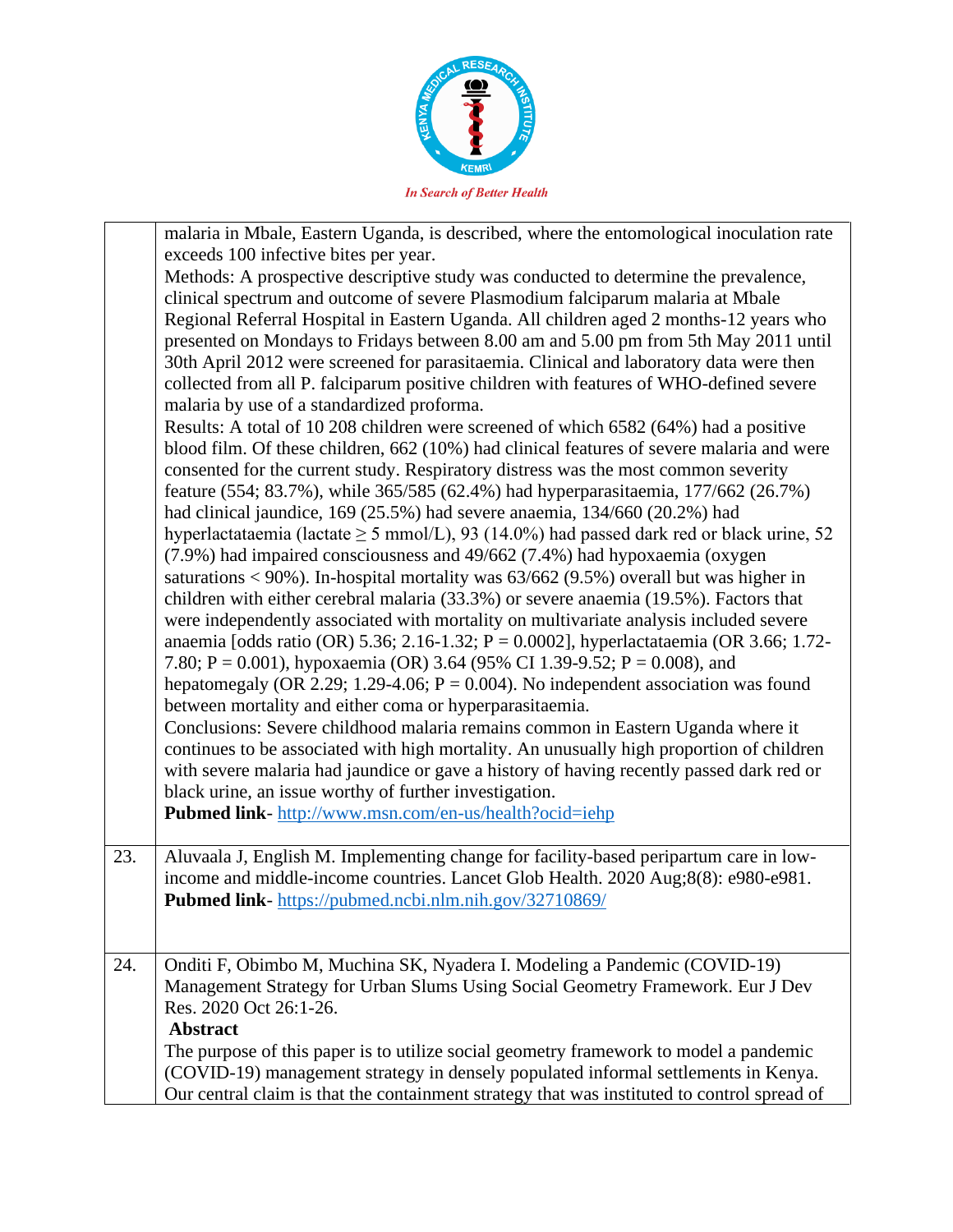

|     | COVID-19 failed to recognize the socio-cultural and livelihood complexities of the urban<br>slum residents. This unmitigated strategy predisposed the residents to risks of heightened<br>transmission of the pandemic. Drawing on social geometry approach in the analysis of<br>human relations, we reveal some insights offered by our experiences in theorizing about<br>public health intervention (PHI) and in doing so develop an alternative analytical<br>framework ('social pendulum') to support the development of a PHI strategy that is<br>compatible with the swing-like lifestyle of residents in the informal settlements. Our<br>conclusion revisits the reliability and validity criteria for the new framework and offers<br>some direction for further research.<br>Pubmed link- https://pubmed.ncbi.nlm.nih.gov/33132540/                                                                                                                                                                                                                                                                                                                                                                                                                                                                                                                                                                                                                                     |
|-----|-------------------------------------------------------------------------------------------------------------------------------------------------------------------------------------------------------------------------------------------------------------------------------------------------------------------------------------------------------------------------------------------------------------------------------------------------------------------------------------------------------------------------------------------------------------------------------------------------------------------------------------------------------------------------------------------------------------------------------------------------------------------------------------------------------------------------------------------------------------------------------------------------------------------------------------------------------------------------------------------------------------------------------------------------------------------------------------------------------------------------------------------------------------------------------------------------------------------------------------------------------------------------------------------------------------------------------------------------------------------------------------------------------------------------------------------------------------------------------------|
| 25. | Izugbara C, Wekesah FM, Sebany M, Echoka E, Amo-Adjei J, Muga W. Availability,<br>accessibility and utilization of post-abortion care in Sub-Saharan Africa: A systematic<br>review. Health Care Women Int. 2020 Jul;41(7):732-760.<br><b>Abstract</b>                                                                                                                                                                                                                                                                                                                                                                                                                                                                                                                                                                                                                                                                                                                                                                                                                                                                                                                                                                                                                                                                                                                                                                                                                              |
|     | At the 1994 ICPD, sub-Saharan African (SSA) states pledged, inter alia, to guarantee<br>quality post-abortion care (PAC) services. We synthesized existing research on PAC<br>services provision, utilization and access in SSA since the 1994 ICPD. Generally,<br>evidence on PAC is only available in a few countries in the sub-region. The available<br>evidence however suggests that PAC constitutes a significant financial burden on public<br>health systems in SSA; that accessibility, utilization and availability of PAC services have<br>expanded during the period; and that worrying inequities characterize PAC services.<br>Manual and electrical vacuum aspiration and medication abortion drugs are increasingly<br>common PAC methods in SSA, but poor-quality treatment methods persist in many<br>contexts. Complex socio-economic, infrastructural, cultural and political factors mediate<br>the availability, accessibility and utilization of PAC services in SSA. Interventions that<br>have been implemented to improve different aspects of PAC in the sub-region have had<br>variable levels of success. Underexplored themes in the existing literature include the<br>individual and household level costs of PAC; the quality of PAC services; the provision of<br>non-abortion reproductive health services in the context of PAC; and health care provider-<br>community partnerships.<br>Pubmed link-https://pubmed.ncbi.nlm.nih.gov/31855511/ |
| 26. | Maina M, Mwaniki P, Odira E, Kiko N, McKnight J, Schultsz C, English M, Tosas-<br>Auguet O. Antibiotic use in Kenyan public hospitals: Prevalence, appropriateness and link<br>to guideline availability. Int J Infect Dis. 2020 Oct; 99:10-18.<br><b>Abstract</b>                                                                                                                                                                                                                                                                                                                                                                                                                                                                                                                                                                                                                                                                                                                                                                                                                                                                                                                                                                                                                                                                                                                                                                                                                  |
|     | Objective: To examine prescription patterns and explore to what extent guidelines are<br>available and how they might influence treatment appropriateness among hospitalised<br>patients in Kenyan hospitals.                                                                                                                                                                                                                                                                                                                                                                                                                                                                                                                                                                                                                                                                                                                                                                                                                                                                                                                                                                                                                                                                                                                                                                                                                                                                       |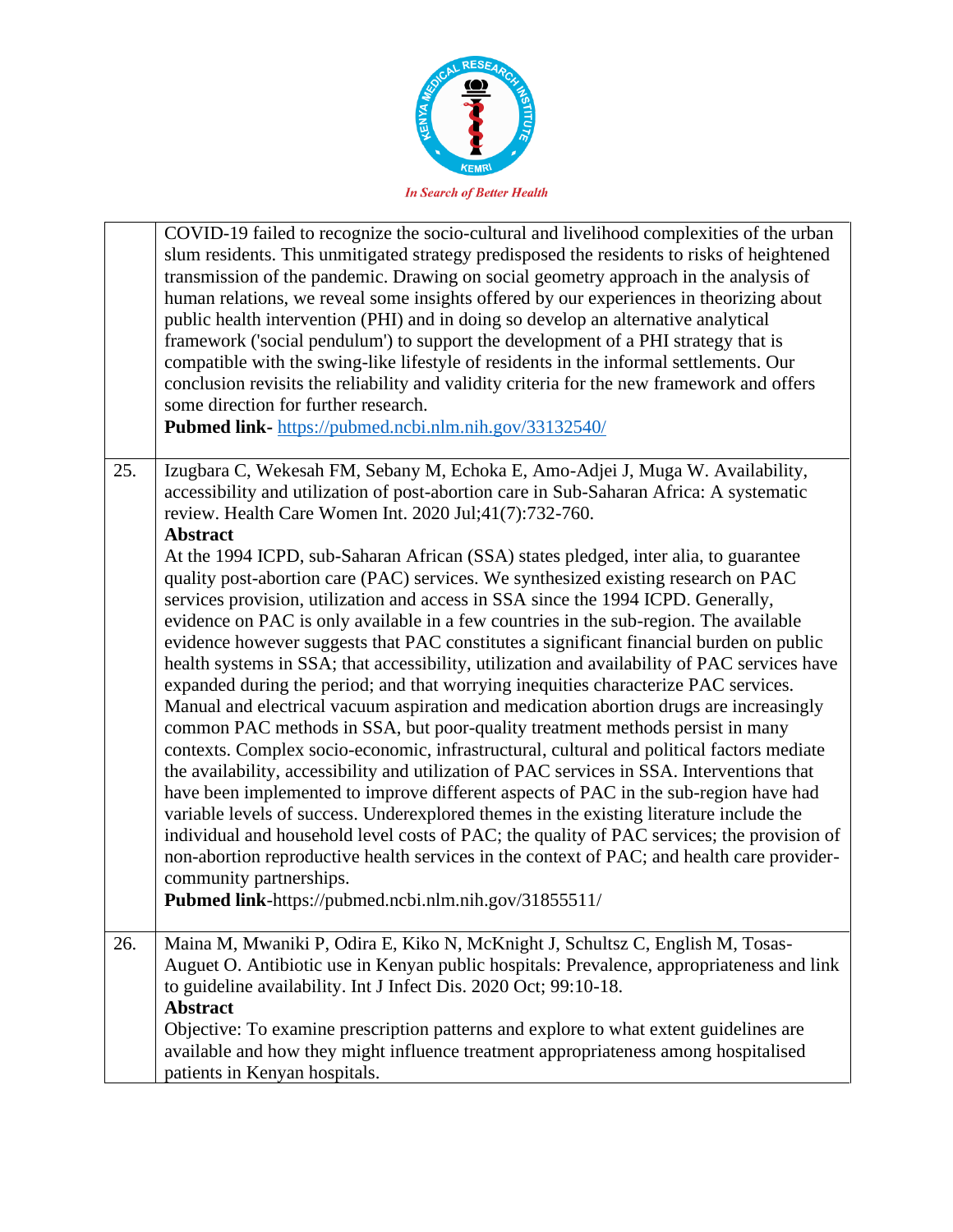

|     | Methods: Data on antimicrobial usage were collected from hospitalised patients across 14<br>Kenyan public hospitals. For each prescription, appropriateness of treatment was defined<br>using available local and international treatment guidelines and through consensus with<br>local medical specialists. Association between appropriate treatment, guideline<br>availability and other possible explanatory factors was explored using univariate and<br>multiple regression analysis.<br>Results: There were 1675 (46.7%) of the 3590 hospitalised patients on antimicrobials with<br>3145(94%) of the 3363 antimicrobial prescriptions being antibiotics. Two patients (0.1%),<br>had treatment based on available antibiotic susceptibility tests. Appropriate treatment was<br>assessed in 1502 patients who had a single diagnosis. Of these, 805 (53.6%) received<br>appropriate treatment. Physical availability of treatment guidelines increased the odds of<br>receiving appropriate treatment Odds Ratio 6.44[95% CI 4.81-8.64].<br>Conclusion: Appropriate antibiotic prescription remains a challenge in Kenyan public<br>hospitals. This may be improved by the availability of context-specific, up-to-date, and<br>readily accessible treatment guidelines across all the departments, and by providing better<br>diagnostic support.<br>Pubmed link-https://pubmed.ncbi.nlm.nih.gov/32781162/ |
|-----|----------------------------------------------------------------------------------------------------------------------------------------------------------------------------------------------------------------------------------------------------------------------------------------------------------------------------------------------------------------------------------------------------------------------------------------------------------------------------------------------------------------------------------------------------------------------------------------------------------------------------------------------------------------------------------------------------------------------------------------------------------------------------------------------------------------------------------------------------------------------------------------------------------------------------------------------------------------------------------------------------------------------------------------------------------------------------------------------------------------------------------------------------------------------------------------------------------------------------------------------------------------------------------------------------------------------------------------------------------------------------------------------------------------------|
| 27. | Farrar JL, Odiembo H, Odoyo A, Bigogo G, Kim L, Lessa FC, Feikin DR, BreimanRF,<br>Whitney CG, Carvalho MG, Pimenta FC. Limited Added Value of Oropharyngeal Swabs<br>for Detecting Pneumococcal Carriage in Adults. Open Forum Infect Dis. 2020 Aug<br>18;7(9): ofaa368.<br><b>Abstract</b><br>We compared pneumococcal isolation rates and evaluated the benefit of using<br>oropharyngeal (OP) specimens in addition to nasopharyngeal (NP) specimens collected<br>from adults in rural Kenya. Of 846 adults, 52.1% were colonized; pneumococci were<br>detected from both NP and OP specimens in 23.5%, NP only in 22.9%, and OP only in<br>5.7%. Ten-valent pneumococcal conjugate vaccine strains were detected from both NP<br>and OP in 3.4%, NP only in 4.1%, and OP only in 0.7%. Inclusion of OP swabs increased<br>carriage detection by 5.7%; however, the added cost of collecting and processing OP<br>specimens may justify exclusion from future carriage studies among adults.<br><b>Pubmed link-</b> https://pubmed.ncbi.nlm.nih.gov/32995349/                                                                                                                                                                                                                                                                                                                                                    |
| 28  | English M, Strachan B, Esamai F, Ngwiri T, Warfa O, Mburugu P, Nalwa G, Gitaka J,<br>Ngugi J, Zhao Y, Ouma P, Were F. The paediatrician workforce and its role in addressing<br>neonatal, child and adolescent healthcare in Kenya. Arch Dis Child. 2020<br>Oct;105(10):927-931.<br><b>Abstract</b>                                                                                                                                                                                                                                                                                                                                                                                                                                                                                                                                                                                                                                                                                                                                                                                                                                                                                                                                                                                                                                                                                                                  |
|     | Objective: To examine the availability of paediatricians in Kenya and plans for their<br>development.                                                                                                                                                                                                                                                                                                                                                                                                                                                                                                                                                                                                                                                                                                                                                                                                                                                                                                                                                                                                                                                                                                                                                                                                                                                                                                                |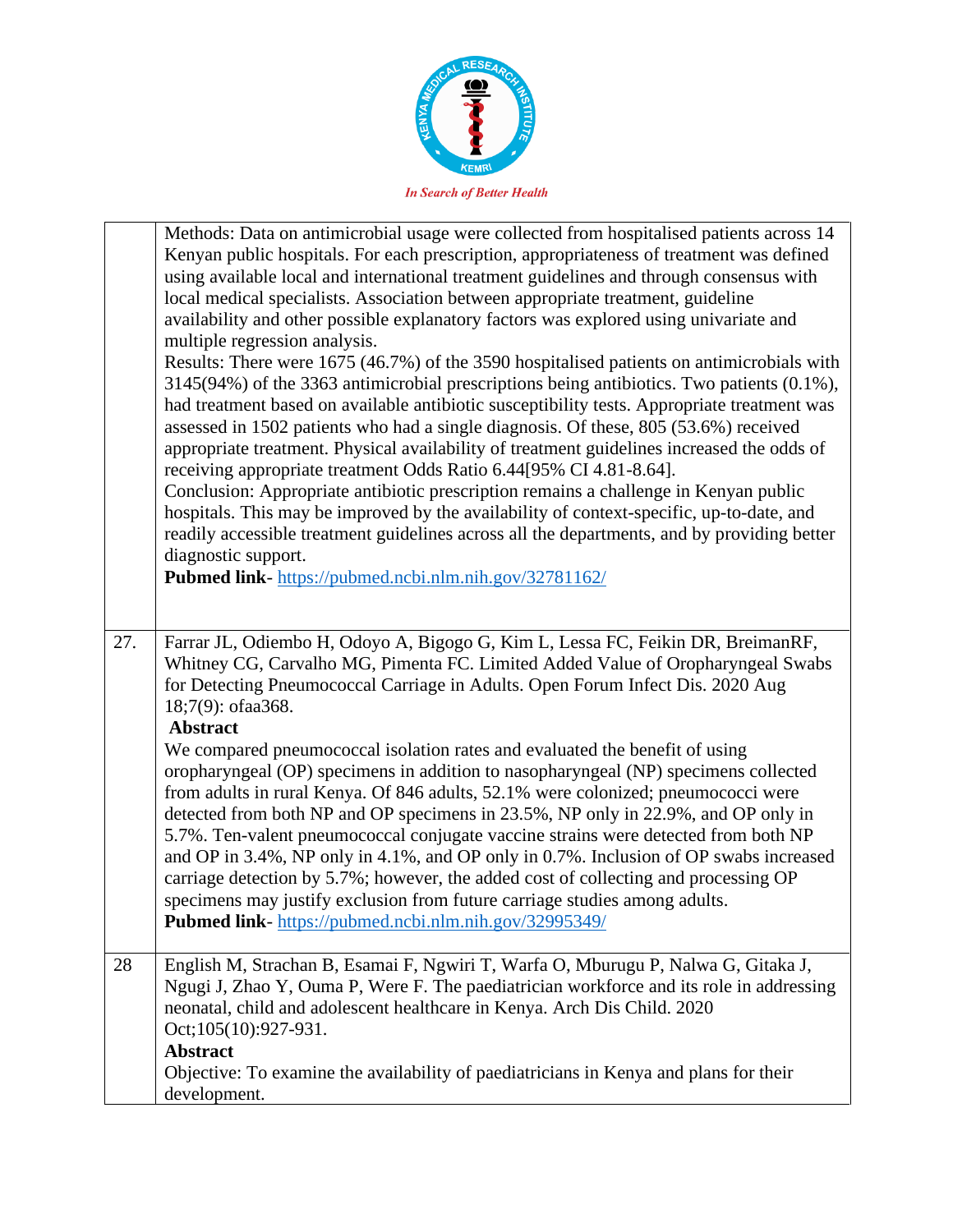

|     | Design: Review of policies and data from multiple sources combined with local expert                                |  |
|-----|---------------------------------------------------------------------------------------------------------------------|--|
|     | insight.                                                                                                            |  |
|     | Setting: Kenya with a focus on the public, non-tertiary care sector as an example of a low-                         |  |
|     | income and middle-income country aiming to improve the survival and long-term health                                |  |
|     | of newborns, children and adolescents.                                                                              |  |
|     | Results: There are 305 practising paediatricians, 1.33 per 100 000 individuals of the                               |  |
|     | population aged <19 years which in total numbers approximately 25 million. Only 94 are                              |  |
|     | in public sector, non-tertiary county hospitals. There is either no paediatrician at all or                         |  |
|     | only one paediatrician in 21/47 Kenyan counties that are home to over a quarter of a                                |  |
|     | million under 19 years of age. Government policy is to achieve employment of 1416                                   |  |
|     | paediatricians in the public sector by 2030, however this remains aspirational as there is                          |  |
|     | no comprehensive training or financing plan to reach this target and health workforce                               |  |
|     | recruitment, financing and management is now devolved to 47 counties. The vast majority                             |  |
|     | of paediatric care is therefore provided by non-specialist healthcare workers.                                      |  |
|     | Discussion: The scale of the paediatric workforce challenge seriously undermines the                                |  |
|     | ability of the Kenyan health system to deliver on the emerging survive, thrive and                                  |  |
|     | transform agenda that encompasses more complex health needs. Addressing this challenge                              |  |
|     | may require innovative workforce solutions such as task-sharing, these may in turn                                  |  |
|     | require the role of paediatricians to be redefined. Professional paediatric communities in                          |  |
|     | countries like Kenya could play a leadership role in developing such solutions.                                     |  |
|     | Pubmed link- https://pubmed.ncbi.nlm.nih.gov/32554508/                                                              |  |
| 29. | Macharia AW, Mochamah G, Uyoga S, Ndila CM, Nyutu G, Tendwa M, Nyatichi E,                                          |  |
|     | Makale J, Ware RE, Williams TN. β-Thalassemia pathogenic variants in a cohort of                                    |  |
|     | children from the East African coast. Mol Genet Genomic Med. 2020 Jul;8(7): e1294.                                  |  |
|     | <b>Abstract</b>                                                                                                     |  |
|     | Background: β-Thalassemia is rare in sub-Saharan Africa. Previous studies have                                      |  |
|     | suggested that it is limited to specific parts of West Africa. Based on hemoglobin A2                               |  |
|     | (HbA2) concentrations measured by HPLC, we recently speculated that $\beta$ -thalassemia                            |  |
|     | might also be present on the East African coast of Kenya. Here, we follow this up using                             |  |
|     | molecular methods.                                                                                                  |  |
|     | Methods: We used raised hemoglobin A2 (HbA2) values $(>4.0\%$ of total Hb) to target all                            |  |
|     | HbAA members of a cohort study in Kilifi, Kenya, for HBB sequencing for β-thalassemia                               |  |
|     | $(n = 99)$ together with a sample of HbAA subjects with lower HbA2 levels. Because                                  |  |
|     | HbA2 values are artifactually raised in subjects carrying sickle hemoglobin (HbS) we                                |  |
|     | sequenced all participants with an HPLC pattern showing HbS without HbA ( $n = 116$ ) and                           |  |
|     | a sample with a pattern showing both HbA and HbS.                                                                   |  |
|     | Results: Overall, we identified 83 carriers of four separate β-thalassemia pathogenic                               |  |
|     | variants: three $\beta$ 0 -thalassemia [CD22 (GAA $\rightarrow$ TAA), initiation codon (ATG $\rightarrow$ ACG), and |  |
|     | IVS1-3' end del 25bp] and one $\beta$ + -thalassemia pathogenic variants (IVS-I-110 (G->A)).                        |  |
|     | We estimated the minimum allele frequency of all variants combined within the study                                 |  |
|     | population at 0.3%.                                                                                                 |  |
|     |                                                                                                                     |  |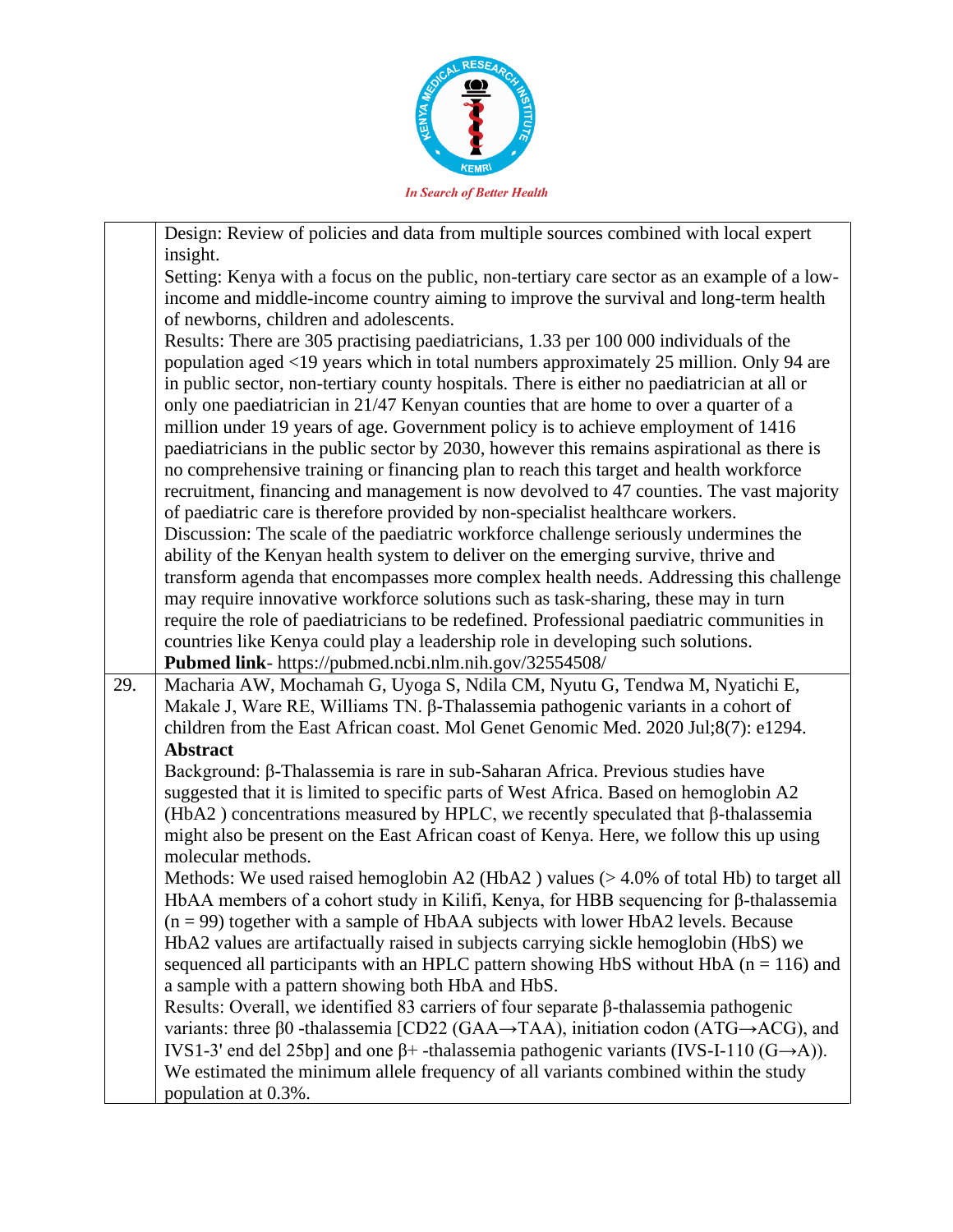

|     | Conclusions: β-Thalassemia is present in Kilifi, Kenya, an observation that has<br>implications for the diagnosis and clinical care of children from the East Africa region.                                                                                                                                                                                                                                                                                                                                                                                                                                                                                                                                                                                                                                                                                                                                                                                                                                                                                                                                                                                                                                                             |  |
|-----|------------------------------------------------------------------------------------------------------------------------------------------------------------------------------------------------------------------------------------------------------------------------------------------------------------------------------------------------------------------------------------------------------------------------------------------------------------------------------------------------------------------------------------------------------------------------------------------------------------------------------------------------------------------------------------------------------------------------------------------------------------------------------------------------------------------------------------------------------------------------------------------------------------------------------------------------------------------------------------------------------------------------------------------------------------------------------------------------------------------------------------------------------------------------------------------------------------------------------------------|--|
|     | Pubmed link-https://pubmed.ncbi.nlm.nih.gov/32394645/                                                                                                                                                                                                                                                                                                                                                                                                                                                                                                                                                                                                                                                                                                                                                                                                                                                                                                                                                                                                                                                                                                                                                                                    |  |
| 30. | Magai DN, Koot HM, Mwangi P, Chongwo E, Newton CR, Abubakar A. Long-term<br>neurocognitive and educational outcomes of neonatal insults in Kilifi, Kenya. BMC<br>Psychiatry. 2020 Dec 2;20(1):578.<br><b>Abstract</b>                                                                                                                                                                                                                                                                                                                                                                                                                                                                                                                                                                                                                                                                                                                                                                                                                                                                                                                                                                                                                    |  |
|     | Background: There is little data on the long-term neurocognitive and educational<br>outcomes among school-aged survivors of neonatal jaundice (NNJ) and hypoxic-ischemic<br>encephalopathy (HIE) in Africa. This study investigates the long-term neurocognitive and<br>educational outcomes and the correlates of these outcomes in school-aged survivors of<br>NNJ or HIE in Kilifi, Kenya.                                                                                                                                                                                                                                                                                                                                                                                                                                                                                                                                                                                                                                                                                                                                                                                                                                            |  |
|     | Methods: We conducted a cross-sectional study on neurocognitive and educational<br>outcomes among school-aged survivors (6-12 years) of NNJ ( $n = 134$ ) and HIE ( $n = 107$ )<br>and compared them to a community comparison group ( $n = 134$ ). We assessed nonverbal<br>intelligence, planning, working memory, attention, syntax, pragmatics, word-finding,<br>memory, perceptual-motor, mathematical, and reading abilities. We also collected<br>information on medical history, caregivers' mental health, and family environment.<br>Results: The survivors of NNJ had lower mean total scores in word-finding $[F(1, 250) =$<br>3.89, $p = 0.050$ ] and memory [F (1, 248) = 6.74, $p = 0.010$ ] than the comparison group.<br>The survivors of HIE had lower mean scores in pragmatics $[F(1, 230) = 6.61, p = 0.011]$<br>and higher scores higher scores in non-verbal reasoning [F $(1, 225) = 4.10$ , p = 0.044] than<br>the comparison group. Stunted growth was associated with almost all the outcomes in<br>HIE.<br>Conclusion: Survivors of NNJ and HIE present with impairment in the multiple domains,<br>which need to be taken into consideration in the planning of educational and rehabilitative<br>services. |  |
|     | Pubmed link- https://pubmed.ncbi.nlm.nih.gov/33267843/                                                                                                                                                                                                                                                                                                                                                                                                                                                                                                                                                                                                                                                                                                                                                                                                                                                                                                                                                                                                                                                                                                                                                                                   |  |
| 31. | Uyoga S, Macharia AW, Ndila CM, Nyutu G, Shebe M, Awuondo KO, Mturi N, Peshu N,<br>Tsofa B, Scott JAG, Maitland K, Williams TN. Glucose-6-phosphate dehydrogenase<br>deficiency and susceptibility to childhood diseases in Kilifi, Kenya. Blood Adv. 2020 Dec<br>8;4(23):5942-5950.<br><b>Abstract</b>                                                                                                                                                                                                                                                                                                                                                                                                                                                                                                                                                                                                                                                                                                                                                                                                                                                                                                                                  |  |
|     | Few previous studies have reported the effects of glucose-6-phosphate dehydrogenase<br>(G6PD)-deficiency on child health in Africa. We conducted a case-control study in which<br>cases ( $n = 6829$ ) were children admitted, for any reason, to Kilifi County Hospital, Kenya,<br>while controls ( $n = 10$ 179) were recruited from the surrounding community. Cases were<br>subclassified based on their clinical and laboratory findings at admission. We calculated<br>the prevalence of specific diseases by G6PD c.202 genotype, the only significant cause of<br>G6PD-deficiency in this area, then estimated the association between genotype and                                                                                                                                                                                                                                                                                                                                                                                                                                                                                                                                                                              |  |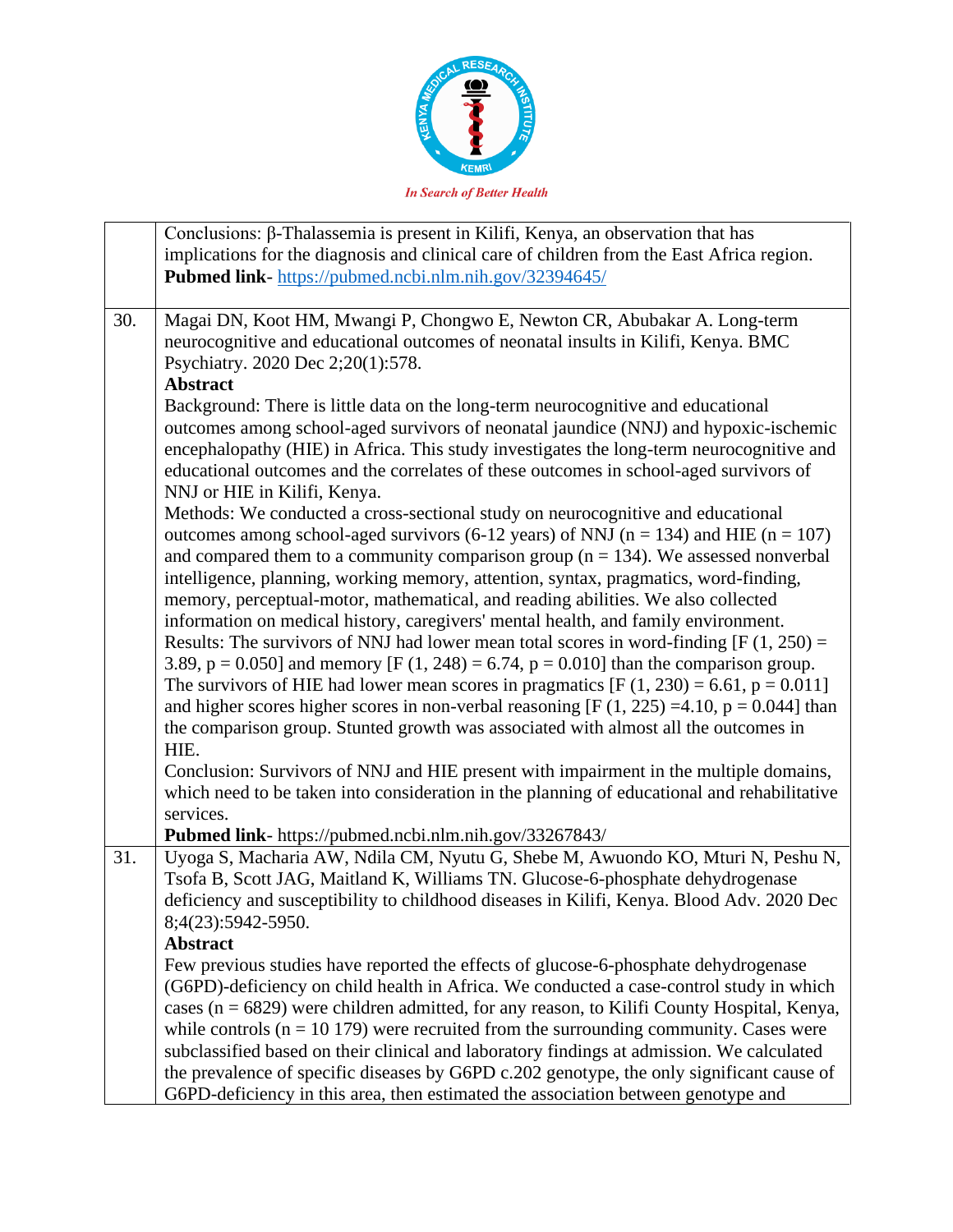

|     | admission with specific conditions using logistic regression. Among neonates, the<br>prevalence of jaundice was higher in both G6PD c.202T heterozygotes (40/88; 45.5%; $P =$<br>.004) and homo/hemizygotes (81/134; $60.5\%$ ; $P < .0001$ ) than in wild-type homozygotes<br>(157/526; 29.9%). Median bilirubin levels also increased across the groups, being highest<br>(239 mmol/L; interquartile range 96-390 mmol/L) in G6PD c.202T homo/hemizygotes.<br>No differences were seen in admission hemoglobin concentrations or the prevalence of<br>anemia or severe anemia by G6PD c.202 genotype. On case control analysis, G6PD<br>heterozygosity was negatively associated with all-cause hospital admission (odds ratio<br>0.81; 95% confidence interval 0.73-0.90; $P < .0001$ ) and, specifically, admission with<br>either pneumonia or Plasmodium falciparum parasitemia; while, conversely, it was<br>positively associated with Gram-positive bacteremia. G6PD c.202T homo/heterozygosity<br>was positively associated with neonatal jaundice, severe pneumonia, the receipt of a<br>transfusion, and in-patient death. Our study supports the conclusion that G6PD c.202T is a<br>balanced polymorphism in which a selective advantage afforded to heterozygous females<br>against malaria is counterbalanced by increased risks of neonatal jaundice, invasive<br>bacterial infections, and anemia.<br>Pubmed link-https://pubmed.ncbi.nlm.nih.gov/33275767/                                                                                                                                                                                                                                                                                                                           |
|-----|---------------------------------------------------------------------------------------------------------------------------------------------------------------------------------------------------------------------------------------------------------------------------------------------------------------------------------------------------------------------------------------------------------------------------------------------------------------------------------------------------------------------------------------------------------------------------------------------------------------------------------------------------------------------------------------------------------------------------------------------------------------------------------------------------------------------------------------------------------------------------------------------------------------------------------------------------------------------------------------------------------------------------------------------------------------------------------------------------------------------------------------------------------------------------------------------------------------------------------------------------------------------------------------------------------------------------------------------------------------------------------------------------------------------------------------------------------------------------------------------------------------------------------------------------------------------------------------------------------------------------------------------------------------------------------------------------------------------------------------------------------------------------------------------------------|
| 32. | Lim JK, Matendechero SH, Alexander N, Lee JS, Lee KS, Namkung S, Andia E, Oyembo<br>N, Lim SK, Kanyi H, Bae SH, Yang JS, Ochola MA, Edwards T, Yoon IK, Njenga SM.<br>Clinical and epidemiologic characteristics associated with dengue fever in Mombasa,<br>Kenya. Int J Infect Dis. 2020 Nov; 100:207-215.<br><b>Abstract</b><br>Objectives: Information on dengue in Africa is limited. To estimate the proportion of<br>dengue-positive cases among febrile patients and describe clinical indicators of dengue,<br>we conducted passive health facility-based fever surveillance in Mombasa, Kenya.<br>Methods: Non-malarial febrile patients between one and 55 years were enrolled at three<br>health facilities between March 2016 and May 2017. Acute and convalescent blood<br>samples were collected with an interval of 10-21 days. Acute samples were tested with<br>dengue RDT and a selected subset with RT-PCR, and acute/convalescent samples with<br>IgM/IgG ELISA.<br>Results: Among 482 enrollees, 295 (61.2%) were dengue-positive based on laboratory<br>results. The surveillance covered the beginning of a dengue outbreak in April-May 2017,<br>during which 73.9% of enrollees were dengue-positive. By contrast, during the non-<br>outbreak period, 54.6% were dengue-positive. Dengue case status was positively<br>associated with rash, fatigue, headache, retro-orbital pain, nausea/vomiting, nose bleeding,<br>gum bleeding, loss of appetite, myalgia, and arthralgia. Dengue-positive cases in our study<br>had mostly mild disease, with only two requiring observation, and no DHF.<br>Conclusions: The clinical response was generally mild relative to what was observed in<br>SE Asia and the Americas. Given the high level of DENV transmission in Mombasa, |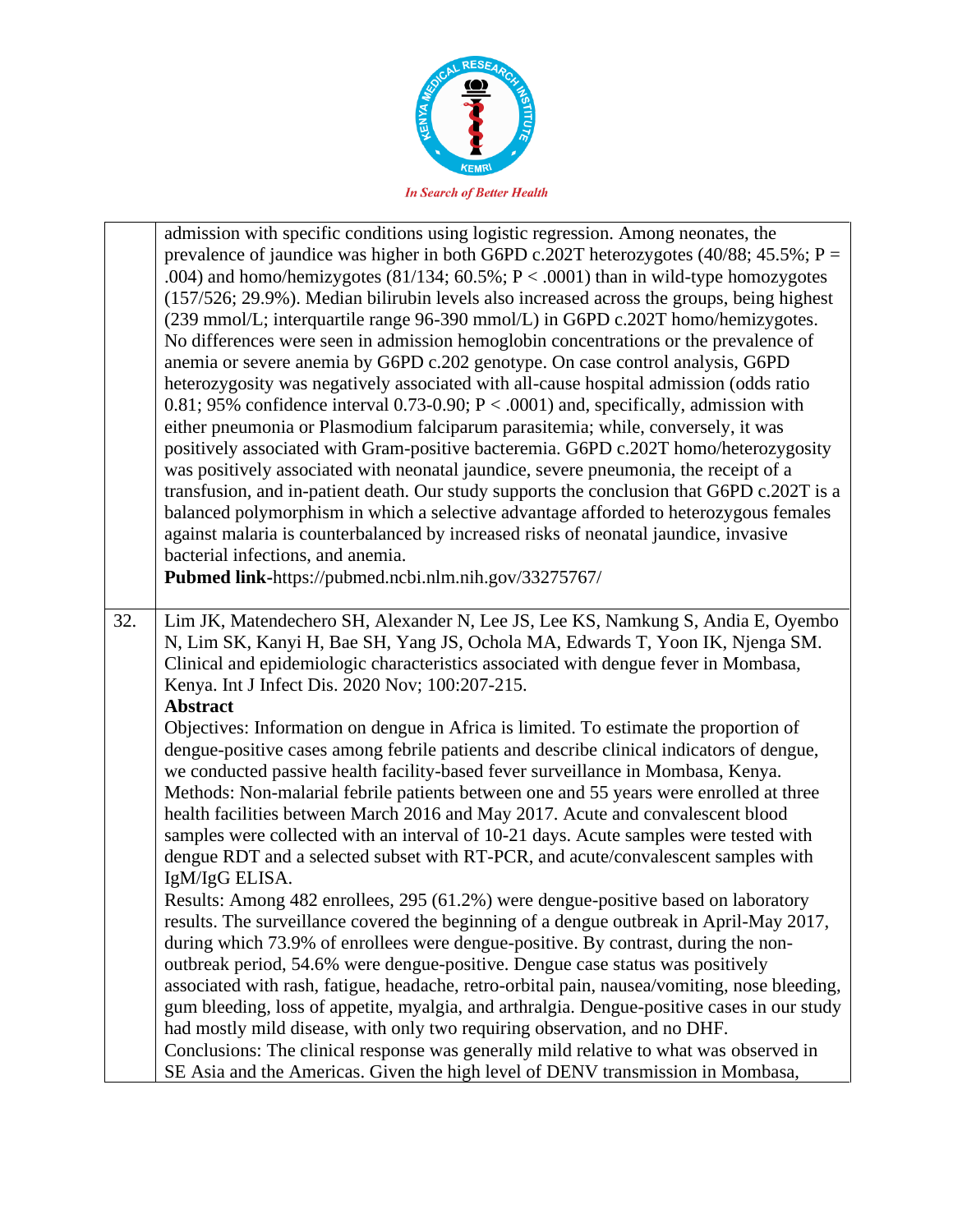

|     | more data would be needed to further understand the disease burden and improve case<br>detection for surveillance/monitoring of outbreaks.<br>Pubmed link- https://pubmed.ncbi.nlm.nih.gov/32891734/                                                                                                                                                                                                                                                                                                                                                                                                                                                                                                                                                                                                                                                                                                                                                                                                                                                                                                                                                                                                                                                                                                                                                                                                                                                                                                                                                                                                       |
|-----|------------------------------------------------------------------------------------------------------------------------------------------------------------------------------------------------------------------------------------------------------------------------------------------------------------------------------------------------------------------------------------------------------------------------------------------------------------------------------------------------------------------------------------------------------------------------------------------------------------------------------------------------------------------------------------------------------------------------------------------------------------------------------------------------------------------------------------------------------------------------------------------------------------------------------------------------------------------------------------------------------------------------------------------------------------------------------------------------------------------------------------------------------------------------------------------------------------------------------------------------------------------------------------------------------------------------------------------------------------------------------------------------------------------------------------------------------------------------------------------------------------------------------------------------------------------------------------------------------------|
| 33. | Wright D, Allen ER, Clark MHA, Gitonga JN, Karanja HK, Hulswit RJG, Taylor I,<br>Biswas S, Marshall J, Mwololo D, Muriuki J, Bett B, Bowden TA, Warimwe<br>GM. Naturally Acquired Rift Valley Fever Virus Neutralizing Antibodies Predominantly<br>Target the Gn Glycoprotein. iScience. 2020 Oct 14;23(11):101669.<br><b>Abstract</b><br>Rift Valley fever (RVF) is a viral hemorrhagic disease first discovered in Kenya in 1930.<br>Numerous animal studies have demonstrated that protective immunity is acquired<br>following RVF virus (RVFV) infection and that this correlates with acquisition of virus-<br>neutralizing antibodies (nAbs) that target the viral envelope glycoproteins. However,<br>naturally acquired immunity to RVF in humans is poorly described. Here, we<br>characterized the immune response to the viral envelope glycoproteins, Gn and Gc, in<br>RVFV-exposed Kenyan adults. Long-lived IgG (dominated by IgG1 subclass) and T cell<br>responses were detected against both Gn and Gc. However, antigen-specific antibody<br>depletion experiments showed that Gn-specific antibodies dominate the RVFV nAb<br>response. IgG avidity against Gn, but not Gc, correlated with nAb titers. These data are<br>consistent with the greater level of immune accessibility of Gn on the viral envelope<br>surface and confirm the importance of Gn as an integral component for RVF vaccine<br>development.                                                                                                                                                                   |
| 34. | Pubmed link- https://pubmed.ncbi.nlm.nih.gov/33134899/<br>Obadha M, Chuma J, Kazungu J, Abiiro GA, Beck MJ, Barasa E. Preferences of<br>healthcare providers for capitation payment in Kenya: a discrete choice experiment.<br>Health Policy Plan. 2020 Aug 1;35(7):842-854.<br><b>Abstract</b><br>Provider payment mechanisms (PPMs) are important to the universal health coverage<br>(UHC) agenda as they can influence healthcare provider behaviour and create incentives<br>for health service delivery, quality and efficiency. Therefore, when designing PPMs, it is<br>important to consider providers' preferences for PPM characteristics. We set out to<br>uncover senior health facility managers' preferences for the attributes of a capitation<br>payment mechanism in Kenya. We use a discrete choice experiment and focus on four<br>capitation attributes, namely, payment schedule, timeliness of payments, capitation rate<br>per individual per year and services to be paid by the capitation rate. Using a Bayesian<br>efficient experimental design, choice data were collected from 233 senior health facility<br>managers across 98 health facilities in seven Kenyan counties. Panel mixed multinomial<br>logit and latent class models were used in the analysis. We found that capitation<br>arrangements with frequent payment schedules, timelier disbursements, higher payment<br>rates per individual per year and those that paid for a limited set of health services were<br>preferred. The capitation rate per individual per year was the most important attribute. |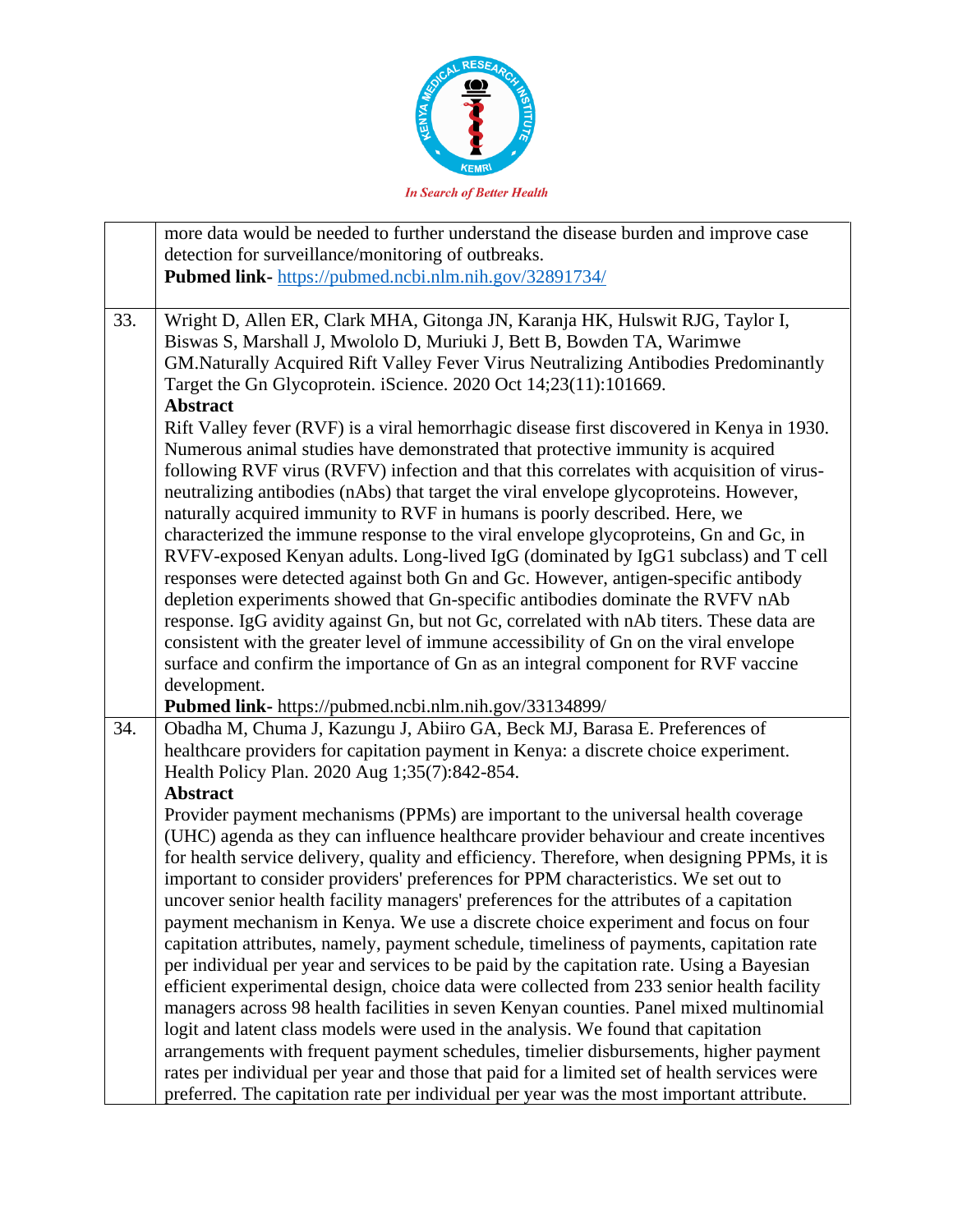

|                                                                                                                                                                                                                           | Respondents were willing to accept an increase in the capitation rate to compensate for<br>bundling a broader set of health services under the capitation payment. In addition, we<br>found preference heterogeneity across respondents and latent classes. In conclusion, these<br>attributes can be used as potential targets for interventions aimed at configuring capitation<br>to achieve UHC.<br>Pubmed link-https://pubmed.ncbi.nlm.nih.gov/32537642/                                                                                                                                                                                                                                                                                                                                                                                                                                                                                                                                                                                                                                                                                                                                                                                                                                                                                                                          |  |
|---------------------------------------------------------------------------------------------------------------------------------------------------------------------------------------------------------------------------|----------------------------------------------------------------------------------------------------------------------------------------------------------------------------------------------------------------------------------------------------------------------------------------------------------------------------------------------------------------------------------------------------------------------------------------------------------------------------------------------------------------------------------------------------------------------------------------------------------------------------------------------------------------------------------------------------------------------------------------------------------------------------------------------------------------------------------------------------------------------------------------------------------------------------------------------------------------------------------------------------------------------------------------------------------------------------------------------------------------------------------------------------------------------------------------------------------------------------------------------------------------------------------------------------------------------------------------------------------------------------------------|--|
| 35.<br>Kamau A, Mtanje G, Mataza C, Malla L, Bejon P, Snow RW. The relationship between<br>facility-based malaria test positivity rate and community-based parasite prevalence. PLoS<br>One. 2020 Oct 7;15(10): e0240058. |                                                                                                                                                                                                                                                                                                                                                                                                                                                                                                                                                                                                                                                                                                                                                                                                                                                                                                                                                                                                                                                                                                                                                                                                                                                                                                                                                                                        |  |
|                                                                                                                                                                                                                           | <b>Abstract</b>                                                                                                                                                                                                                                                                                                                                                                                                                                                                                                                                                                                                                                                                                                                                                                                                                                                                                                                                                                                                                                                                                                                                                                                                                                                                                                                                                                        |  |
|                                                                                                                                                                                                                           | Introduction: Malaria surveillance is a key pillar in the control of malaria in Africa. The<br>value of using routinely collected data from health facilities to define malaria risk at                                                                                                                                                                                                                                                                                                                                                                                                                                                                                                                                                                                                                                                                                                                                                                                                                                                                                                                                                                                                                                                                                                                                                                                                |  |
|                                                                                                                                                                                                                           | community levels remains poorly defined.<br>Methods: Four cross-sectional parasite prevalence surveys were undertaken among<br>residents at 36 enumeration zones in Kilifi county on the Kenyan coast and temporally<br>and spatially matched to fever surveillance at 6 health facilities serving the same<br>communities over 12 months. The age-structured functional form of the relationship<br>between test positivity rate (TPR) and community-based parasite prevalence (PR) was<br>explored through the development of regression models fitted by alternating the linear,<br>exponential and polynomial terms for PR. The predictive ranges of TPR were explored for<br>PR endemicity risk groups of control programmatic value using cut-offs of low (PR $<5\%$ )<br>and high ( $PR \ge 30\%$ ) transmission intensity.<br>Results: Among 28,134 febrile patients encountered for malaria diagnostic testing in the<br>health facilities, 12,143 (43.2%: 95% CI: 42.6%, 43.7%) were positive. The overall<br>community PR was 9.9% (95% CI: 9.2%, 10.7%) among 6,479 participants tested for<br>malaria. The polynomial model was the best fitting model for the data that described the<br>algebraic relationship between TPR and PR. In this setting, a TPR of $\geq$ 49% in all age<br>groups corresponded to an age-standardized PR of $\geq$ 30%, while a TPR of < 40% |  |
|                                                                                                                                                                                                                           | corresponded to an age-standardized PR of $<$ 5%.<br>Conclusion: A non-linear relationship was observed between the relative change in TPR<br>and changes in the PR, which is likely to have important implications for malaria                                                                                                                                                                                                                                                                                                                                                                                                                                                                                                                                                                                                                                                                                                                                                                                                                                                                                                                                                                                                                                                                                                                                                        |  |
|                                                                                                                                                                                                                           | surveillance programs, especially at the extremes of transmission. However, larger, more<br>spatially diverse data series using routinely collected TPR data matched to community-                                                                                                                                                                                                                                                                                                                                                                                                                                                                                                                                                                                                                                                                                                                                                                                                                                                                                                                                                                                                                                                                                                                                                                                                     |  |
|                                                                                                                                                                                                                           | based infection prevalence data are required to explore the more practical implications of<br>using TPR as a replacement for community PR.                                                                                                                                                                                                                                                                                                                                                                                                                                                                                                                                                                                                                                                                                                                                                                                                                                                                                                                                                                                                                                                                                                                                                                                                                                             |  |
|                                                                                                                                                                                                                           | Pubmed link- https://pubmed.ncbi.nlm.nih.gov/33027313/                                                                                                                                                                                                                                                                                                                                                                                                                                                                                                                                                                                                                                                                                                                                                                                                                                                                                                                                                                                                                                                                                                                                                                                                                                                                                                                                 |  |
| 36.                                                                                                                                                                                                                       | Kagwanja N, Waithaka D, Nzinga J, Tsofa B, Boga M, Leli H, Mataza C, Gilson L,                                                                                                                                                                                                                                                                                                                                                                                                                                                                                                                                                                                                                                                                                                                                                                                                                                                                                                                                                                                                                                                                                                                                                                                                                                                                                                         |  |
|                                                                                                                                                                                                                           | Molyneux S, Barasa E. Shocks, stress and everyday health system resilience: experiences                                                                                                                                                                                                                                                                                                                                                                                                                                                                                                                                                                                                                                                                                                                                                                                                                                                                                                                                                                                                                                                                                                                                                                                                                                                                                                |  |
|                                                                                                                                                                                                                           | from the Kenyan coast. Health Policy Plan. 2020 Jun 1;35(5):522-535.                                                                                                                                                                                                                                                                                                                                                                                                                                                                                                                                                                                                                                                                                                                                                                                                                                                                                                                                                                                                                                                                                                                                                                                                                                                                                                                   |  |
|                                                                                                                                                                                                                           | <b>Abstract</b>                                                                                                                                                                                                                                                                                                                                                                                                                                                                                                                                                                                                                                                                                                                                                                                                                                                                                                                                                                                                                                                                                                                                                                                                                                                                                                                                                                        |  |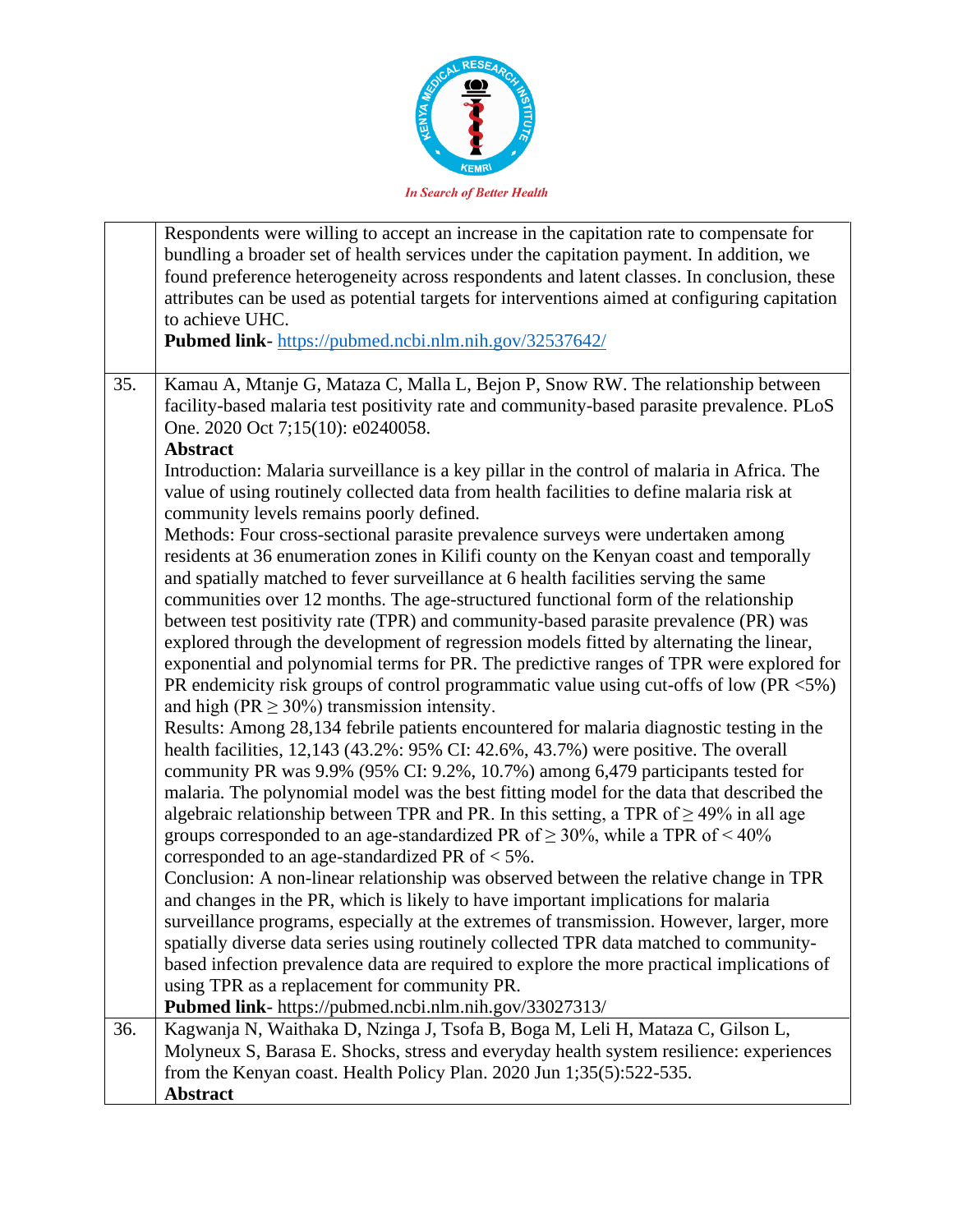

|     | Health systems are faced with a wide variety of challenges. As complex adaptive systems,<br>they respond differently and sometimes in unexpected ways to these challenges. We set<br>out to examine the challenges experienced by the health system at a sub-national level in<br>Kenya, a country that has recently undergone rapid devolution, using an 'everyday<br>resilience' lens. We focussed on chronic stressors, rather than acute shocks in examining<br>the responses and organizational capacities underpinning those responses, with a view to<br>contributing to the understanding of health system resilience. We drew on learning and<br>experiences gained through working with managers using a learning site approach over<br>the years. We also collected in-depth qualitative data through informal observations,<br>reflective meetings and in-depth interviews with middle-level managers (sub-county and<br>hospital) and peripheral facility managers ( $n = 29$ ). We analysed the data using a<br>framework approach. Health managers reported a wide range of health system stressors<br>related to resource scarcity, lack of clarity in roles and political interference, reduced<br>autonomy and human resource management. The health managers adopted absorptive,<br>adaptive and transformative strategies but with mixed effects on system functioning.<br>Everyday resilience seemed to emerge from strategies enacted by managers drawing on a<br>varying combination of organizational capacities depending on the stressor and context.<br>Pubmed link- https://pubmed.ncbi.nlm.nih.gov/32101609/ |
|-----|-------------------------------------------------------------------------------------------------------------------------------------------------------------------------------------------------------------------------------------------------------------------------------------------------------------------------------------------------------------------------------------------------------------------------------------------------------------------------------------------------------------------------------------------------------------------------------------------------------------------------------------------------------------------------------------------------------------------------------------------------------------------------------------------------------------------------------------------------------------------------------------------------------------------------------------------------------------------------------------------------------------------------------------------------------------------------------------------------------------------------------------------------------------------------------------------------------------------------------------------------------------------------------------------------------------------------------------------------------------------------------------------------------------------------------------------------------------------------------------------------------------------------------------------------------------------------------------------------------------------------------------------|
| 37. | Kivata MW, Mbuchi M, Eyase F, Bulimo WD, Kyanya CK, Oundo V, Mbinda WM, Sang<br>W, Andagalu B, Soge OO, McClelland RS, Distelhorst J. Plasmid mediated penicillin and<br>tetracycline resistance among Neisseria gonorrhoeae isolates from Kenya. BMC Infect<br>Dis. 2020 Sep 25;20(1):703.<br><b>Abstract</b>                                                                                                                                                                                                                                                                                                                                                                                                                                                                                                                                                                                                                                                                                                                                                                                                                                                                                                                                                                                                                                                                                                                                                                                                                                                                                                                            |
|     | Background: Treatment of gonorrhea is complicated by the development of antimicrobial<br>resistance in Neisseria gonorrhoeae (GC) to the antibiotics recommended for treatment.<br>Knowledge on types of plasmids and the antibiotic resistance genes they harbor is useful<br>in monitoring the emergence and spread of bacterial antibiotic resistance. In Kenya,<br>studies on gonococcal antimicrobial resistance are few and data on plasmid mediated drug<br>resistance is limited. The present study characterizes plasmid mediated resistance in N.<br>gonorrhoeae isolates recovered from Kenya between 2013 and 2018.<br>Methods: DNA was extracted from 36 sub-cultured GC isolates exhibiting varying drug<br>resistance profiles. Whole genome sequencing was done on Illumina MiSeq platform and<br>reads assembled de-novo using CLC Genomics Workbench. Genome annotation was<br>performed using Rapid Annotation Subsystem Technology. Comparisons in identified<br>antimicrobial resistance determinants were done using Bioedit sequence alignment editor.<br>Results: Twenty-four (66.7%) isolates had both $\beta$ -lactamase (TEM) and TetM encoding<br>plasmids. 8.3% of the isolates lacked both TEM and TetM plasmids and had intermediate<br>to susceptible penicillin and tetracycline MICs. Twenty-six (72%) isolates harbored TEM<br>encoding plasmids. 25 of the TEM plasmids were of African type while one was an Asian<br>type. Of the 36 isolates, 31 (86.1%) had TetM encoding plasmids, 30 of which harbored                                                                                          |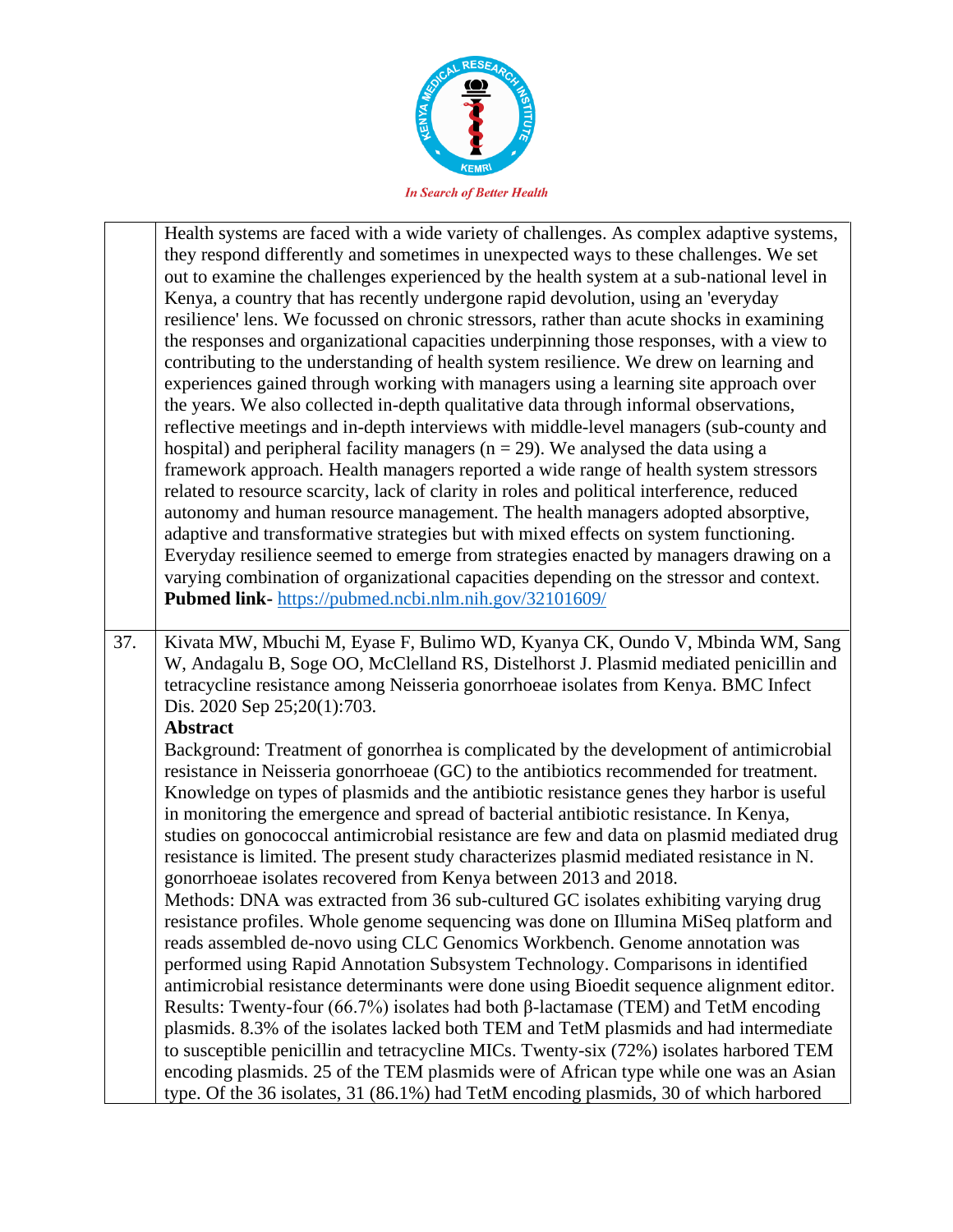

|     | American TetM, whereas 1 carried a Dutch TetM. All analyzed isolates had non-mosaic<br>penA alleles. All the isolates expressing TetM were tetracycline resistant ( $MIC>1 mg/L$ )<br>and had increased doxycycline MICs (up to 96 mg/L). All the isolates had S10 ribosomal<br>protein V57M amino acid substitution associated with tetracycline resistance. No relation<br>was observed between PenB and MtrR alterations and penicillin and tetracycline MICs.<br>Conclusion: High-level gonococcal penicillin and tetracycline resistance in the sampled<br>Kenyan regions was found to be mediated by plasmid borne blaTEM and tetM genes.<br>While the African TEM plasmid, TEM1 and American TetM are the dominant genotypes,<br>Asian TEM plasmid, a new TEM239 and Dutch TetM have emerged in the regions.<br>Pubmed link-https://pubmed.ncbi.nlm.nih.gov/32977759/                                                                                                                                                                                                                                                                                                                                                                                                                                                                                                                                                                                                                                                                                                                                                                                                                                                                                                                                                                                                                                                                                                                                                                                                                                                                                                          |
|-----|---------------------------------------------------------------------------------------------------------------------------------------------------------------------------------------------------------------------------------------------------------------------------------------------------------------------------------------------------------------------------------------------------------------------------------------------------------------------------------------------------------------------------------------------------------------------------------------------------------------------------------------------------------------------------------------------------------------------------------------------------------------------------------------------------------------------------------------------------------------------------------------------------------------------------------------------------------------------------------------------------------------------------------------------------------------------------------------------------------------------------------------------------------------------------------------------------------------------------------------------------------------------------------------------------------------------------------------------------------------------------------------------------------------------------------------------------------------------------------------------------------------------------------------------------------------------------------------------------------------------------------------------------------------------------------------------------------------------------------------------------------------------------------------------------------------------------------------------------------------------------------------------------------------------------------------------------------------------------------------------------------------------------------------------------------------------------------------------------------------------------------------------------------------------------------------|
| 38. | Wahome EW, Graham SM, Thiong'o AN, Mohamed K, Oduor T, Gichuru E, Mwambi J,<br>Prins PM, van der Elst E, Sanders PEJ. PrEP uptake and adherence in relation to HIV-1<br>incidence among Kenyan men who have sex with men. EClinicalMedicine. 2020 Sep 9;<br>26:100541.<br>Abstract<br>Background: Data on HIV-1 incidence following programmatic pre-exposure prophylaxis<br>(PrEP) uptake by men who have sex with men (MSM) are limited in sub-Saharan Africa.<br>Methods: Since June 2017, MSM participating in an ongoing cohort study in Kenya were<br>offered daily PrEP, assessed for PrEP uptake and adherence, and evaluated for HIV-1<br>acquisition monthly. We determined tenofovir-diphosphate (TFV-DP) concentrations in<br>dried blood spots 6-12 months after PrEP initiation, and tenofovir (TFV) concentrations<br>and genotypic drug resistance in plasma samples when HIV-1 infection occurred. We<br>assessed HIV-1 incidence by reported PrEP use.<br>Findings: Of 172 MSM, 170 (98.8%) were eligible for PrEP, 140 (82.4%) started it, and<br>64 (57.7%) reported PrEP use at end of study. Of nine MSM who acquired HIV-1<br>[incidence rate: 3.9 (95% confidence interval (CI), $2.0$ -7.4) per 100 person-years (PY)],<br>five reported PrEP use at the time of HIV-1 acquisition [incidence rate: $3.6$ (95% CI, 1.5-<br>8.6) per 100 PY)] and four had stopped or had never started PrEP [incidence rate: 4.3<br>(95% CI, 1.6-11.3) per 100 PY]. Among 76 MSM who reported PrEP use, 11 (14.5%)<br>had protective TFV-DP concentrations of $\geq$ 700 fmol/punch ( $\geq$ 4 tablets a week). Among<br>the five MSM who acquired HIV-1 while reporting PrEP use, only one had detectable but<br>low TFV concentrations in plasma and none had genotypic HIV-1 resistance.<br>Interpretation: HIV-1 incidence among MSM with access to programmatic PrEP was high<br>and did not differ by reported PrEP use. Only one in seven MSM taking PrEP had<br>protective tenofovir concentrations and four out of five MSM who acquired HIV-1 while<br>reporting PrEP use had not taken it. Strengthened PrEP adherence support is required<br>among MSM in Kenya. |
|     | Funding: This work was supported by the International AIDS Vaccine Initiative (IAVI).<br>Pubmed link-https://pubmed.ncbi.nlm.nih.gov/33089128/                                                                                                                                                                                                                                                                                                                                                                                                                                                                                                                                                                                                                                                                                                                                                                                                                                                                                                                                                                                                                                                                                                                                                                                                                                                                                                                                                                                                                                                                                                                                                                                                                                                                                                                                                                                                                                                                                                                                                                                                                                        |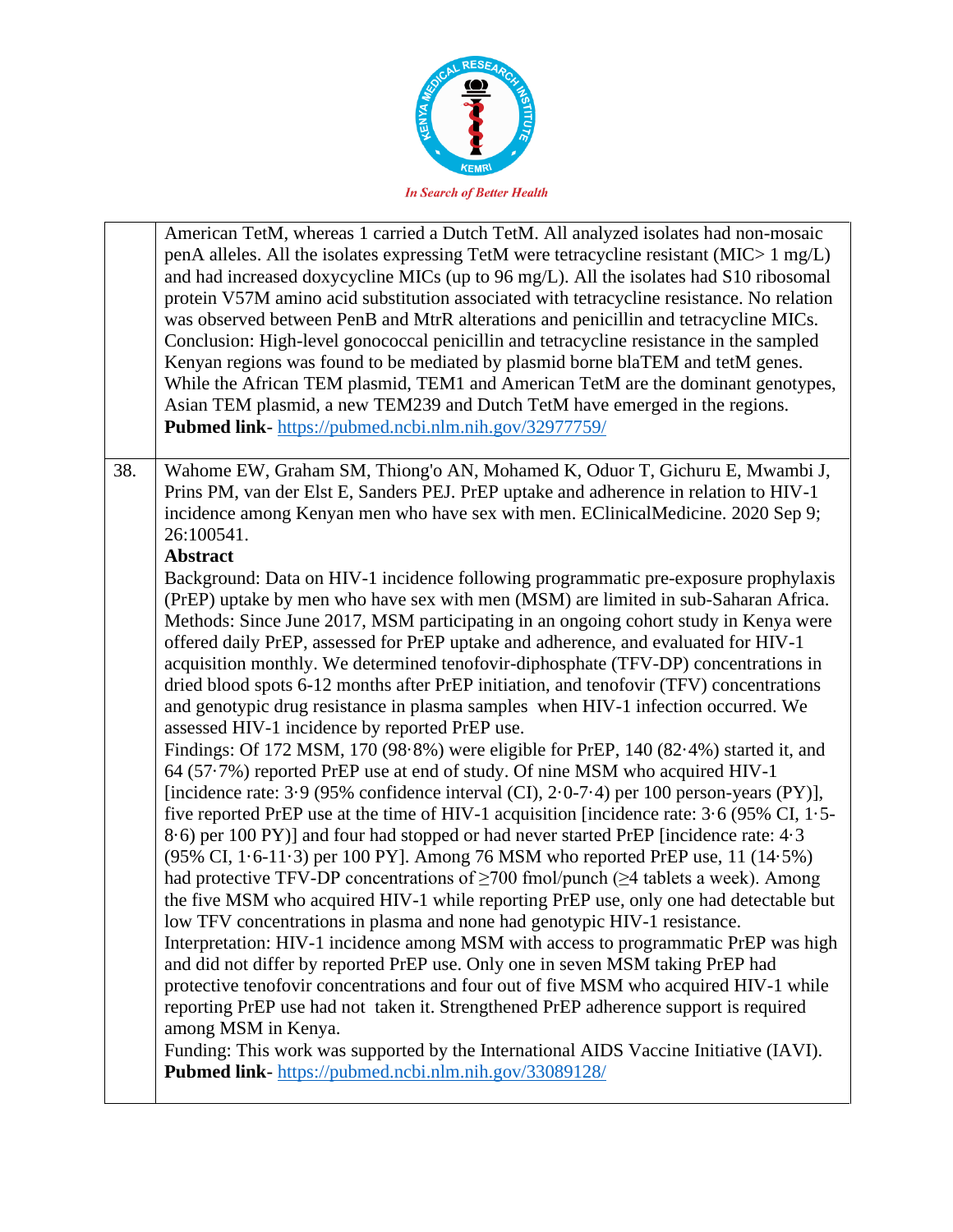

39. Adema IW, Kamau E, Uchi Nyiro J, Otieno GP, Lewa C, Munywoki PK, Nokes DJ. Surveillance of respiratory viruses among children attending a primary school in rural coastal Kenya. Wellcome Open Res. 2020 Sep 24; 5:63. **Abstract** Background: Respiratory viruses are primary agents of respiratory tract diseases. Knowledge on the types and frequency of respiratory viruses affecting school-children is important in determining the role of schools in transmission in the community and identifying targets for interventions. Methods: We conducted a one-year (term-time) surveillance of respiratory viruses in a rural primary school in Kilifi County, coastal Kenya between May 2017 and April 2018. A sample of 60 students with symptoms of ARI were targeted for nasopharyngeal swab (NPS) collection weekly. Swabs were screened for 15 respiratory virus targets using real time PCR diagnostics. Data from respiratory virus surveillance at the local primary healthcare facility was used for comparison. Results: Overall, 469 students aged 2-19 years were followed up for 220 days. A total of 1726 samples were collected from 325 symptomatic students; median age of 7 years (IQR 5-11). At least one virus target was detected in 384 (22%) of the samples with a frequency of 288 (16.7%) for rhinovirus, 47 (2.7%) parainfluenza virus,  $35$  (2.0%) coronavirus, 15 (0.9%) adenovirus, 11 (0.6%) respiratory syncytial virus (RSV) and 5 (0.3%) influenza virus. The proportion of virus positive samples was higher among lower grades compared to upper grades (25.9% vs 17.5% respectively;  $\chi$  2 = 17.2, P -value <0.001). Individual virus target frequencies did not differ by age, sex, grade, school term or class size. Rhinovirus was predominant in both the school and outpatient setting. Conclusion: Multiple respiratory viruses circulated in this rural school population. Rhinovirus was dominant in both the school and outpatient setting and RSV was of notably low frequency in the school. The role of school children in transmitting viruses to the household setting is still unclear and further studies linking molecular data to contact patterns between the school children and their households are required. **Pubmed link**- https://pubmed.ncbi.nlm.nih.gov/33102784/ 40. Maina M, Tosas-Auguet O, English M, Schultsz C, McKnight J. Infection prevention and control during the COVID-19 pandemic: challenges and opportunities for Kenyan public hospitals. Wellcome Open Res. 2020 Sep 10; 5:211. **Abstract** Background: Infection prevention and control, and water sanitation and hygiene have an essential role in ensuring the quality of care and patient outcomes in hospitals. Using a modification of the World Health Organization's water sanitation and hygiene facility improvement tool, we undertook assessments in 14 public hospitals in Kenya in 2018. The hospitals received written feedback on areas where they could make improvements. Following the first confirmed cases of COVID-19 in Kenya, we were drawn to ask whether the results of our pre-pandemic survey had led to action, and whether or not the threat of COVID-19 had focused more attention on infection prevention and control and water sanitation and hygiene. Methods: Using a semi-structured interview guide, we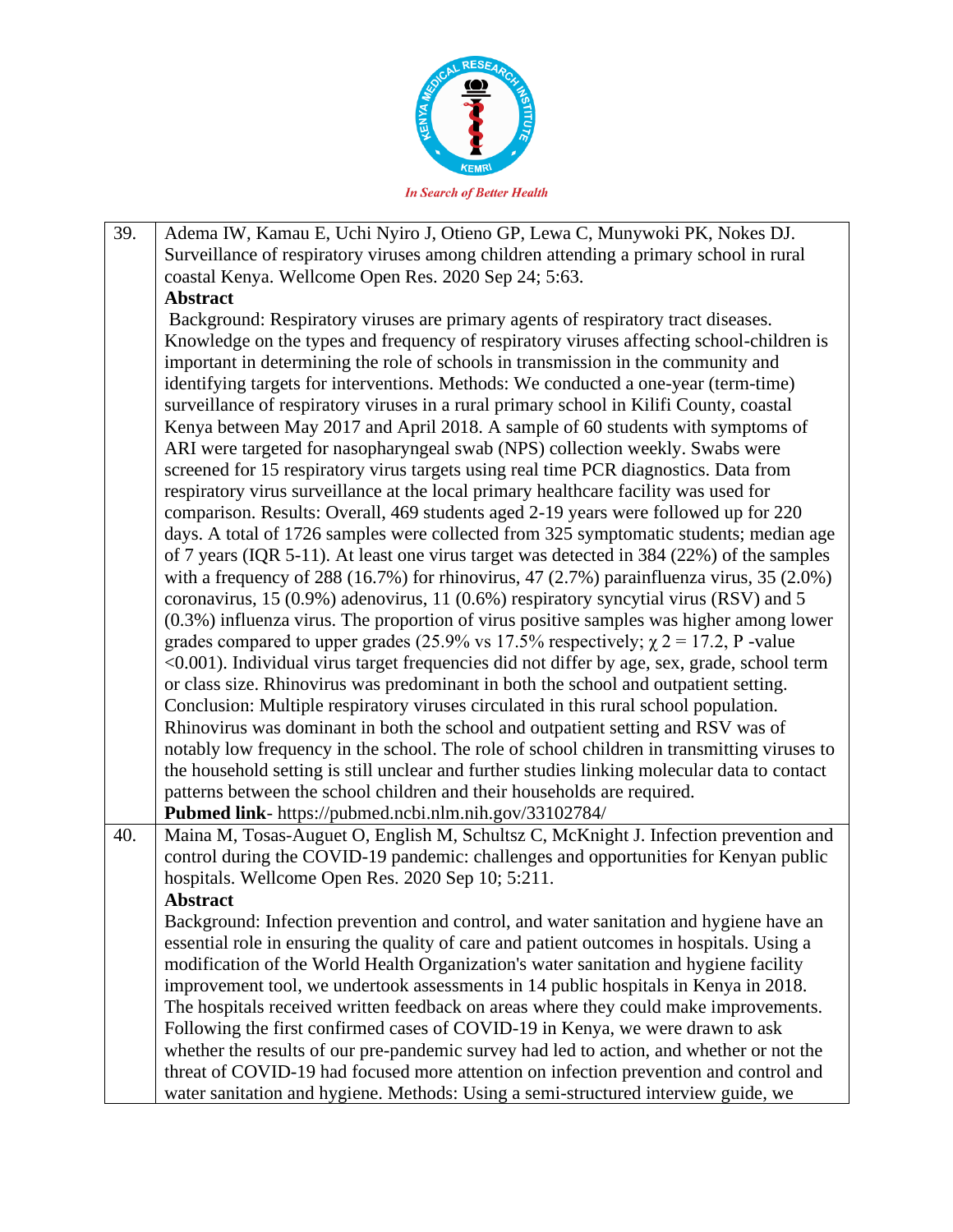

|                                                                                   | carried out phone interviews with key hospital leaders in 11 of the 14 hospitals. The data  |  |  |
|-----------------------------------------------------------------------------------|---------------------------------------------------------------------------------------------|--|--|
|                                                                                   | were transcribed and coded into thematic areas. We draw on these interviews to describe     |  |  |
|                                                                                   | the status and awareness of infection prevention and control. Results: The infection        |  |  |
| prevention and control committee members are training health workers on infection |                                                                                             |  |  |
|                                                                                   | prevention and control procedures and proper use of personal protective equipment and in    |  |  |
|                                                                                   | addition, providing technical support to hospital managers. While some hospitals have       |  |  |
|                                                                                   | also accessed additional funds to improve infection prevention and control, they tended to  |  |  |
|                                                                                   | be small amounts of money. Long-standing challenges with supplies of infection              |  |  |
|                                                                                   | prevention and control materials and low staff morale persist. Crucially, the reduced       |  |  |
|                                                                                   | supply of personal protective equipment has led to fear and anxiety among health care       |  |  |
|                                                                                   | personnel. Conclusions: As funds are mobilised to support care for COVID-19, we ask         |  |  |
|                                                                                   | that funds prioritise infection prevention and control measures. This would have a          |  |  |
|                                                                                   | profoundly positive effect on within hospital virus transmission, patient and staff safety  |  |  |
|                                                                                   | but also lasting benefits beyond the COVID-19 pandemic.                                     |  |  |
|                                                                                   | Pubmed link- https://pubmed.ncbi.nlm.nih.gov/33204846/                                      |  |  |
| 41.                                                                               | Kamau E, Otieno JR, Murunga N, Oketch JW, Ngoi JM, de Laurent ZR, Mwema A,                  |  |  |
|                                                                                   | Nyiro JU, Agoti CN, Nokes DJ. Genomic epidemiology and evolutionary dynamics of             |  |  |
|                                                                                   | respiratory syncytial virus group B in Kilifi, Kenya, 2015-17. Virus Evol. 2020 Jul         |  |  |
|                                                                                   | 15;6(2): veaa050.                                                                           |  |  |
|                                                                                   | <b>Abstract</b>                                                                             |  |  |
|                                                                                   | Respiratory syncytial virus (RSV) circulates worldwide, occurring seasonally in             |  |  |
|                                                                                   | communities, and is a leading cause of acute respiratory illness in young children. There   |  |  |
|                                                                                   | is paucity of genomic data from purposively sampled populations by which to investigate     |  |  |
|                                                                                   | evolutionary dynamics and transmission patterns of RSV. Here we present an analysis of      |  |  |
|                                                                                   | 295 RSV group B (RSVB) genomes from Kilifi, coastal Kenya, sampled from individuals         |  |  |
|                                                                                   | seeking outpatient care in nine health facilities across a defined geographical area (~890) |  |  |
|                                                                                   | km2), over two RSV epidemics between 2015 and 2017. RSVB diversity was                      |  |  |
|                                                                                   | characterized by multiple virus introductions into the area and co-circulation of distinct  |  |  |
|                                                                                   | genetic clusters, which transmitted and diversified locally with varying frequency.         |  |  |
|                                                                                   | Increase in relative genetic diversity paralleled seasonal virus incidence. Importantly, we |  |  |
|                                                                                   | identified a cluster of viruses that emerged in the 2016/17 epidemic, carrying distinct     |  |  |
|                                                                                   | amino-acid signatures including a novel nonsynonymous change (K68Q) in antigenic site       |  |  |
|                                                                                   | $\emptyset$ in the Fusion protein. RSVB diversity was additionally marked by signature      |  |  |
|                                                                                   | nonsynonymous substitutions that were unique to particular genomic clusters, some under     |  |  |
|                                                                                   | diversifying selection. Our findings provide insights into recent evolutionary and          |  |  |
|                                                                                   | epidemiological behaviors of RSVB, and highlight possible emergence of a novel              |  |  |
|                                                                                   |                                                                                             |  |  |
|                                                                                   | antigenic variant, which has implications on current prophylactic strategies in             |  |  |
|                                                                                   | development.                                                                                |  |  |
|                                                                                   | Pubmed link- https://pubmed.ncbi.nlm.nih.gov/32913665/                                      |  |  |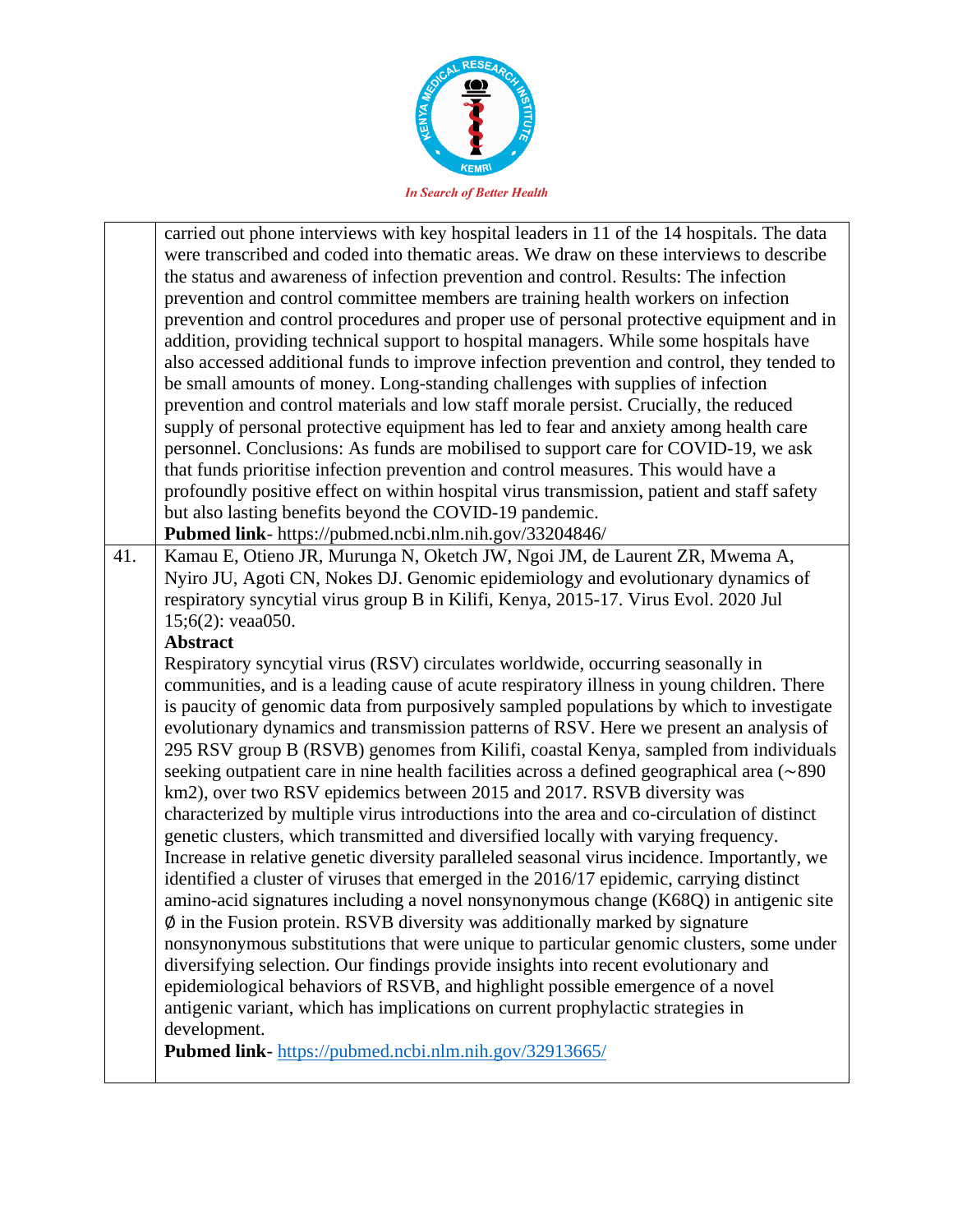

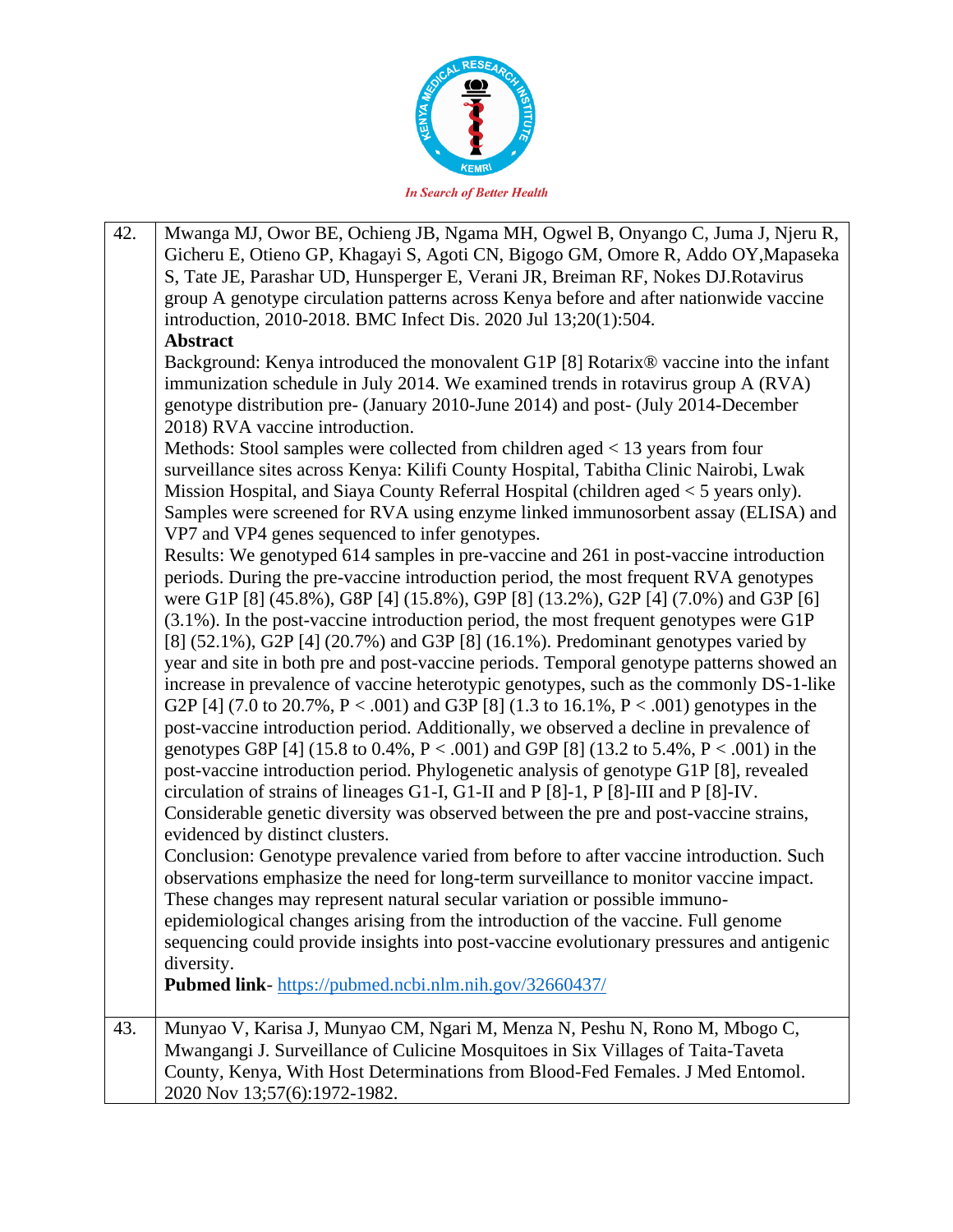

## **Abstract**

|     | Culicine mosquitoes are vectors of human disease-causing pathogens like filarial worms<br>and several arthropod-borne viruses (arboviruses). Currently, there has been an increase in<br>emerging and re-emerging vector-borne diseases along coastal Kenya, which has been of<br>major concern in public health. This study aimed at determining culicine mosquito species<br>abundance, diversity and their host feeding preferences in Taita-Taveta County, Coastal<br>Kenya. Entomological sampling was done during the long-wet season (March and May)<br>and long dry season (June to October) 2016-2018. Mosquito sampling was done using<br>CDC light traps and Backpack aspiration for indoor and outdoor environments. All<br>culicine mosquitoes collected were identified morphologically and categorized according<br>to their physiological status. Blood fed culicine mosquitoes were tested for bloodmeal<br>sources using ELISA. In total, 3,278 culicine mosquitoes were collected, of which 738<br>$(22.5\%)$ were found indoors and 2,540, $(77.5\%)$ outdoors. The mosquitoes consisted of<br>18 species belonging to four genera: Aedes (7), Culex (8), Mansonia (2), and<br>Coquillettidia (1). Overall, there was high mosquito species diversity (H) in outdoors ( $H =$<br>2.4339) than in indoors ( $H = 2.2523$ ), whereas even distribution (EH) was higher in<br>indoors (EH = $0.9064$ ) than outdoors (EH = $0.8266$ ). Majorly the bloodmeals identified<br>were from multiple host sources with $(51.6\%)$ , single hosts $(41.3\%)$ , and unidentified<br>(7.2%). This study has demonstrated a high diversity of culicine mosquitoes with relaxed<br>feeding tendencies. These mosquitoes are contributing to mosquito biting nuisance and<br>the likelihood of exposure of populations to diseases of public health.<br>Pubmed link-https://pubmed.ncbi.nlm.nih.gov/32533693/ |
|-----|--------------------------------------------------------------------------------------------------------------------------------------------------------------------------------------------------------------------------------------------------------------------------------------------------------------------------------------------------------------------------------------------------------------------------------------------------------------------------------------------------------------------------------------------------------------------------------------------------------------------------------------------------------------------------------------------------------------------------------------------------------------------------------------------------------------------------------------------------------------------------------------------------------------------------------------------------------------------------------------------------------------------------------------------------------------------------------------------------------------------------------------------------------------------------------------------------------------------------------------------------------------------------------------------------------------------------------------------------------------------------------------------------------------------------------------------------------------------------------------------------------------------------------------------------------------------------------------------------------------------------------------------------------------------------------------------------------------------------------------------------------------------------------------------------------------------------------------------------------------------------------------------------------------------|
| 44. | Wanga V, Mackelprang RD, Thomas KK, Donnell D, Cohen CR, Mugo NR, Bukusi EA,<br>de Bruyn G, Irungu E, Celum C, Baeten JM, Lingappa JR; Partners in Prevention<br>HSV/HIV Transmission Study and the Partners PrEP Study. Brief Report: Bacterial<br>Vaginosis and Risk of HIV Infection in the Context of CD101 Gene Variation. J Acquir<br>Immune Defic Syndr. 2020 Dec 15;85(5):584-587.<br><b>Abstract</b>                                                                                                                                                                                                                                                                                                                                                                                                                                                                                                                                                                                                                                                                                                                                                                                                                                                                                                                                                                                                                                                                                                                                                                                                                                                                                                                                                                                                                                                                                                      |
|     | Background: Whether bacterial vaginosis (BV) and CD101 immunoglobulin-like (Ig-like)<br>variants independently increase HIV risk through mucosal inflammation is not well<br>understood. We evaluated whether the impact of BV on HIV acquisition in women differs<br>by the presence or absence of candidate CD101 Ig-like variants.<br>Methods: We used data from 2 studies of HIV serodiscordant couples in east (Kenya,<br>Tanzania, and Uganda) and southern (Botswana, South Africa, and Zambia) Africa, which<br>longitudinally assessed HIV acquisition (by ELISA) and BV (by Nugent score $\geq$ 7). We<br>used previously generated CD101 sequence data for each case and control participant to                                                                                                                                                                                                                                                                                                                                                                                                                                                                                                                                                                                                                                                                                                                                                                                                                                                                                                                                                                                                                                                                                                                                                                                                         |
|     | create a binary variable indicating the presence/absence of any of 5 CD101 Ig-like<br>variants.                                                                                                                                                                                                                                                                                                                                                                                                                                                                                                                                                                                                                                                                                                                                                                                                                                                                                                                                                                                                                                                                                                                                                                                                                                                                                                                                                                                                                                                                                                                                                                                                                                                                                                                                                                                                                    |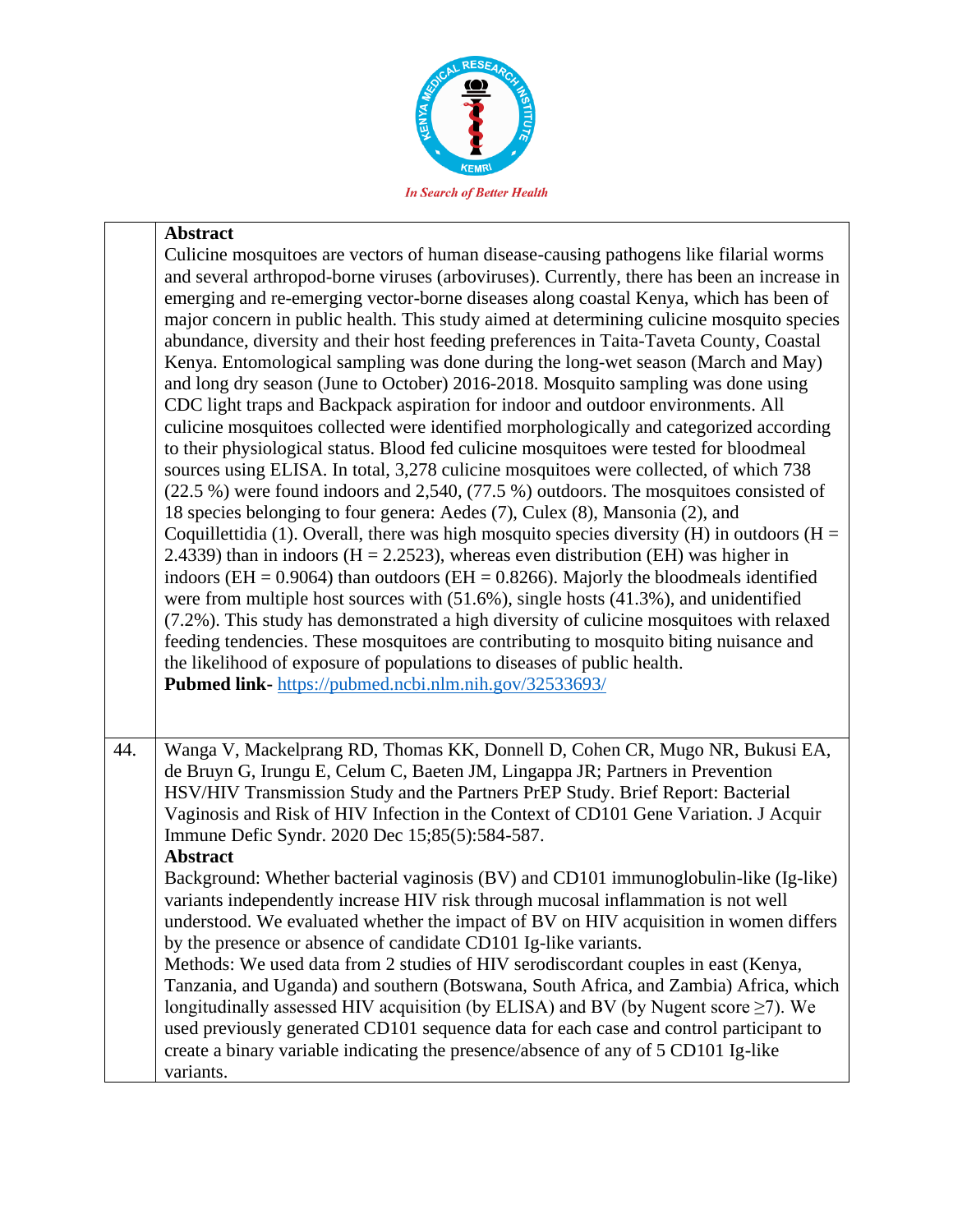

|     | Results: Confirming previously shown results in this cohort, Ig-like variants increased<br>HIV-infection risk (adjusted hazard ratio [aHR], $= 2.63$ ; 95% confidence interval [CI],<br>1.41 to 4.89). BV was associated with 2.5-fold higher HIV-infection risk only in the<br>absence of Ig-like variants (aHR = 2.47; 95% CI, 0.99 to 6.15; $P = 0.052$ ), whereas in the<br>presence of Ig-like variants, BV was not associated with higher HIV-infection risk (aHR<br>$= 0.87$ ; 95% CI, 0.35 to 2.15; P = 0.765); however, a test for interaction was<br>nonsignificant ( $P = 0.116$ ).<br>Conclusions: We hypothesized that both BV and CD101 Ig-like variants facilitate HIV<br>acquisition by augmenting similar genital inflammation pathways. Our findings indicate<br>that inflammatory mucosal effects of Ig-like variants may influence the impact of BV on<br>HIV risk. Host-defined inflammatory pathways may be useful targets for HIV prevention.<br>Pubmed link-https://pubmed.ncbi.nlm.nih.gov/32976203/                                                                                                                                                                                                                                                                                                                                                                                                                                                                                                                                                                                                                                                                                                                                                                                                                                                                 |
|-----|-----------------------------------------------------------------------------------------------------------------------------------------------------------------------------------------------------------------------------------------------------------------------------------------------------------------------------------------------------------------------------------------------------------------------------------------------------------------------------------------------------------------------------------------------------------------------------------------------------------------------------------------------------------------------------------------------------------------------------------------------------------------------------------------------------------------------------------------------------------------------------------------------------------------------------------------------------------------------------------------------------------------------------------------------------------------------------------------------------------------------------------------------------------------------------------------------------------------------------------------------------------------------------------------------------------------------------------------------------------------------------------------------------------------------------------------------------------------------------------------------------------------------------------------------------------------------------------------------------------------------------------------------------------------------------------------------------------------------------------------------------------------------------------------------------------------------------------------------------------------------------------------------|
| 45. | Luka MM, Kamau E, Adema I, Munywoki PK, Otieno GP, Gicheru E, Gichuki A,<br>Kibinge N, Agoti CN, Nokes DJ. Molecular Epidemiology of Human Rhinovirus From 1-<br>Year Surveillance Within a School Setting in Rural Coastal Kenya. Open Forum Infect<br>Dis. 2020 Aug 27;7(10): ofaa385.                                                                                                                                                                                                                                                                                                                                                                                                                                                                                                                                                                                                                                                                                                                                                                                                                                                                                                                                                                                                                                                                                                                                                                                                                                                                                                                                                                                                                                                                                                                                                                                                      |
|     | <b>Abstract</b><br>Background: Human rhinovirus (HRV) is the most common cause of the common cold<br>but may also lead to more severe respiratory illness in vulnerable populations. The<br>epidemiology and genetic diversity of HRV within a school setting have not been<br>previously described. The objective of this study was to characterize HRV molecular<br>epidemiology in a primary school in a rural location of Kenya.<br>Methods: Between May 2017 and April 2018, over 3 school terms, we collected 1859<br>nasopharyngeal swabs (NPS) from pupils and teachers with symptoms of acute<br>respiratory infection in a public primary school in Kilifi County, coastal Kenya. The<br>samples were tested for HRV using real-time reverse transcription polymerase chain<br>reaction. HRV-positive samples were sequenced in the VP4/VP2 coding region for<br>species and genotype classification.<br>Results: A total of 307 NPS (16.4%) from 164 individuals were HRV positive, and 253<br>(82.4%) were successfully sequenced. The proportion of HRV in the lower primary<br>classes was higher (19.8%) than upper primary classes (12.2%; $P < .001$ ). HRV-A was the<br>most common species (134/253; 53.0%), followed by HRV-C (73/253; 28.9%) and HRV-<br>B (46/253; 18.2%). Phylogenetic analysis identified 47 HRV genotypes. The most<br>common genotypes were A2 and B70. Numerous (up to 22 in 1 school term) genotypes<br>circulated simultaneously, there was no individual re-infection with the same genotype,<br>and no genotype was detected in all 3 school terms.<br>Conclusions: HRV was frequently detected among school-going children with mild acute<br>respiratory illness symptoms, particularly in the younger age groups (<5-year-olds).<br>Multiple HRV introductions were observed that were characterized by considerable<br>genotype diversity. |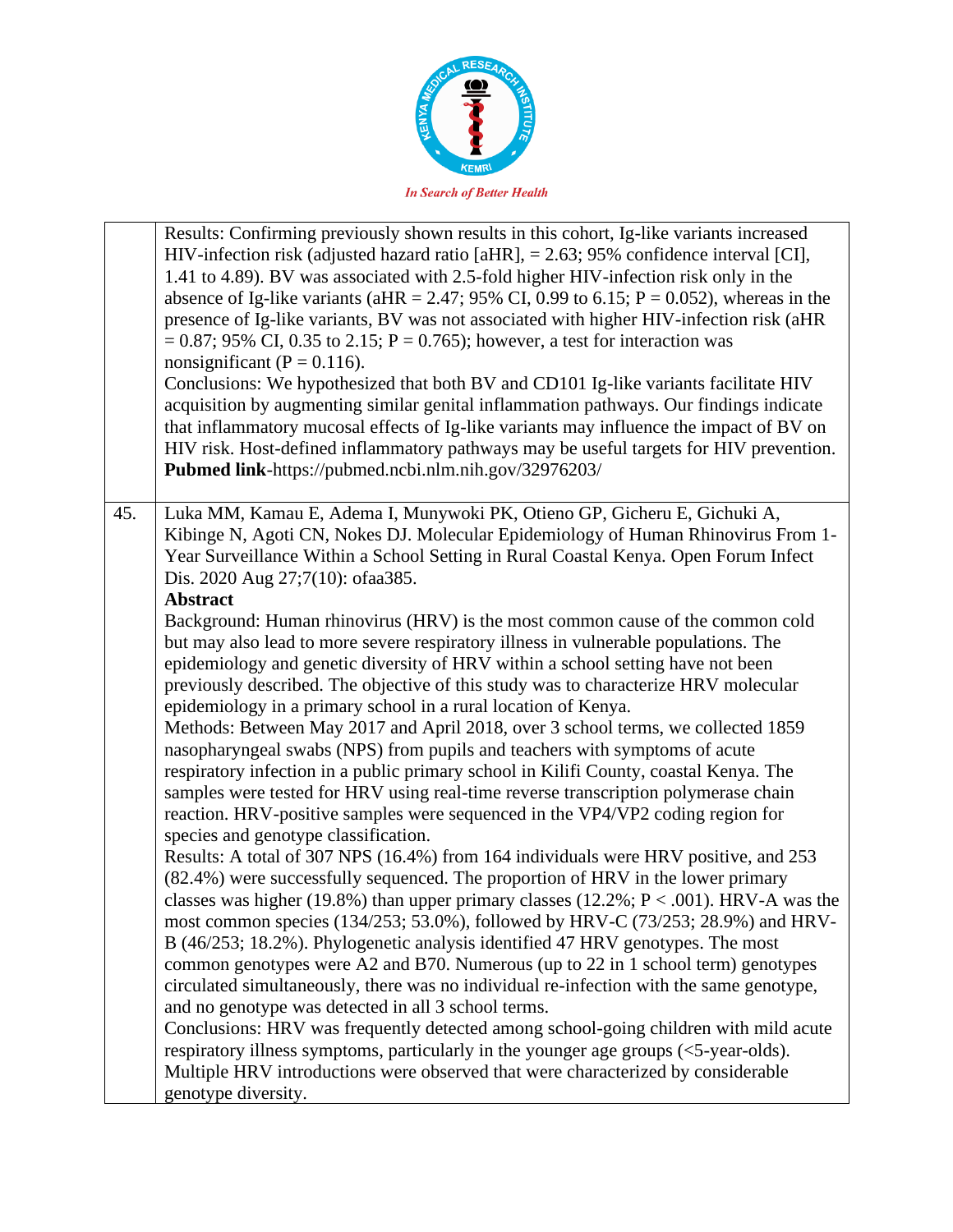

| <b>In Search of Better Health</b> |  |
|-----------------------------------|--|
|                                   |  |

| Pubmed link-https://pubmed.ncbi.nlm.nih.gov/33094115/                                                                                                                                                                                                                                                                                                                                                                                                                                                                                                                                                                                                                                                                                                                                                                                                                                                                                                                                                                                                                                                                                                                                                                                                                                                                                                                                                                 |  |
|-----------------------------------------------------------------------------------------------------------------------------------------------------------------------------------------------------------------------------------------------------------------------------------------------------------------------------------------------------------------------------------------------------------------------------------------------------------------------------------------------------------------------------------------------------------------------------------------------------------------------------------------------------------------------------------------------------------------------------------------------------------------------------------------------------------------------------------------------------------------------------------------------------------------------------------------------------------------------------------------------------------------------------------------------------------------------------------------------------------------------------------------------------------------------------------------------------------------------------------------------------------------------------------------------------------------------------------------------------------------------------------------------------------------------|--|
| Mwanga MJ, Verani JR, Omore R, Tate JE, Parashar UD, Murunga N, Gicheru<br>E, Breiman RF, Nokes DJ, Agoti CN. Multiple Introductions and Predominance of<br>Rotavirus Group A Genotype G3P[8] in Kilifi, Coastal Kenya, 4 Years after Nationwide<br>Vaccine Introduction. Pathogens. 2020 Nov 24;9(12):981.<br><b>Abstract</b>                                                                                                                                                                                                                                                                                                                                                                                                                                                                                                                                                                                                                                                                                                                                                                                                                                                                                                                                                                                                                                                                                        |  |
| Globally, rotavirus group A (RVA) remains a major cause of severe childhood diarrhea,<br>despite the use of vaccines in more than 100 countries. RVA sequencing for local<br>outbreaks facilitates investigation into strain composition, origins, spread, and vaccine<br>failure. In 2018, we collected 248 stool samples from children aged less than 13 years<br>admitted with diarrheal illness to Kilifi County Hospital, coastal Kenya. Antigen<br>screening detected RVA in 55 samples (22.2%). Of these, VP7 (G) and VP4 (P) segments<br>were successfully sequenced in 48 (87.3%) and phylogenetic analysis based on the VP7<br>sequences identified seven genetic clusters with six different GP combinations: G3P[8],<br>G1P[8], G2P[4], G2P[8], G9P[8] and G12P[8]. The G3P[8] strains predominated the<br>season ( $n = 37, 67.2\%$ ) and comprised three distinct G3 genetic clusters that fell within<br>Lineage I and IX (the latter also known as equine-like G3 Lineage). Both the two G3<br>lineages have been recently detected in several countries. Our study is the first to<br>document African children infected with G3 Lineage IX. These data highlight the global<br>nature of RVA transmission and the importance of increasing global rotavirus vaccine<br>coverage.<br>Pubmed link- https://pubmed.ncbi.nlm.nih.gov/33255256/                                                          |  |
| Njuguna RG, Berkley JA, Jemutai J. Cost and cost-effectiveness analysis of treatment for<br>child undernutrition in low- and middle-income countries: A systematic review.<br>Wellcome Open Res. 2020 Oct 5; 5:62.<br><b>Abstract</b><br>Background: Undernutrition remains highly prevalent in low- and middle-income<br>countries, with sub-Saharan Africa and Southern Asia accounting for majority of the<br>cases. Apart from the health and human capacity impacts on children affected by<br>malnutrition, there are significant economic impacts to households and service providers.<br>The aim of this study was to determine the current state of knowledge on costs and cost-<br>effectiveness of child undernutrition treatment to households, health providers,<br>organizations and governments in low and middle-income countries (LMICs). Methods:<br>We conducted a systematic review of peer-reviewed studies in LMICs up to September<br>2019. We searched online databases including PubMed-Medline, Embase, Popline,<br>Econlit and Web of Science. We identified additional articles through bibliographic<br>citation searches. Only articles including costs of child undernutrition treatment were<br>included. Results: We identified a total of 6436 articles, and only 50 met the eligibility<br>criteria. Most included studies adopted institutional/program (45%) and health provider |  |
|                                                                                                                                                                                                                                                                                                                                                                                                                                                                                                                                                                                                                                                                                                                                                                                                                                                                                                                                                                                                                                                                                                                                                                                                                                                                                                                                                                                                                       |  |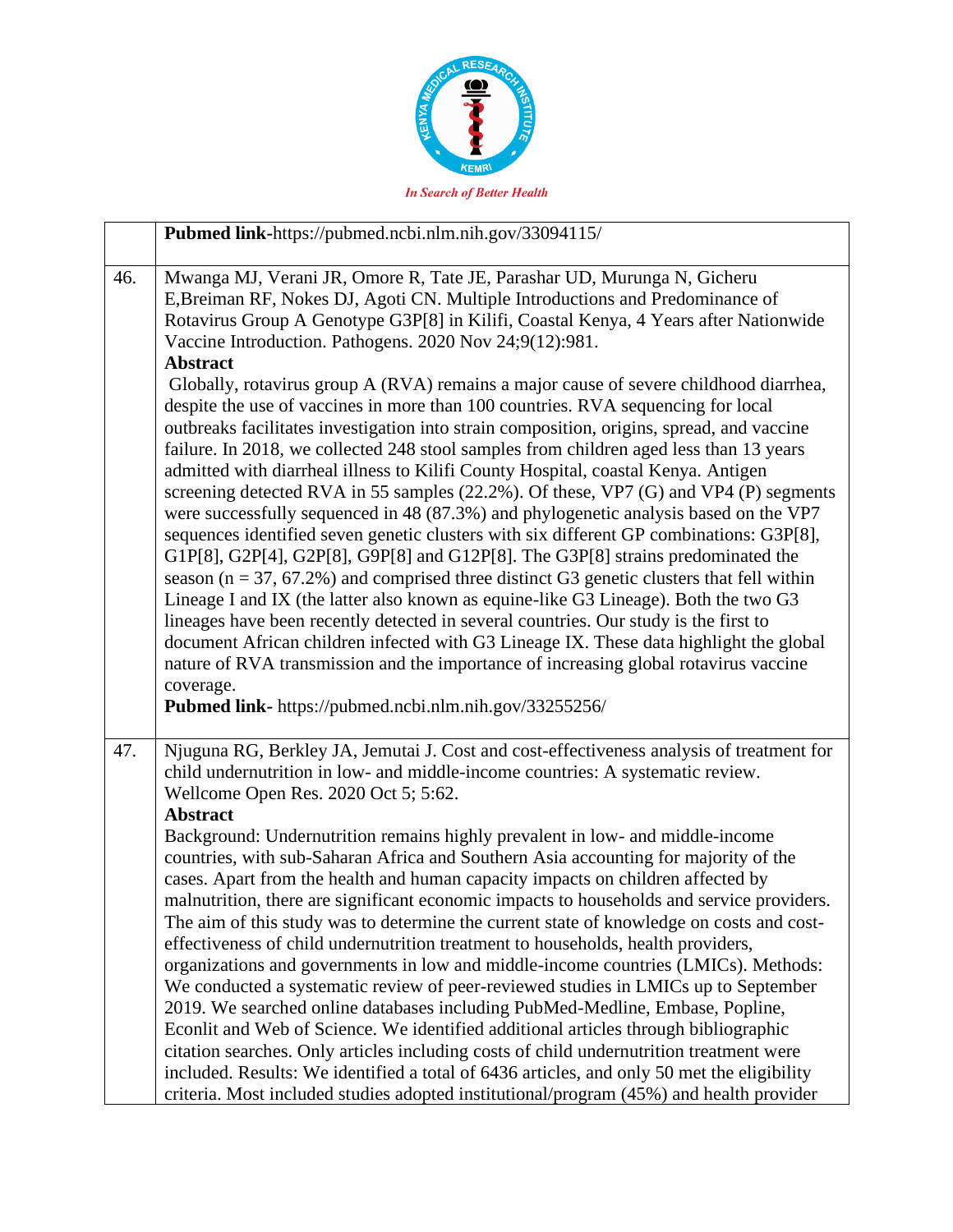

|     | (38%) perspectives. The studies varied in the interventions studied and costing methods<br>used with treatment costs reported ranging between US\$0.44 and US\$1344 per child. The<br>main cost drivers were personnel, therapeutic food and productivity loss. We also<br>assessed the cost effectiveness of community-based management of malnutrition<br>programs (CMAM). Cost per disability adjusted life year (DALY) averted for a CMAM<br>program integrated into existing health services in Malawi was \$42. Overall, cost per<br>DALY averted for CMAM ranged between US\$26 and US\$53, which was much lower<br>than facility-based management (US\$1344). Conclusion: There is a need to assess the<br>burden of direct and indirect costs of child undernutrition to households and communities<br>in order to plan, identify cost-effective solutions and address issues of cost that may limit<br>delivery, uptake and effectiveness. Standardized methods and reporting in economic<br>evaluations would facilitate interpretation and provide a means for comparing costs and<br>cost-effectiveness of interventions.<br>Pubmed link-https://pubmed.ncbi.nlm.nih.gov/33102783/ |
|-----|-------------------------------------------------------------------------------------------------------------------------------------------------------------------------------------------------------------------------------------------------------------------------------------------------------------------------------------------------------------------------------------------------------------------------------------------------------------------------------------------------------------------------------------------------------------------------------------------------------------------------------------------------------------------------------------------------------------------------------------------------------------------------------------------------------------------------------------------------------------------------------------------------------------------------------------------------------------------------------------------------------------------------------------------------------------------------------------------------------------------------------------------------------------------------------------------------|
| 48. | Xia S, Cosme LV, Lutomiah J, Sang R, Ngangue MF, Rahola N, Ayala D, Powell JR.<br>Genetic structure of the mosquito Aedes aegypti in local forest and domestic habitats in<br>Gabon and Kenya. Parasit Vectors. 2020 Aug 13;13(1):417.<br><b>Abstract</b>                                                                                                                                                                                                                                                                                                                                                                                                                                                                                                                                                                                                                                                                                                                                                                                                                                                                                                                                       |
|     | Background: The mosquito Aedes aegypti is a devastating disease vector transmitting<br>several important human arboviral diseases. In its native range in Africa, the mosquito can<br>be found in both the ancestral forest habitat and anthropogenic habitats such as villages.<br>How do the different habitats impact the population genetic structure of the local<br>mosquito populations?                                                                                                                                                                                                                                                                                                                                                                                                                                                                                                                                                                                                                                                                                                                                                                                                 |
|     | Methods: To address this question, we simultaneously sampled Ae. aegypti from the<br>forest and local villages in La Lopé, Gabon and Rabai, Kenya. The mosquitoes were<br>genotyped at 12 microsatellite loci and a panel of $\approx$ 25,000 single nucleotide                                                                                                                                                                                                                                                                                                                                                                                                                                                                                                                                                                                                                                                                                                                                                                                                                                                                                                                                 |
|     | polymorphisms (SNPs), which allowed us to estimate their genetic ancestries and the<br>population genetic structure related to habitats and sampling sites.                                                                                                                                                                                                                                                                                                                                                                                                                                                                                                                                                                                                                                                                                                                                                                                                                                                                                                                                                                                                                                     |
|     | Results: In the context of the global population genetic structure of Ae. aegypti, clustering<br>analysis showed that mosquitoes from the same locality (La Lopé or Rabai) have similar<br>genetic ancestry, regardless of their habitats. Further analysis at the local scale also found<br>no strong genetic differentiation between the forest and village mosquitoes in both La                                                                                                                                                                                                                                                                                                                                                                                                                                                                                                                                                                                                                                                                                                                                                                                                             |
|     | Lopé and Rabai. Interestingly, these results from our 2017 samples from Rabai, Kenya<br>contrast to the documentation of genetic differentiation between village and forest<br>mosquito collections from 1975-1976 and 2009. Between-habitat measures of genetic                                                                                                                                                                                                                                                                                                                                                                                                                                                                                                                                                                                                                                                                                                                                                                                                                                                                                                                                |
|     | difference (Fst) vary across the genome, with a peak of high divergence observed at the<br>third chromosome only in the La Lopé populations.                                                                                                                                                                                                                                                                                                                                                                                                                                                                                                                                                                                                                                                                                                                                                                                                                                                                                                                                                                                                                                                    |
|     | Conclusion: Collectively, these results demonstrated that there is little genetic isolation                                                                                                                                                                                                                                                                                                                                                                                                                                                                                                                                                                                                                                                                                                                                                                                                                                                                                                                                                                                                                                                                                                     |
|     | between forest and village habitats, which suggests possible extensive gene flow between<br>them. From an epidemiological perspective, the forest habitat could act as a refuge for                                                                                                                                                                                                                                                                                                                                                                                                                                                                                                                                                                                                                                                                                                                                                                                                                                                                                                                                                                                                             |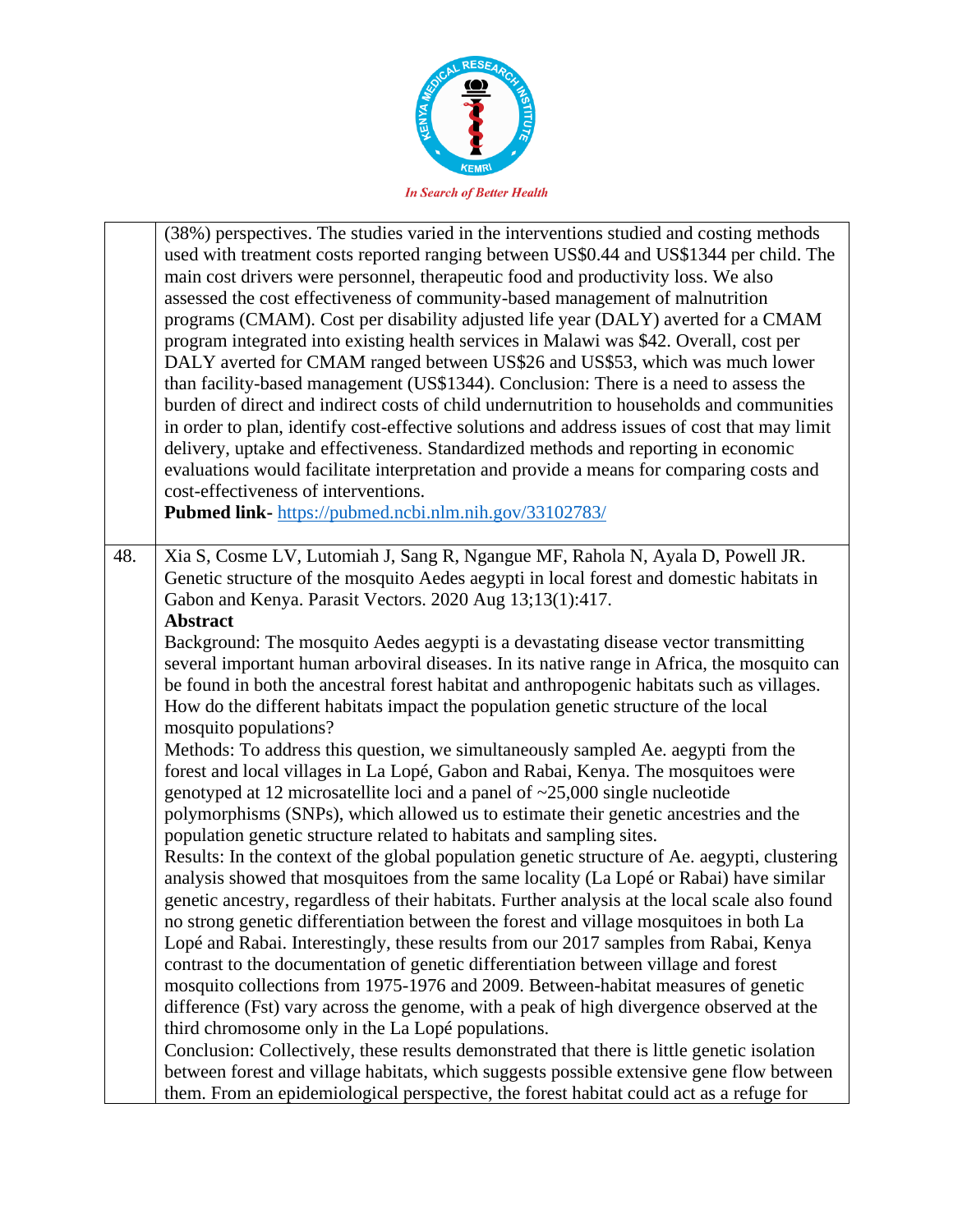

|     | mosquitoes against vector control programmes in the domestic settings. Moreover,<br>sylvatic populations could play a role in zoonotic pathogen transferred to humans.<br>Therefore, future studies on disease transmission and vector control planning in the study<br>area should take natural populations into consideration.<br>Pubmed link- https://pubmed.ncbi.nlm.nih.gov/32791977/                                                                                                                                                                                                                                                                                                                                                                                                                                                                                                                                                                                                                                                                                                                                                                                                                                                                                                                                                                                                                                                                                                                                                                                                                                                                                                                                                                                                                                                                                                                                                                                                                                                                                                                                                                                                                                                                                                                                                                                                                                                  |
|-----|---------------------------------------------------------------------------------------------------------------------------------------------------------------------------------------------------------------------------------------------------------------------------------------------------------------------------------------------------------------------------------------------------------------------------------------------------------------------------------------------------------------------------------------------------------------------------------------------------------------------------------------------------------------------------------------------------------------------------------------------------------------------------------------------------------------------------------------------------------------------------------------------------------------------------------------------------------------------------------------------------------------------------------------------------------------------------------------------------------------------------------------------------------------------------------------------------------------------------------------------------------------------------------------------------------------------------------------------------------------------------------------------------------------------------------------------------------------------------------------------------------------------------------------------------------------------------------------------------------------------------------------------------------------------------------------------------------------------------------------------------------------------------------------------------------------------------------------------------------------------------------------------------------------------------------------------------------------------------------------------------------------------------------------------------------------------------------------------------------------------------------------------------------------------------------------------------------------------------------------------------------------------------------------------------------------------------------------------------------------------------------------------------------------------------------------------|
| 49. | Mageto VM, Mbuthia OW, Ngetsa CJ, Moraa DO, Okoyo EO, Mathenge SG, Njoroge<br>WG. Evaluation of Sociodemographic Factors among Diabetic Patients with Urinary<br>Tract Infections in Kisii Referral Hospital, Kenya. Int J Microbiol. 2020 Jul 7;<br>2020:5053867.<br><b>Abstract</b><br>People with noninsulin-dependent diabetes mellitus are prone to urinary tract infections.<br>There is a wide gap of information in developing countries regarding the<br>sociodemographic factors linked to UTI among diabetics and the gender disparity among<br>the same. Sociodemographic factors differ with geographical location and many other<br>factors, and this makes them an important aspect that can influence the social burden of<br>UTI among diabetics. The objective of this study was to determine the association<br>between sociodemographic factors and UTI among diabetics. The study was carried out in<br>the Kisii Teaching and Referral Hospital in Kenya. One hundred and eighty diabetic<br>patients were enrolled in cross-sectional study design. Clean-catch midstream urine was<br>collected from all participants and cultured in cysteine lactose electrolyte deficient agar<br>for bacterial isolation. Classification of a positive culture for urinary tract infection was<br>based on more than $100,000 \ (\geq 105)$ colony-forming units of a single bacterial species.<br>The data were analyzed using frequencies, chi-square ( $p < 0.05$ ), and logic regression<br>with the help of the Statistical Package for the Social Sciences (SPSS) version 20 to find<br>the odds ratio. One hundred and seven participants were male (59.4%), and 73 (40.6%)<br>were female. The majority of the participants were between the age of 55 and 59 years old<br>(77.2%), and 125 participants (69.4%) had attained tertiary education as the highest level<br>of education. The overall prevalence of urinary tract infections was 20.6% with 37<br>participants testing positive for urinary tract infection. Age was found to have a<br>significant association with urinary tract infection ( $p=0.002$ ) while gender ( $p=0.45$ ) and<br>level of education (p=0.11) showed no significant association with urinary tract infections<br>among diabetic patients. These findings suggest that age was the biggest association<br>factor that influenced urinary tract infections among diabetic patients |
|     | Pubmed link-https://pubmed.ncbi.nlm.nih.gov/32724308/                                                                                                                                                                                                                                                                                                                                                                                                                                                                                                                                                                                                                                                                                                                                                                                                                                                                                                                                                                                                                                                                                                                                                                                                                                                                                                                                                                                                                                                                                                                                                                                                                                                                                                                                                                                                                                                                                                                                                                                                                                                                                                                                                                                                                                                                                                                                                                                       |
| 50. | Muthee TB, Kimathi D, Richards GC, Etyang A, Nunan D, Williams V, Heneghan C.<br>Factors influencing the implementation of cardiovascular risk scoring in primary care: a<br>mixed-method systematic review. Implement Sci. 2020 Jul 20;15(1):57.<br><b>Abstract</b>                                                                                                                                                                                                                                                                                                                                                                                                                                                                                                                                                                                                                                                                                                                                                                                                                                                                                                                                                                                                                                                                                                                                                                                                                                                                                                                                                                                                                                                                                                                                                                                                                                                                                                                                                                                                                                                                                                                                                                                                                                                                                                                                                                        |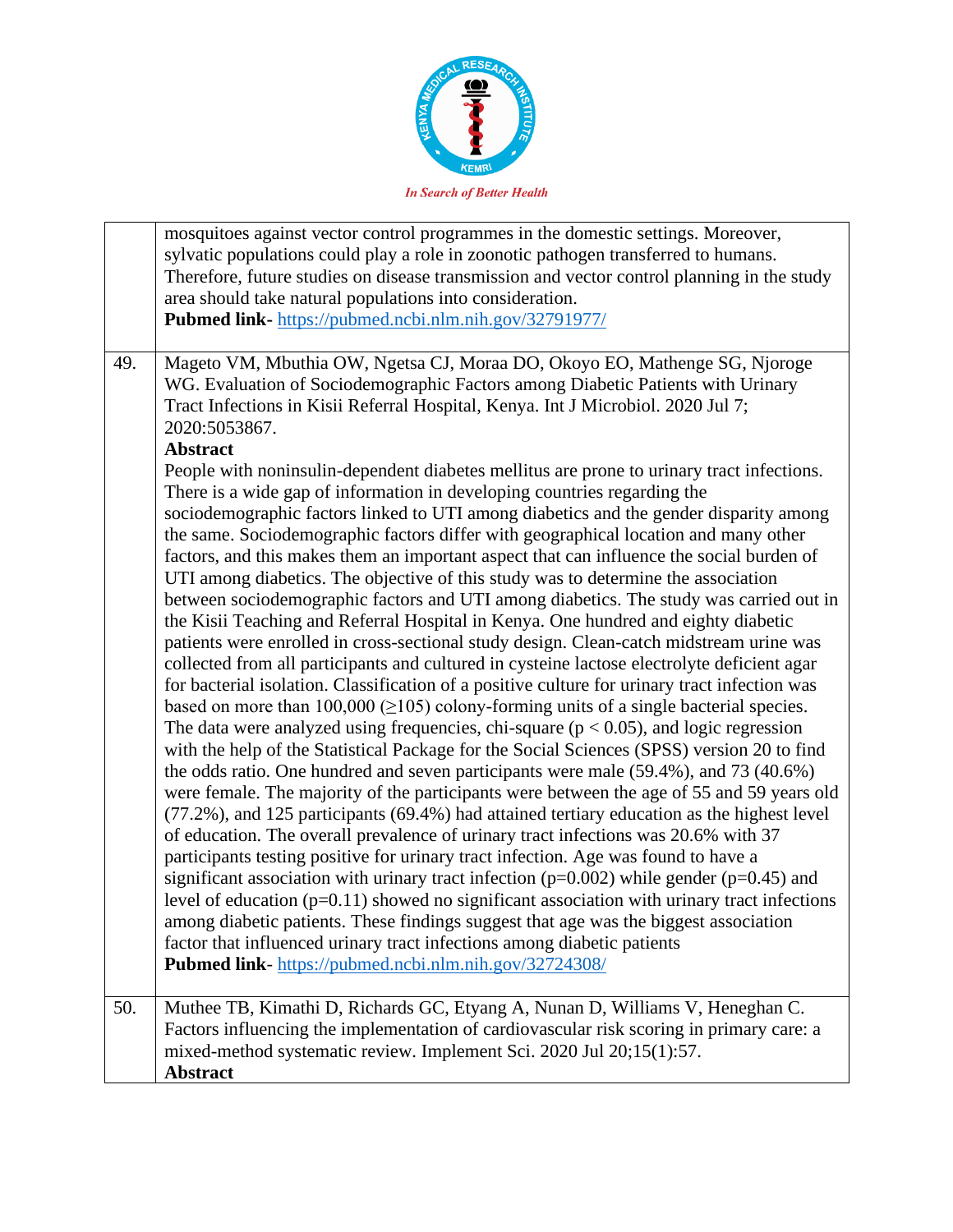

|     | Background: Cardiovascular disease (CVD) such as ischemic heart disease and stroke is<br>the leading causes of death and disability globally with a growing burden in low and<br>middle-income countries. A credible way of managing the incidence and prevalence of<br>cardiovascular diseases is by reducing risk factors. This understanding has led to the<br>development and recommendation for the clinical use of cardiovascular risk stratification<br>tools. These tools enhance clinical decision-making. However, there is a lag in the<br>implementation of these tools in most countries. This systematic review seeks to<br>synthesise the current knowledge of the factors influencing the implementation of<br>cardiovascular risk scoring in primary care settings.<br>Methods: We searched bibliographic databases and grey literature for studies of any<br>design relating to the topic. Titles, abstracts and full texts were independently assessed for<br>eligibility by two reviewers. This was followed by quality assessment and data extraction.<br>We analysed data using an integrated and best fit framework synthesis approach to<br>identify these factors. Quantitative and qualitative forms of data were combined into a<br>single mixed-methods synthesis. The Consolidated Framework for Implementation<br>Research was used as the guiding tool and template for this analysis.<br>Results: Twenty-five studies (cross-sectional $n = 12$ , qualitative $n = 9$ and mixed-methods<br>$n = 4$ ) were included in this review. Twenty (80%) of these were conducted in high-<br>income countries. Only four studies (16%) included patients as participants. This review<br>reports on a total of eleven cardiovascular risk stratification tools. The factors influencing<br>the implementation of cardiovascular risk scoring are related to clinical setting and<br>healthcare system (resources, priorities, practice culture and organisation), users<br>(attributes and interactions between users) and the specific cardiovascular risk tool<br>(characteristics, perceived role and effectiveness).<br>Conclusions: While these findings bolster the understanding of implementation<br>complexity, there exists limited research in the context of low and middle-income<br>countries. Notwithstanding the need to direct resources in bridging this gap, it is also<br>crucial that these efforts are in concert with providing high-quality evidence on the<br>clinical effectiveness of using cardiovascular risk scoring to improve cardiovascular<br>disease outcomes of mortality and morbidity.<br>Pubmed link-https://pubmed.ncbi.nlm.nih.gov/32690051/ |
|-----|--------------------------------------------------------------------------------------------------------------------------------------------------------------------------------------------------------------------------------------------------------------------------------------------------------------------------------------------------------------------------------------------------------------------------------------------------------------------------------------------------------------------------------------------------------------------------------------------------------------------------------------------------------------------------------------------------------------------------------------------------------------------------------------------------------------------------------------------------------------------------------------------------------------------------------------------------------------------------------------------------------------------------------------------------------------------------------------------------------------------------------------------------------------------------------------------------------------------------------------------------------------------------------------------------------------------------------------------------------------------------------------------------------------------------------------------------------------------------------------------------------------------------------------------------------------------------------------------------------------------------------------------------------------------------------------------------------------------------------------------------------------------------------------------------------------------------------------------------------------------------------------------------------------------------------------------------------------------------------------------------------------------------------------------------------------------------------------------------------------------------------------------------------------------------------------------------------------------------------------------------------------------------------------------------------------------------------------------------------------------------------------------------------------------------------------------------------------------------------------------------------------------------------------------------------------------------------------------------------------------------------------------------------------------------------------------------------------|
| 51. | Lambisia AW, Onchaga S, Murunga N, Lewa CS, Nyanjom SG, Agoti CN.<br>Epidemiological Trends of Five Common Diarrhea-Associated Enteric Viruses Pre-and<br>Post-Rotavirus Vaccine Introduction in Coastal Kenya. Pathogens. 2020 Aug 15;9(8):660.<br>Abstract<br>Using real-time RT-PCR, we screened stool samples from children aged $\leq$ years<br>presenting with diarrhea and admitted to Kilifi County Hospital, coastal Kenya, pre-<br>(2003 and 2013) and post-rotavirus vaccine introduction (2016 and 2019) for five viruses,<br>namely rotavirus group A (RVA), norovirus GII, adenovirus, astrovirus and sapovirus. Of<br>the 984 samples analyzed, at least one virus was detected in 401 (40.8%) patients. Post                                                                                                                                                                                                                                                                                                                                                                                                                                                                                                                                                                                                                                                                                                                                                                                                                                                                                                                                                                                                                                                                                                                                                                                                                                                                                                                                                                                                                                                                                                                                                                                                                                                                                                                                                                                                                                                                                                                                                                                 |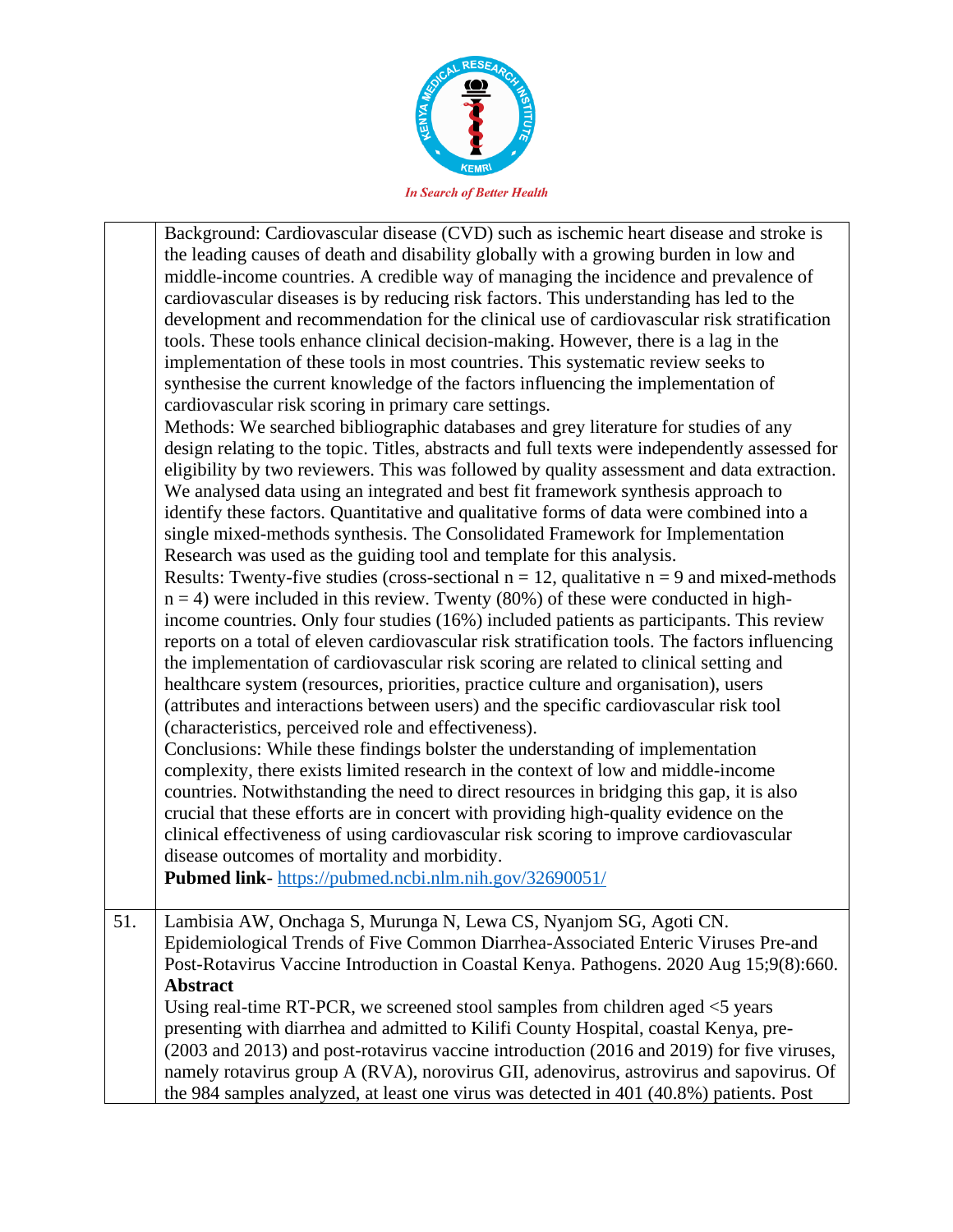

|     | rotavirus vaccine introduction, the prevalence of RVA decreased $(23.3\% \text{ vs. } 13.8\%, \text{ p}$ <<br>0.001) while that of norovirus GII increased (6.6% vs. 10.9%, $p = 0.023$ ). The prevalence<br>of adenovirus, astrovirus and sapovirus remained statistically unchanged between the two<br>periods: 9.9% vs. 14.2%, 2.4% vs. 3.2%, 4.6% vs. 2.6%, ( $p = 0.053$ , 0.585 and 0.133),<br>respectively. The median age of diarrhea cases was higher post vaccine introduction (12.5)<br>months, interquartile range (IQR): 7.9-21 vs. 11.2 months pre-introduction, IQR: 6.8-<br>16.5, $p < 0.001$ ). In this setting, RVA and adenovirus cases peaked in the dry months<br>while norovirus GII and sapovirus peaked in the rainy season. Astrovirus did not display<br>clear seasonality. In conclusion, following rotavirus vaccine introduction, we found a<br>significant reduction in the prevalence of RVA in coastal Kenya but an increase in<br>norovirus GII prevalence in hospitalized children.<br>Pubmed link-https://pubmed.ncbi.nlm.nih.gov/32824245/                                                                                                                                                                                                                                                                                                                                                                                                                                                                                                                                                                                                                                                                                                                                                                                                                                                                                                                                                               |
|-----|----------------------------------------------------------------------------------------------------------------------------------------------------------------------------------------------------------------------------------------------------------------------------------------------------------------------------------------------------------------------------------------------------------------------------------------------------------------------------------------------------------------------------------------------------------------------------------------------------------------------------------------------------------------------------------------------------------------------------------------------------------------------------------------------------------------------------------------------------------------------------------------------------------------------------------------------------------------------------------------------------------------------------------------------------------------------------------------------------------------------------------------------------------------------------------------------------------------------------------------------------------------------------------------------------------------------------------------------------------------------------------------------------------------------------------------------------------------------------------------------------------------------------------------------------------------------------------------------------------------------------------------------------------------------------------------------------------------------------------------------------------------------------------------------------------------------------------------------------------------------------------------------------------------------------------------------------------------------------------------------------------------------------------------------|
| 52. | Namayi I, Makokha A, Echoka E. Health providers' knowledge on maternal and newborn<br>care: implications on health systems strengthening in Vihiga County, Kenya. Pan Afr<br>Med J. 2020 Sep 18; 37:73.<br><b>Abstract</b><br>Introduction: pregnant women need access to skilled attendance at birth and emergency<br>obstetric care (EmOC) to avert maternal deaths. While poor EmOC services may explain<br>the high maternal mortality, inadequate knowledge of providers is also part of the<br>problem. This forms the basis of this paper, in a setting where 50.2% of women deliver in<br>a health facility but maternal mortality remains high at 531/100,000 live births, compared<br>to the national average of $362/100,000$ in Kenya.<br>Methods: a facility based cross-sectional survey was conducted in 2018 with a set of<br>knowledge questions extracted from the averting maternal death and disability toolkit.<br>Providers knowledge for maternal and newborn health (MNH) was assessed by<br>interviewing nurses on duty in the maternity units. Data were entered in Ms Access and<br>exported to R version 3.6.2 for descriptive and logistic regression analysis. Ethical<br>clearance was obtained from Kenya Medical Research Unit.<br>Results: a total of 55 nurses were interviewed. Majority (71%) of the respondents were<br>diploma nurses. The overall knowledge score for MNH among the providers was<br>adequate with a score of (64%). Generally, the midwives and higher diploma nurses<br>consistently scored higher than diploma nurses in all the topic areas of MNH. In the<br>mixed linear regression, determinants of knowledge score were seen in provider-level<br>variables.<br>Conclusion: overall, the providers scores were higher on intrapartum and newborn care<br>compared to scores on care for complications. We conclude that in-service training on<br>EmOC to providers is critical to reduction of maternal mortality.<br>Pubmed link-https://pubmed.ncbi.nlm.nih.gov/33244336/ |
|     |                                                                                                                                                                                                                                                                                                                                                                                                                                                                                                                                                                                                                                                                                                                                                                                                                                                                                                                                                                                                                                                                                                                                                                                                                                                                                                                                                                                                                                                                                                                                                                                                                                                                                                                                                                                                                                                                                                                                                                                                                                              |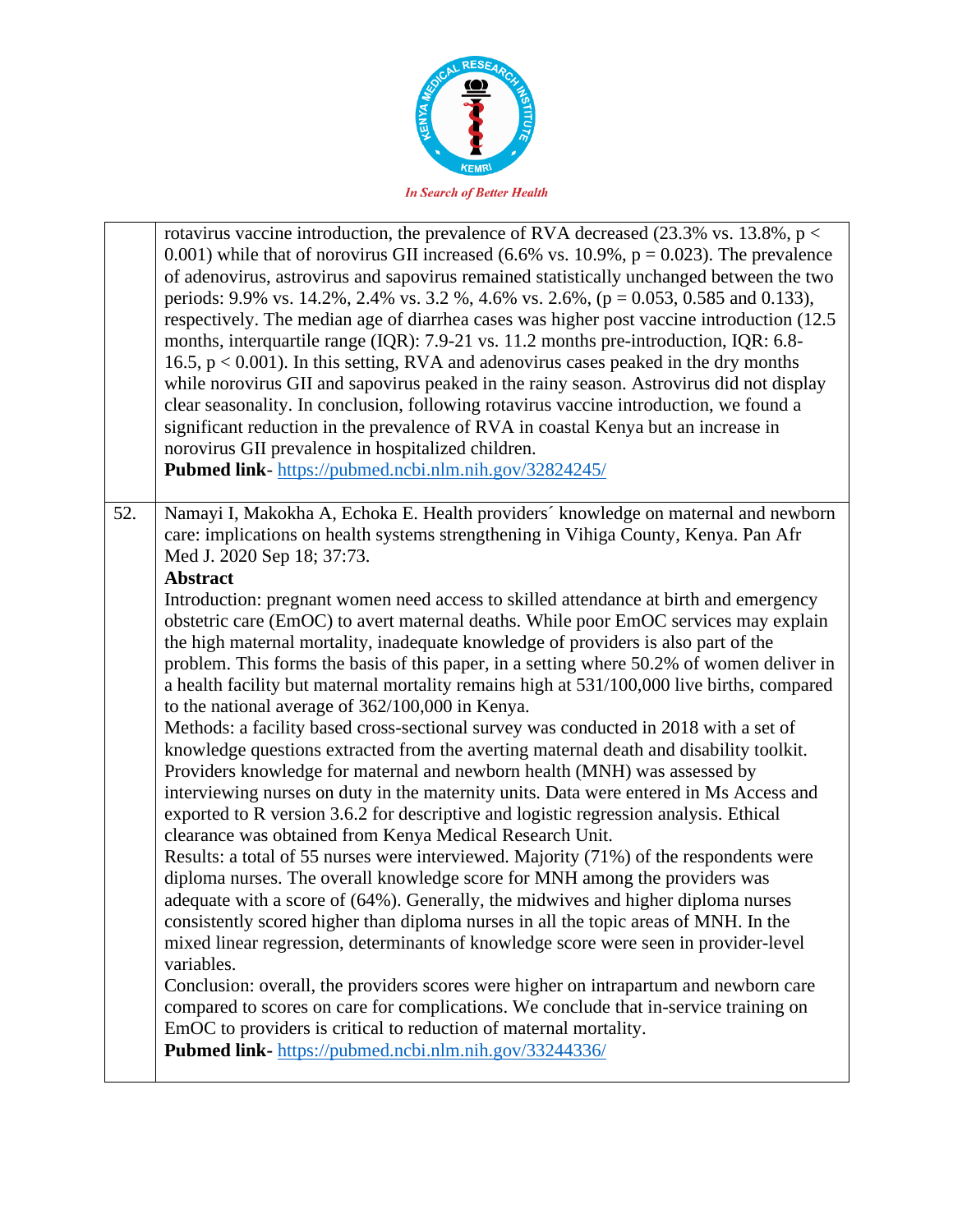

| 53. | Ssewanyana D, Newton CR, van Baar A, Hassan AS, Stein A, Taylor HG, Van De Vijver<br>F, Scerif G, Abubakar A. Beyond Their HIV Status: The Occurrence of Multiple Health<br>Risk Behavior Among Adolescents from a Rural Setting of Sub-Saharan Africa. Int J<br>Behav Med. 2020 Aug; 27(4): 426-443.<br><b>Abstract</b><br>Background: Health risk behaviors during adolescence may cluster into patterns that                                                                                                                                                                                                                                                                                                                                                                                                                                                                                                                                                                                                                                                                                                                                                                                                                                                                                                                                                                                                                                           |
|-----|-----------------------------------------------------------------------------------------------------------------------------------------------------------------------------------------------------------------------------------------------------------------------------------------------------------------------------------------------------------------------------------------------------------------------------------------------------------------------------------------------------------------------------------------------------------------------------------------------------------------------------------------------------------------------------------------------------------------------------------------------------------------------------------------------------------------------------------------------------------------------------------------------------------------------------------------------------------------------------------------------------------------------------------------------------------------------------------------------------------------------------------------------------------------------------------------------------------------------------------------------------------------------------------------------------------------------------------------------------------------------------------------------------------------------------------------------------------|
|     | might be predicted by specific factors, among which HIV may have an important role.<br>Method: In a cross-sectional study conducted between 2017 and 2018, clustering of HRB<br>and its associated factors was investigated in rural Kenya among 588 adolescents (36%<br>perinatally HIV infected; 28% perinatally HIV exposed but uninfected; and 36% HIV<br>unexposed/uninfected). Latent class analysis of 22 behaviors followed by multinomial<br>logistic regression were conducted. Four risk behavior classes were identified.<br>Results: No significant differences were found in behavioral class membership across the<br>three HIV groups ( $p = 0.366$ ). The risk of membership to the higher risk behavioral<br>classes relative to class 1 (the substance and drug abstinent low risk takers) increased with<br>older adolescent age ( $p = 0.047$ ), increased among adolescent who experienced mental<br>distress ( $p < 0.001$ ), and those who felt unsafe in their neighborhood ( $p < 0.002$ ). Better<br>working memory ( $p = 0.0037$ ) was found to be protective.<br>Conclusion: The results highlight a need to include screening and interventions for<br>internalizing mental health problems and deficits in executive functioning, as well as steps<br>to involve family members and communities to address psychosocial risk factors in<br>adolescents in Kenya.<br>Pubmed link-https://pubmed.ncbi.nlm.nih.gov/32215858/ |
| 54. | Amboko B, Stepniewska K, Macharia PM, Machini B, Bejon P, Snow RW, Zurovac D.<br>Trends in health workers' compliance with outpatient malaria case-management<br>guidelines across malaria epidemiological zones in Kenya, 2010-2016. Malar J. 2020 Nov<br>11;19(1):406.<br><b>Abstract</b><br>Background: Health workers' compliance with outpatient malaria case-management<br>guidelines has been improving, specifically regarding the universal testing of suspected<br>cases and the use of artemisinin-based combination therapy (ACT) only for positive<br>results (i.e., 'test and treat'). Whether the improvements in compliance with 'test and treat'<br>guidelines are consistent across different malaria endemicity areas has not been examined.<br>Methods: Data from 11 national, cross-sectional, outpatient malaria case-management<br>surveys undertaken in Kenya from 2010 to 2016 were analysed. Four primary indicators<br>(i.e., 'test and treat') and eight secondary indicators of artemether-lumefantrine (AL)<br>dosing, dispensing, and counselling were measured. Mixed logistic regression models<br>were used to analyse the annual trends in compliance with the indicators across the                                                                                                                                                                                                                                   |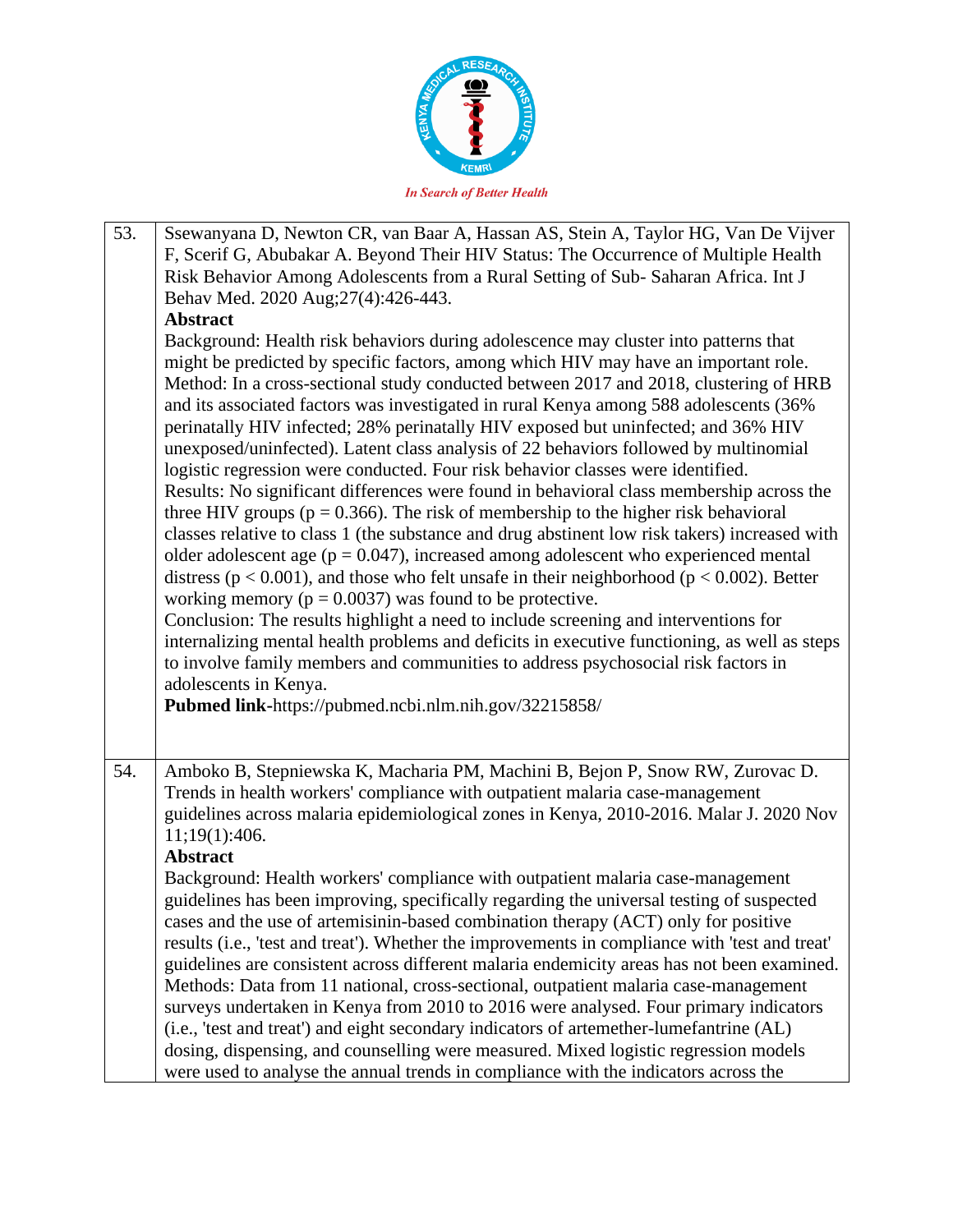

|     | different malaria endemicity areas (i.e., from highest to lowest risk being lake endemic,       |
|-----|-------------------------------------------------------------------------------------------------|
|     | coast endemic, highland epidemic, semi-arid seasonal transmission, and low risk).               |
|     | Results: Compliance with all four 'test and treat' indicators significantly increased in the    |
|     | area with the highest malaria risk (i.e., lake endemic) as follows: testing of febrile patients |
|     | (OR = 1.71 annually; 95% CI = 1.51-1.93), AL treatment for test-positive patients (OR =         |
|     | 1.56; 95% CI = 1.26-1.92), no anti-malarial for test-negative patients (OR = 2.04; 95% CI       |
|     | $= 1.65 - 2.54$ , and composite 'test and treat' compliance (OR = 1.80; 95% CI = 1.61-2.01).    |
|     | In the low risk areas, only compliance with test-negative results significantly increased       |
|     | $OR = 2.27$ ; 95% CI = 1.61-3.19) while testing of febrile patients showed declining trends     |
|     | $(OR = 0.89; 95\% CI = 0.79-1.01)$ . Administration of the first AL dose at the facility        |
|     |                                                                                                 |
|     | significantly increased in the areas of lake endemic ( $OR = 2.33$ ; 95% CI = 1.76-3.10),       |
|     | coast endemic (OR = $5.02$ ; 95% CI = $2.77$ -9.09) and semi-arid seasonal transmission (OR     |
|     | $= 1.44$ ; 95% CI = 1.02-2.04). In areas of the lowest risk of transmission and highland        |
|     | epidemic zone, none of the AL dosing, dispensing, and counselling tasks significantly           |
|     | changed over time.                                                                              |
|     | Conclusions: There is variability in health workers' compliance with outpatient malaria         |
|     | case-management guidelines across different malaria-risk areas in Kenya. Major                  |
|     | improvements in areas of the highest risk have not been seen in low-risk areas.                 |
|     | Interventions to improve practices should be targeted geographically.                           |
|     | Pubmed link- https://pubmed.ncbi.nlm.nih.gov/33176783/                                          |
| 55. | Machini B, Zurovac D, Amboko B, Malla L, Snow RW, Kipruto H, Achia TNO.                         |
|     | Predictors of health workers' knowledge about artesunate-based severe malaria treatment         |
|     | recommendations in government and faith-based hospitals in Kenya.                               |
|     | Malar J. 2020 Jul 23;19(1):267.                                                                 |
|     | <b>Abstract</b>                                                                                 |
|     | Background: Health workers' knowledge deficiencies about artesunate-based severe                |
|     | malaria treatment recommendations have been reported. However, predictors of the                |
|     | treatment knowledge have not been examined. In this paper, predictors of artesunate-            |
|     | based treatment knowledge among inpatient health workers in two hospital sectors in             |
|     | Kenya are reported. Methods: Secondary analysis of 367 and 330 inpatient health workers         |
|     | randomly selected and interviewed at 47 government hospitals in 2016 and 43 faith-based         |
|     | hospitals in 2017 respectively, was undertaken. Multilevel ordinal and binary logistic          |
|     |                                                                                                 |
|     | regressions examining the effects of 11 factors on five knowledge outcomes in                   |
|     | government and faith-based hospital sectors were performed.                                     |
|     | Results: Among respective government and faith-based health workers, about a third of           |
|     | health workers had high knowledge of artesunate treatment policies (30.8% vs 32.9%), a          |
|     | third knew all dosing intervals (33.5% vs 33.3%), about half knew preparation solutions         |
|     | (49.9% vs 55.8%), half to two-thirds knew artesunate dose for both weight categories            |
|     | (50.8% vs 66.7%) and over three-quarters knew the preferred route of administration             |
|     | (78.7% vs 82.4%). Eight predictors were significantly associated with at least one of the       |
|     | examined knowledge outcomes. In the government sector, display of artesunate                    |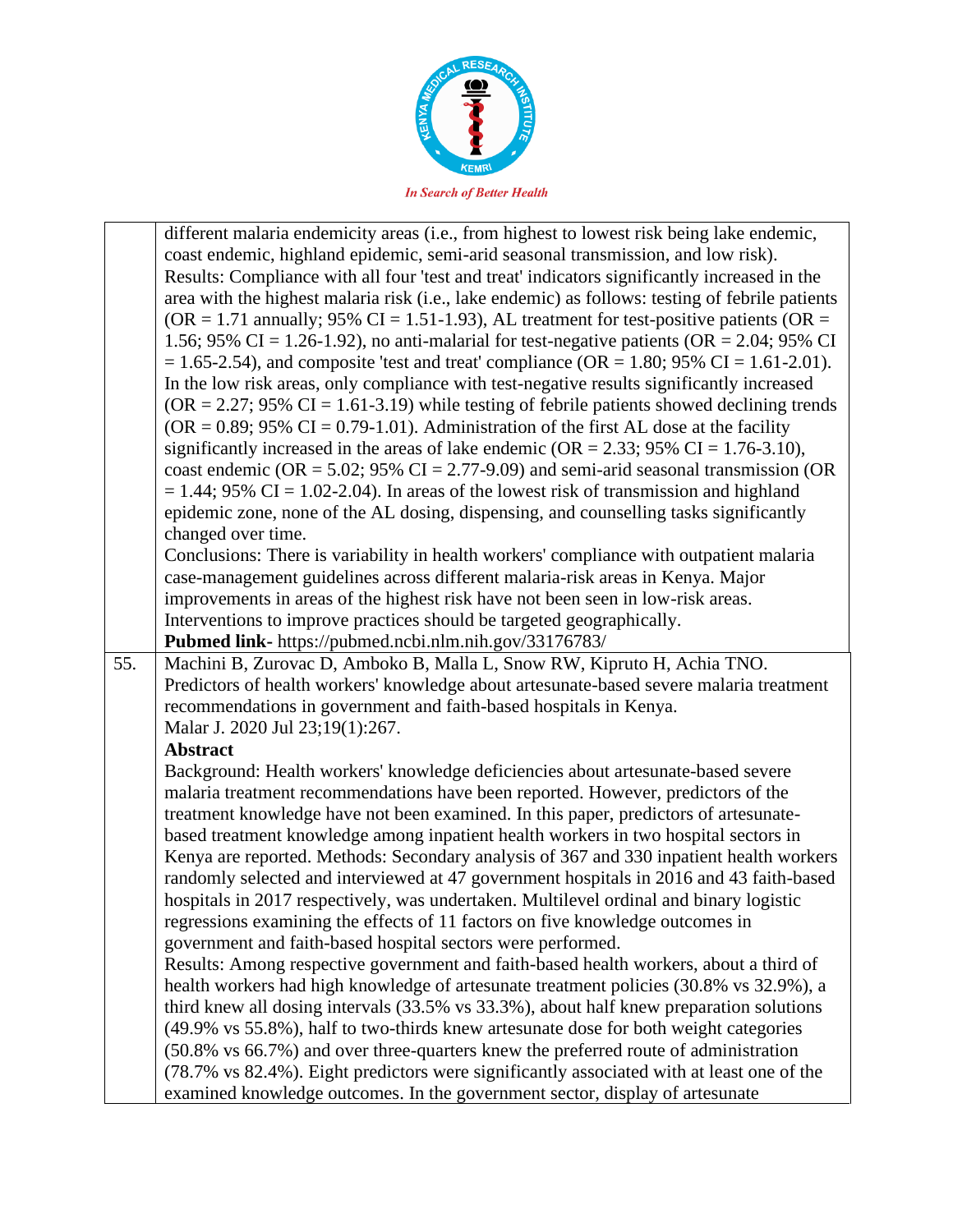

administration posters, paediatric ward allocation and repeated surveys were significantly associated with more than one of the knowledge outcomes. In the faith-based hospitals, availability of artesunate at hospitals and health worker pre-service training were associated with multiple outcomes. Exposure to in-service malaria case-management training and access to malaria guidelines were only associated with higher knowledge about artesunate treatment policy. Conclusion: Programmatic interventions ensuring display of artesunate administration posters in the wards, targeting of health workers managing adult patients in the medical wards, and repeated knowledge assessments are likely to be beneficial for improving the knowledge of government health workers about artesunate-based severe malaria treatment recommendations. The availability of artesunate and focus on improvements of nurses' knowledge should be prioritized at the faith-based hospitals. **Pubmed link**- https://pubmed.ncbi.nlm.nih.gov/32703215 56. Murunga N, P Otieno G, Maia M, N Agoti C. Effectiveness of Rotarix <sup> <sup>®</sup> </sup> vaccine in Africa in the first decade of progressive introduction, 2009-2019: systematic review and meta-analysis. Wellcome Open Res. 2020 Sep 24; 5:187. **Abstract** Background: Randomized controlled trials of licensed oral rotavirus group A (RVA) vaccines, indicated lower efficacy in developing countries compared to developed countries. We investigated the pooled effectiveness of Rotarix ® in Africa in 2019, a decade since progressive introduction began in 2009. Methods: A systematic search was conducted in PubMed to identify studies that investigated the effectiveness of routine RVA vaccination in an African country between 2009 and 2019. A meta-analysis was undertaken to estimate pooled effectiveness of the full-dose versus partial-dose of Rotarix ® (RV1) vaccine and in different age groups. Pooled odds ratios were estimated using random effects model and the risk of bias assessed using Newcastle-Ottawa scale. The quality of the evidence was assessed using GRADE. Results: By December 2019, 39 (72%) countries in Africa had introduced RVA vaccination, of which 34 were using RV1. Thirteen eligible studies from eight countries were included in meta-analysis for vaccine effectiveness (VE) of RVA by vaccine dosage (full or partial) and age categories. Pooled RV1 VE against RVA associated hospitalizations was 44% (95% confidence interval (CI) 28-57%) for partial dose versus 58% (95% CI 50-65%) for full dose. VE was 61% (95% CI 50-69%), 55% (95% CI 32-71%), 56% (95% CI 43-67%), and 61% (95% CI 42-73%) for children aged <12 months, 12-23 months, <24 months and 12-59 months, respectively. Conclusion: RV1 vaccine use has resulted in a significant reduction in severe diarrhoea in African children and its VE is close to the efficacy findings observed in clinical trials. RV1 VE point estimate was higher for children who received full dose than those who received partial dose, and its protection lasted beyond the first year of life. **Pubmed link**- https://pubmed.ncbi.nlm.nih.gov/33215049/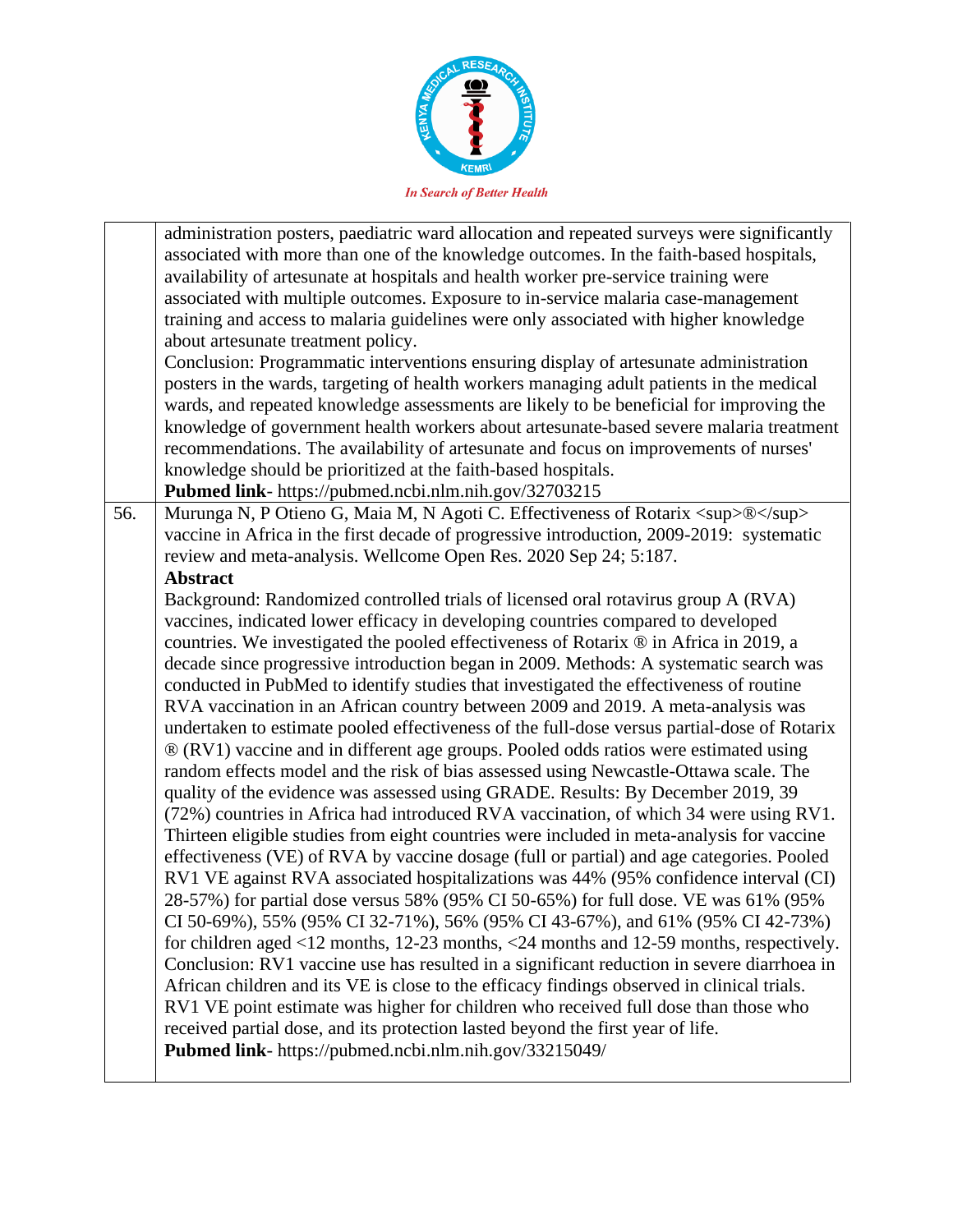

57. Sassa M, Chadeka EA, Cheruiyot NB, Tanaka M, Moriyasu T, Kaneko S, Njenga SM, Cox SE, Hamano S. Prevalence and risk factors of Schistosoma mansoni infection among children under two years of age in Mbita, Western Kenya. PloS Negl Trop Dis. 2020 Aug 25;14(8): e0008473. **Abstract** Despite growing evidence that infants and very young children can be infected with schistosomes, the epidemiological features and risk factors are not well described in this age group. We aimed to assess the prevalence of S. mansoni infection in children under two years of age from a population with a known high burden of infection in school-aged children and adults and thus inform the need for interventions in this potentially vulnerable age group. In a cross-sectional study in Mbita Sub-county, along the east coast of Lake Victoria, Western Kenya, we enrolled 361 children aged 6-23 months. The prevalence of S. mansoni infection was detected using the Kato-Katz stool examination and a point-of-care test for urinary circulating cathodic antigen (POC-CCA) (Rapid Medical Diagnostics, Pretoria, South Africa). Three-hundred and five (305) children had complete data of whom 276 (90.5%, 95%CI: 86.6-93.5) children were positive for S. mansoni by the POC-CCA test, while 11 (3.6%, 95%CI: 1.8-6.4) were positive by the Kato-Katz method. All Kato-Katz positive cases were also positive by the POC-CCA test. In multivariable analysis, only geographical area, Rusinga West  $(AOR = 7.1, 95\% CI: 1.4-$ 35.2,  $P = 0.02$ ), was associated with S. mansoni infection using Kato-Katz test. Independent associations for POC-CCA positivity included age, (12-17 months vs 6-11 months; AOR = 7.8, 95%CI: 1.8-32.6,  $P = 0.002$ ) and breastfeeding in the previous 24 hours (AOR = 3.4, 95%CI: 1.3-9.0,  $P = 0.009$ ). We found a potentially very high prevalence of S. mansoni infection among children under two years of age based on POC-CCA test results in Mbita Sub-county, Kenya, which if confirmed strongly supports the need to include infants in public health strategies providing universal prophylactic treatment in high burden settings. Further research is required to determine the accuracy of diagnostic tools to detect light infection among very young children and possible longterm health impacts. **Pubmed link-** https://pubmed.ncbi.nlm.nih.gov/32841228/ 58. Tuti T, Winters N, Edgcombe H, Muinga N, Wanyama C, English M, Paton C. Evaluation of Adaptive Feedback in a Smartphone-Based Game on Health Care Providers' Learning Gain: Randomized Controlled Trial. J Med Internet Res. 2020 Jul 6;22(7): e17100. **Abstract** Background: Although smartphone-based emergency care training is more affordable than traditional avenues of training, it is still in its infancy, remains poorly implemented, and its current implementation modes tend to be invariant to the evolving learning needs of the intended users. In resource-limited settings, the use of such platforms coupled with gamified approaches remains largely unexplored, despite the lack of traditional training opportunities, and high mortality rates in these settings.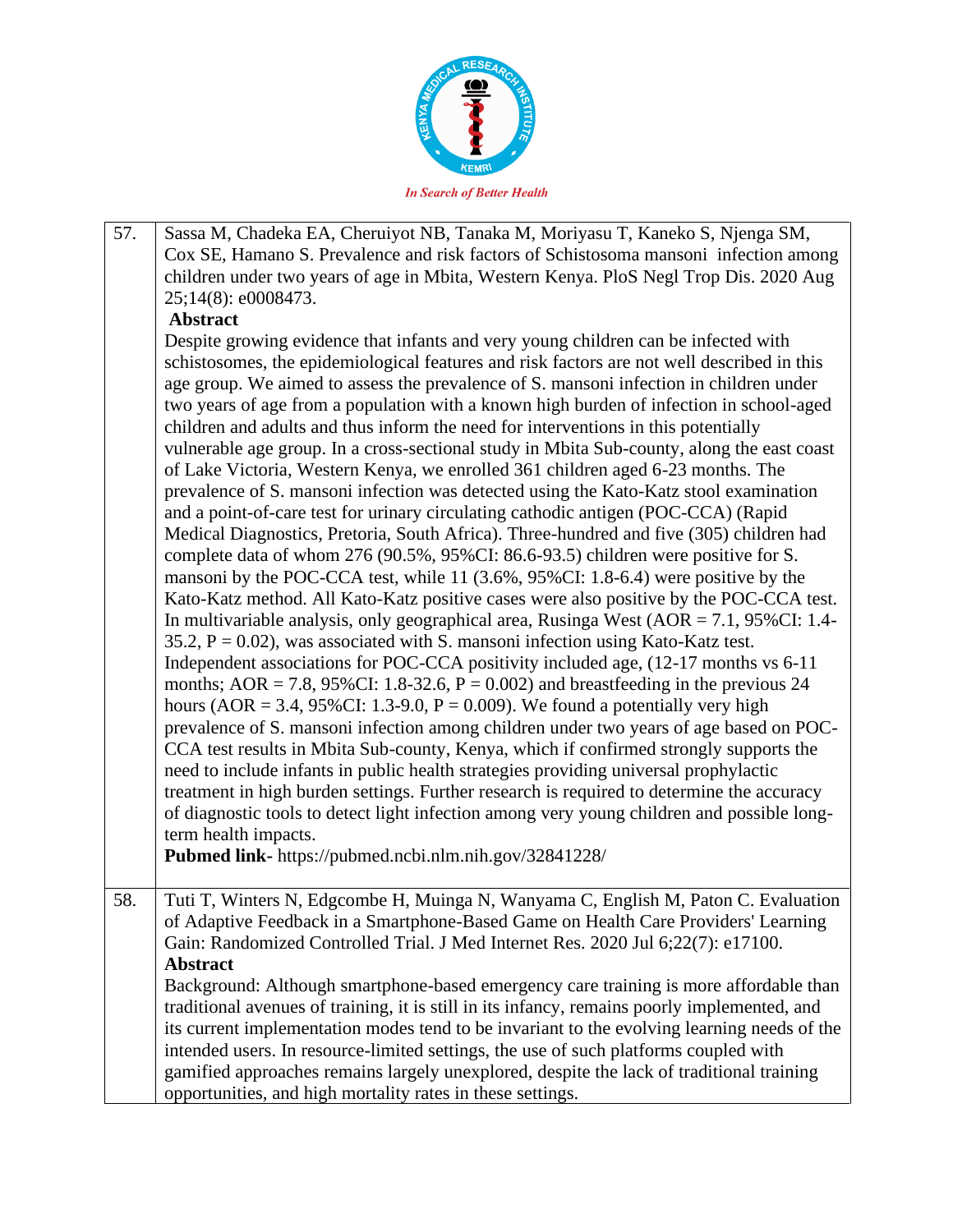

Objective: The primary aim of this randomized experiment is to determine the effectiveness of offering adaptive versus standard feedback, on the learning gains of clinicians, through the use of a smartphone-based game that assessed their management of a simulated medical emergency. A secondary aim is to examine the effects of learner characteristics and learning spacing with repeated use of the game on the secondary outcome of individualized normalized learning gain. Methods: The experiment is aimed at clinicians who provide bedside neonatal care in lowincome settings. Data were captured through an Android app installed on the study participants' personal phones. The intervention, which was based on successful attempts at a learning task, included adaptive feedback provided within the app to the experimental arm, whereas the control arm received standardized feedback. The primary end point was completion of the second learning session. Of the 572 participants enrolled between February 2019 and July 2019, 247 (43.2%) reached the primary end point. The primary outcome was standardized relative change in learning gains between the study arms as measured by the Morris G effect size. The secondary outcomes were the participants individualized normalized learning gains. Results: The effect of adaptive feedback on care providers' learning gain was found to be  $g=0.09$  (95% CI -0.31 to 0.46; P=.47). In exploratory analysis, using normalized learning gains, when subject-treatment interaction and differential time effect was controlled for, this effect increased significantly to 0.644 (95% CI 0.35 to 0.94; P<.001) with immediate repetition, which is a moderate learning effect, but reduced significantly by 0.28 after a week. The overall learning change from the app use in both arms was large and may have obscured a direct effect of feedback. Conclusions: There is a considerable learning gain between the first two rounds of learning with both forms of feedback and a small added benefit of adaptive feedback after controlling for learner differences. We suggest that linking the adaptive feedback provided to care providers to how they space their repeat learning session(s) may yield higher learning gains. Future work might explore in more depth the feedback content, in particular whether or not explanatory feedback (why answers were wrong) enhances learning more than reflective feedback (information about what the right answers are). **Pubmed link**- https://pubmed.ncbi.nlm.nih.gov/32628115/ 59. Munywoki J, Kagwanja N, Chuma J, Nzinga J, Barasa E, Tsofa B. Tracking health sector priority setting processes and outcomes for human resources for health, five-years after political devolution: a county-level case study in Kenya. Int J Equity Health. 2020 Sep 21;19(1):165. **Abstract** Background: Health sector priority setting in Low and Middle-Income Countries (LMICs) entails balancing between a high demand and low supply of scarce resources. Human Resources for Health (HRH) consume the largest allocation of health sector resources in LMICs. Health sector decentralization continues to be promoted for its perceived ability to improve efficiency, relevance and participation in health sector priority setting.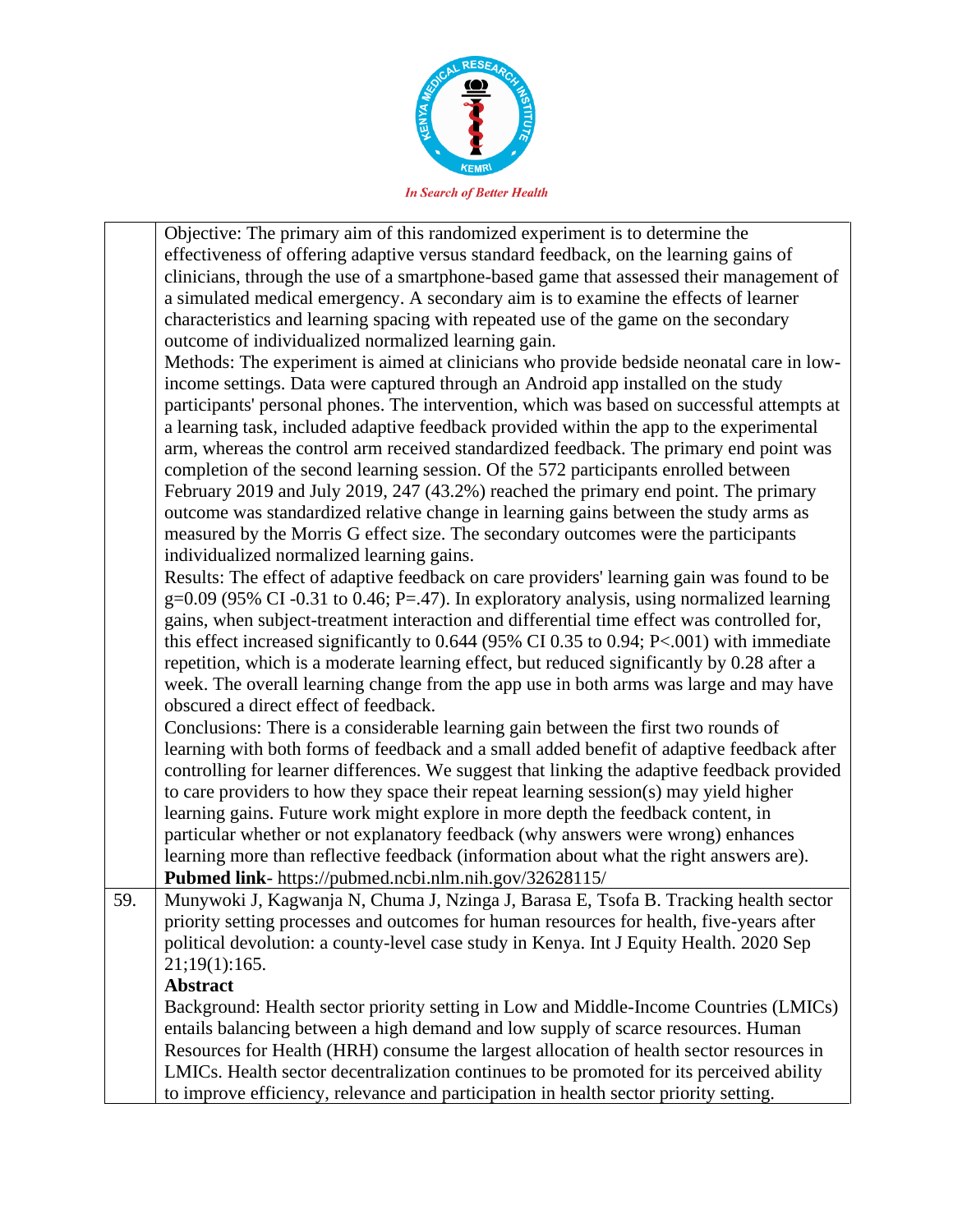

|     | Following the 2013 devolution in Kenya, both health service delivery and human resource<br>management were decentralized to county level. Little is known about priority setting<br>practices and outcomes of HRH within decentralized health systems in LMICs. Our study<br>sought to examine if and how the Kenyan devolution has improved health sector priority<br>setting practices and outcomes for HRH.<br>Methods: We used a mixed methods case study design to examine health sector priority<br>setting practices and outcomes at county level in Kenya. We used three sources of data.<br>First, we reviewed all relevant national and county level policy and guidelines documents<br>relating to HRH management. We then accessed and reviewed county records of HRH<br>recruitment and distribution between 2013 and 2018. We finally conducted eight key<br>informant interviews with various stakeholder involved in HRH priority setting within our<br>study county.<br>Results: We found that HRH numbers in the county increased by almost two-fold since<br>devolution. The county had two forms of HRH recruitment: one led by the County Public<br>Services Board as outlined by policy and guidelines and a parallel, politically-driven<br>recruitment done directly by the County Department of Health. Though there were clear<br>guidelines on HRH recruitment, there were no similar guidelines on allocation and<br>distribution of HRH. Since devolution, the county has preferentially staffed higher level<br>hospitals over primary care facilities. Additionally, there has been local county level<br>innovations to address some HRH management challenges, including recruiting doctors<br>and other highly specialized staff on fixed term contract as opposed to permanent basis;<br>and implementation of local incentives to attract and retain HRH to remote areas within<br>the county.<br>Conclusion: Devolution has significantly increased county level decision-space for HRH<br>priority setting in Kenya. However, HRH management and accountability challenges still<br>exist at the county level. There is need for interventions to strengthen county level HRH<br>management capacity and accountability mechanisms beyond additional resources<br>allocation. This will boost the realization of the country's efforts for promoting service<br>delivery equity as a key goal - both for the devolution and the country's quest towards<br>Universal Health Coverage (UHC).<br>Pubmed link-https://pubmed.ncbi.nlm.nih.gov/32958000/ |
|-----|--------------------------------------------------------------------------------------------------------------------------------------------------------------------------------------------------------------------------------------------------------------------------------------------------------------------------------------------------------------------------------------------------------------------------------------------------------------------------------------------------------------------------------------------------------------------------------------------------------------------------------------------------------------------------------------------------------------------------------------------------------------------------------------------------------------------------------------------------------------------------------------------------------------------------------------------------------------------------------------------------------------------------------------------------------------------------------------------------------------------------------------------------------------------------------------------------------------------------------------------------------------------------------------------------------------------------------------------------------------------------------------------------------------------------------------------------------------------------------------------------------------------------------------------------------------------------------------------------------------------------------------------------------------------------------------------------------------------------------------------------------------------------------------------------------------------------------------------------------------------------------------------------------------------------------------------------------------------------------------------------------------------------------------------------------------------------------------------------------------------------------------------------------------------------------------------------------------------------------------------------------------------------------------------------------------------------------------------------------------------------------------------------------------------------------------------------------------------------------------------------------------------------------------------------------------------------------------------|
|     |                                                                                                                                                                                                                                                                                                                                                                                                                                                                                                                                                                                                                                                                                                                                                                                                                                                                                                                                                                                                                                                                                                                                                                                                                                                                                                                                                                                                                                                                                                                                                                                                                                                                                                                                                                                                                                                                                                                                                                                                                                                                                                                                                                                                                                                                                                                                                                                                                                                                                                                                                                                            |
| 60. | Nyiro JU, Bukusi E, Mwaengo D, Walumbe D, Nyaguara A, Nyawanda B, Otieno N,<br>Berkley JA, Munywoki P, Nokes DJ. Implications of gestational age at antenatal care<br>attendance on the successful implementation of a maternal respiratory syncytial virus<br>(RSV) vaccine program in coastal Kenya. BMC Public Health. 2020 Nov 16;20(1):1723.<br><b>Abstract</b><br>Background: Maternal immunisation to boost respiratory syncytial virus (RSV) specific<br>antibodies in pregnant women is a strategy to enhance infant protection. The timing of<br>maternal vaccination during pregnancy may be critical for its effectiveness. However,                                                                                                                                                                                                                                                                                                                                                                                                                                                                                                                                                                                                                                                                                                                                                                                                                                                                                                                                                                                                                                                                                                                                                                                                                                                                                                                                                                                                                                                                                                                                                                                                                                                                                                                                                                                                                                                                                                                                           |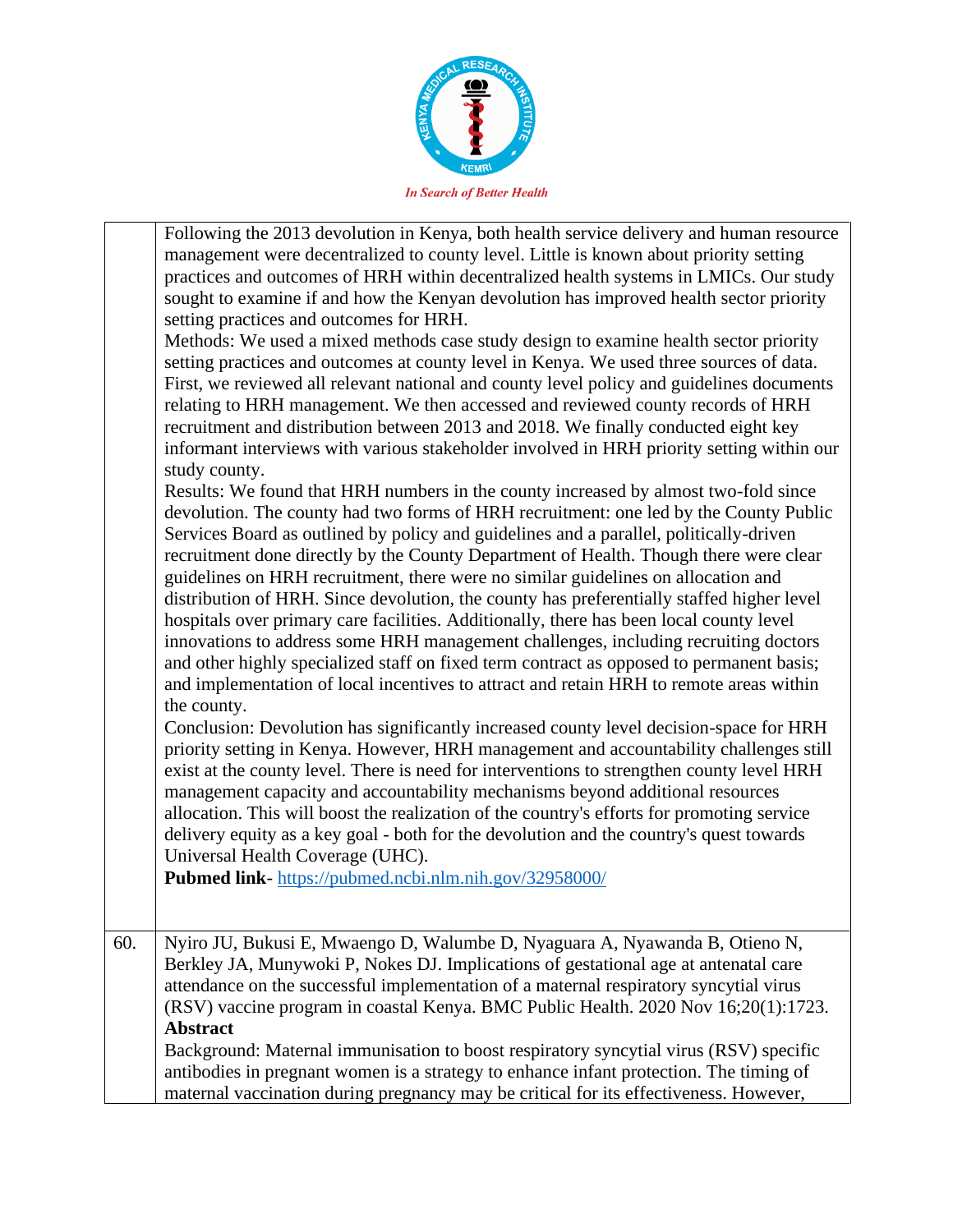

|     | Kenya has no documented published data on gestational age distribution of pregnant<br>women attending antenatal care (ANC), or the proportion of women attending ANC<br>during the proposed window period for vaccination, to inform appropriate timing for<br>delivery or estimate potential uptake of this vaccine.<br>Methods: A cross-sectional survey was conducted within the Kilifi Health and<br>Demographic Surveillance System (KHDSS), coastal Kenya. A simple random sample of<br>1000 women who had registered pregnant in 2017 to 2018 and with a birth outcome by<br>the time of data collection was taken. The selected women were followed at their homes,<br>and individually written informed consent was obtained. Records of their antenatal<br>attendance during pregnancy were abstracted from their ANC booklet. The proportion of<br>all pregnant women from KHDSS (55%) who attended for one or more ANC in 2018 was<br>used to estimate vaccine coverage.<br>Results: Of the 1000 women selected, 935 were traced with 607/935 (64.9%) available for<br>interview, among whom 470/607 (77.4%) had antenatal care booklets. The median<br>maternal age during pregnancy was 28.6 years. The median (interquartile range)<br>gestational age in weeks at the first to fifth ANC attendance was 26 (21-28), 29 (26-32),<br>32 (28-34), 34 (32-36) and 36 (34-38), respectively. The proportion of women attending<br>for ANC during a gestational age window for vaccination of 28-32 weeks<br>(recommended), 26-33 weeks and 24-36 weeks was 76.6% (360/470), 84.5% (397/470)<br>and 96.2% (452/470), respectively. Estimated vaccine coverage was 42.1, 46.5 and 52.9%<br>within the narrow, wide and wider gestational age windows, respectively.<br>Conclusions: In a random sample of pregnant women from Kilifi HDSS, Coastal Kenya<br>with card- confirmed ANC clinic attendance, 76.6% would be reached for maternal RSV<br>vaccination within the gestational age window of 28-32 weeks. Widening the vaccination<br>window (26-33 weeks) or (24-36 weeks) would not dramatically increase vaccine<br>coverage and would require consideration of antibody kinetics data that could affect<br>vaccine efficacy.<br>Pubmed link- https://pubmed.ncbi.nlm.nih.gov/33198696/ |
|-----|------------------------------------------------------------------------------------------------------------------------------------------------------------------------------------------------------------------------------------------------------------------------------------------------------------------------------------------------------------------------------------------------------------------------------------------------------------------------------------------------------------------------------------------------------------------------------------------------------------------------------------------------------------------------------------------------------------------------------------------------------------------------------------------------------------------------------------------------------------------------------------------------------------------------------------------------------------------------------------------------------------------------------------------------------------------------------------------------------------------------------------------------------------------------------------------------------------------------------------------------------------------------------------------------------------------------------------------------------------------------------------------------------------------------------------------------------------------------------------------------------------------------------------------------------------------------------------------------------------------------------------------------------------------------------------------------------------------------------------------------------------------------------------------------------------------------------------------------------------------------------------------------------------------------------------------------------------------------------------------------------------------------------------------------------------------------------------------------------------------------------------------------------------------------------------------------------------------------------------------------------------------------------------------------------------|
| 61. | Hitachi M, Wanjihia V, Nyandieka L, Francesca C, Wekesa N, Changoma J, Muniu E,<br>Ndemwa P, Honda S, Hirayama K, Karama M, Kaneko S. Improvement of Dietary<br>Diversity and Attitude Toward Recommended Feeding through Novel Community Based<br>Nutritional Education Program in Coastal Kenya-An Intervention Study. Int J Environ Res<br>Public Health. 2020 Oct 5;17(19):7269.<br><b>Abstract</b><br>Community-based nutritional intervention to improve the practice of dietary diversity and<br>child nutrition by community health workers (CHWs) involving Nyumba Kumi as small<br>neighborhood units (SNUs) in communities has not yet been explored. This study was<br>conducted in two villages in rural Kenya between 2018 and 2019. In total, 662<br>participants (control vs. intervention: $n = 339$ vs. $n = 323$ ) were recruited. The<br>intervention group received education on maternal and child nutrition and follow-up                                                                                                                                                                                                                                                                                                                                                                                                                                                                                                                                                                                                                                                                                                                                                                                                                                                                                                                                                                                                                                                                                                                                                                                                                                                                                                                                                           |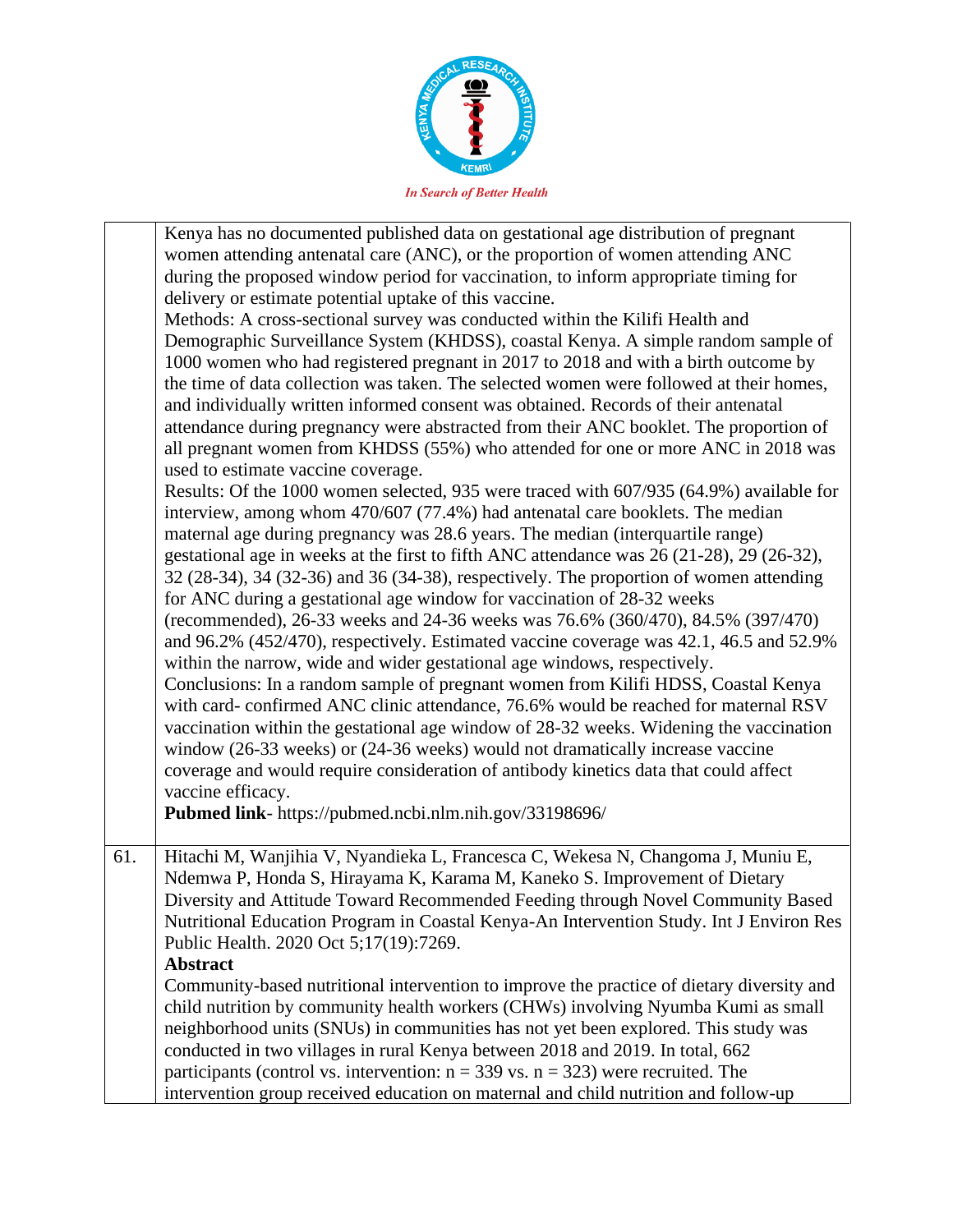

|     | consultations. The custom-tailored educational guidelines were made based on Infant and<br>Young Child Feeding and the mother and child health booklet. The educational effects on<br>household caregivers' feeding practice attitude and child nutritional status were analyzed<br>using multiple linear regression. After the intervention, a total of 368 household<br>caregivers (187 vs. 181) and 180 children (113 vs. 67) were analyzed separately. Between<br>the groups, no significant difference was found in their background characteristics. This<br>study successfully improved the dietary diversity score ( $\beta$ = 0.54; p < 0.01) and attitude<br>score ( $\beta$ = 0.29; $p$ < 0.01). The results revealed that the interventions using CHWs and<br>SNUs were useful to improve dietary diversity and caregivers' attitudes toward<br>recommended feeding. This research has the potential to be<br>successfullyhttps://pubmed.ncbi.nlm.nih.gov/33027966/ applied in other regions where<br>child undernutrition remains.<br>Pubmed link-https://pubmed.ncbi.nlm.nih.gov/33027966/                                                                                                                                                                                                                                                                                                                                                                                                                                                                                                                                                                                                                                                                      |
|-----|-------------------------------------------------------------------------------------------------------------------------------------------------------------------------------------------------------------------------------------------------------------------------------------------------------------------------------------------------------------------------------------------------------------------------------------------------------------------------------------------------------------------------------------------------------------------------------------------------------------------------------------------------------------------------------------------------------------------------------------------------------------------------------------------------------------------------------------------------------------------------------------------------------------------------------------------------------------------------------------------------------------------------------------------------------------------------------------------------------------------------------------------------------------------------------------------------------------------------------------------------------------------------------------------------------------------------------------------------------------------------------------------------------------------------------------------------------------------------------------------------------------------------------------------------------------------------------------------------------------------------------------------------------------------------------------------------------------------------------------------------------------------------------|
| 62. | Ogero M, Akech S, Malla L, Agweyu A, Irimu G, English M; Clinical Information<br>Network Author Group. Examining which clinicians provide admission hospital care in a<br>high mortality setting and their adherence to guidelines: an observational study in 13<br>hospitals. Arch Dis Child. 2020 Jul;105(7):648-654.                                                                                                                                                                                                                                                                                                                                                                                                                                                                                                                                                                                                                                                                                                                                                                                                                                                                                                                                                                                                                                                                                                                                                                                                                                                                                                                                                                                                                                                       |
|     | <b>Abstract</b><br>Background: We explored who actually provides most admission care in hospitals<br>offering supervised experiential training to graduating clinicians in a high mortality<br>setting where practices deviate from guideline recommendations.<br>Methods: We used a large observational data set from 13 Kenyan county hospitals from<br>November 2015 through November 2018 where patients were linked to admitting<br>clinicians. We explored guideline adherence after creating a cumulative correctness of<br>Paediatric Admission Quality of Care (cPAQC) score on a 5-point scale (0-4) in which<br>points represent correct, sequential progress in providing care perfectly adherent to<br>guidelines comprising admission assessment, diagnosis and treatment. At the point where<br>guideline adherence declined the most we dichotomised the cPAQC score and used<br>multilevel logistic regression models to explore whether clinician and patient-level factors<br>influence adherence.<br>Results: There were 1489 clinicians who could be linked to 53 003 patients over a period<br>of 3 years. Patients were rarely admitted by fully qualified clinicians and predominantly<br>by preregistration medical officer interns (MOI, 46%) and diploma level clinical officer<br>interns (COI, 41%) with a median of 28 MOI (range 11-68) and 52 COI (range 5-160)<br>offering care per study hospital. The cPAQC scores suggest that perfect guideline<br>adherence is found in $\leq$ 12% of children with malaria, pneumonia or diarrhoea with<br>dehydration. MOIs were more adherent to guidelines than COI (adjusted OR 1.19 (95%)<br>CI 1.07 to 1.34)) but multimorbidity was significantly associated with lower guideline<br>adherence. |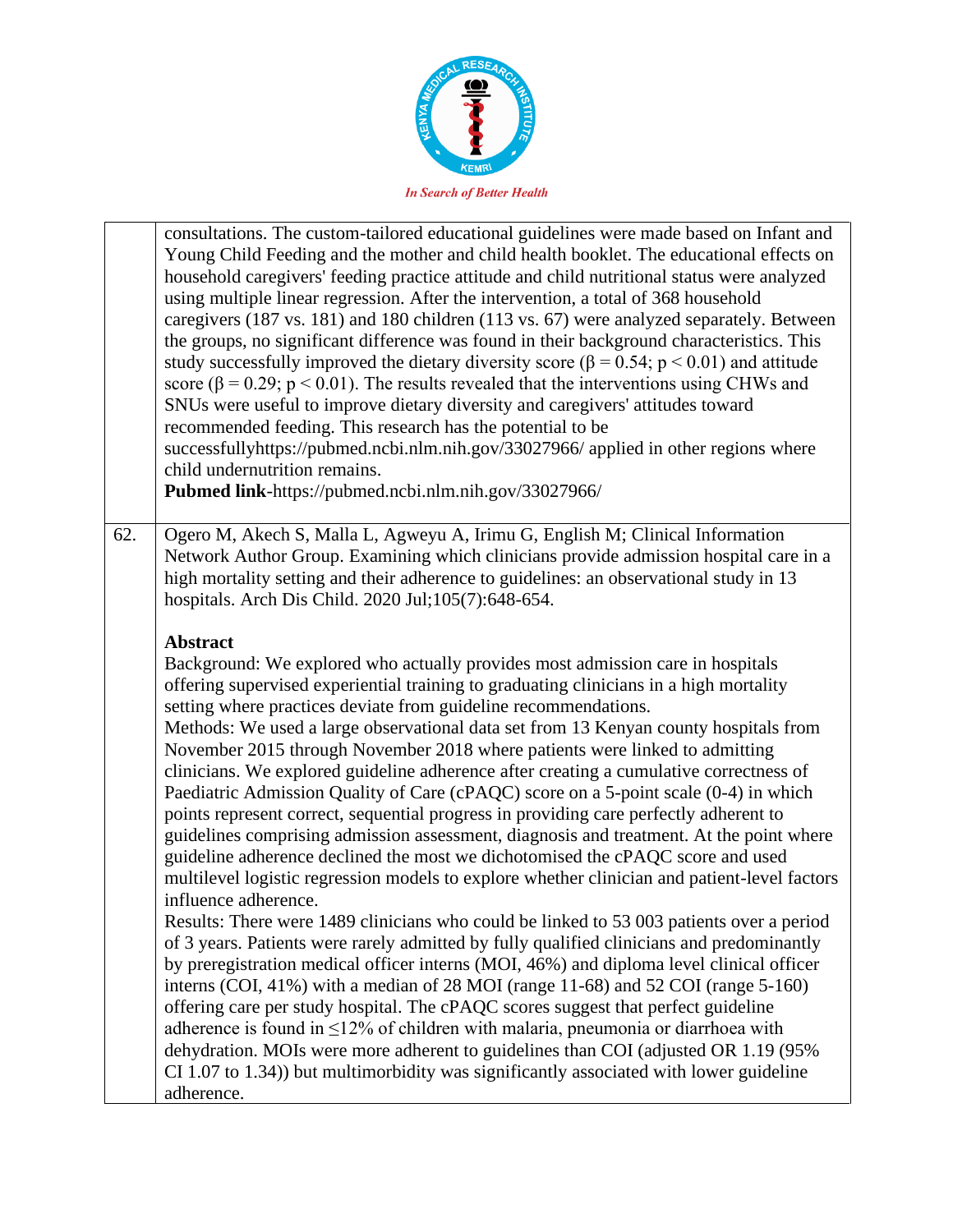

Conclusion: Over 85% of admissions to hospitals in high mortality settings that offer experiential training in Kenya are conducted by preregistration clinicians. Clinical assessment is good but classifying severity of illness in accordance with guideline recommendations is a challenge. Adherence by MOI with 6 years' training is better than COI with 3 years' training, performance does not seem to improve during their 3 months of paediatric rotations. **Pubmed link**- https://pubmed.ncbi.nlm.nih.gov/32169853/ 63. Njomo DW, Kimani BW, Kibe LW, Okoyo C, Omondi WP, Sultani HM. Implementation challenges and opportunities for improved mass treatment uptake for lymphatic filariasis elimination: Perceptions and experiences of community drug distributors of coastal Kenya. PLoS Negl Trop Dis. 2020 Dec 28;14(12): e0009012. **Abstract** Community drug distributors (CDDs) who are volunteers have the responsibility of awareness creation, household census, drug distribution and record-keeping and are thus key stakeholders in the campaign for Lymphatic Filariasis (LF) elimination. Taking into account their experiences and perceptions is important for a successful elimination campaign. We conducted a qualitative study in 2018 to identify implementation challenges and opportunities for improved mass drug administration (MDA) uptake based on the CDDs perceptions and experiences. Within a larger study that used mixed methods quasi-experimental design, we collected qualitative data from two wards in Kaloleni Sub-County of Kilifi County which was purposively selected owing to its low, 56% and 50.5% treatment coverage in 2015 and 2016 respectively. Focus group discussions (FGDs) ( $n =$ 8) and in-depth interviews (IDIs)  $(n = 8)$  with CDDs, IDIs  $(n = 22)$  with opinion leaders and IDIs  $(n = 8)$  with health workers were conducted and the data analyzed by OSR NVIVO version 10 according to thematic areas. The results showed that based on the perceptions and experiences of the CDDs, several challenges: communities' refusal to take the drugs; absenteeism during MDA; non-adherence to CDDs selection criteria; inadequacy in number of CDDs engaged during the campaign and training provided; insufficiency of drugs issued to CDDs; lack of CDDs supervision and low motivationnegatively impact on MDA uptake. Opportunities to address the challenges included: awareness creation on MDA, health education on LF and observation of hygiene during drug administration, increased duration of awareness creation and drug administration, adherence to CDDs selection criteria and putting into consideration the vastness of an area and population density while deploying CDDs. Other opportunities include: improved CDDs training and scheduling; issuing of enough drugs to CDDs to meet the communities' demand and improved supervision and motivation of CDDs. Addressing the challenges highlighted is an important step of maximizing MDA uptake. The opportunities presented need to be considered by the NTD program personnel, the county health personnel and the community while planning the implementation of MDA campaigns.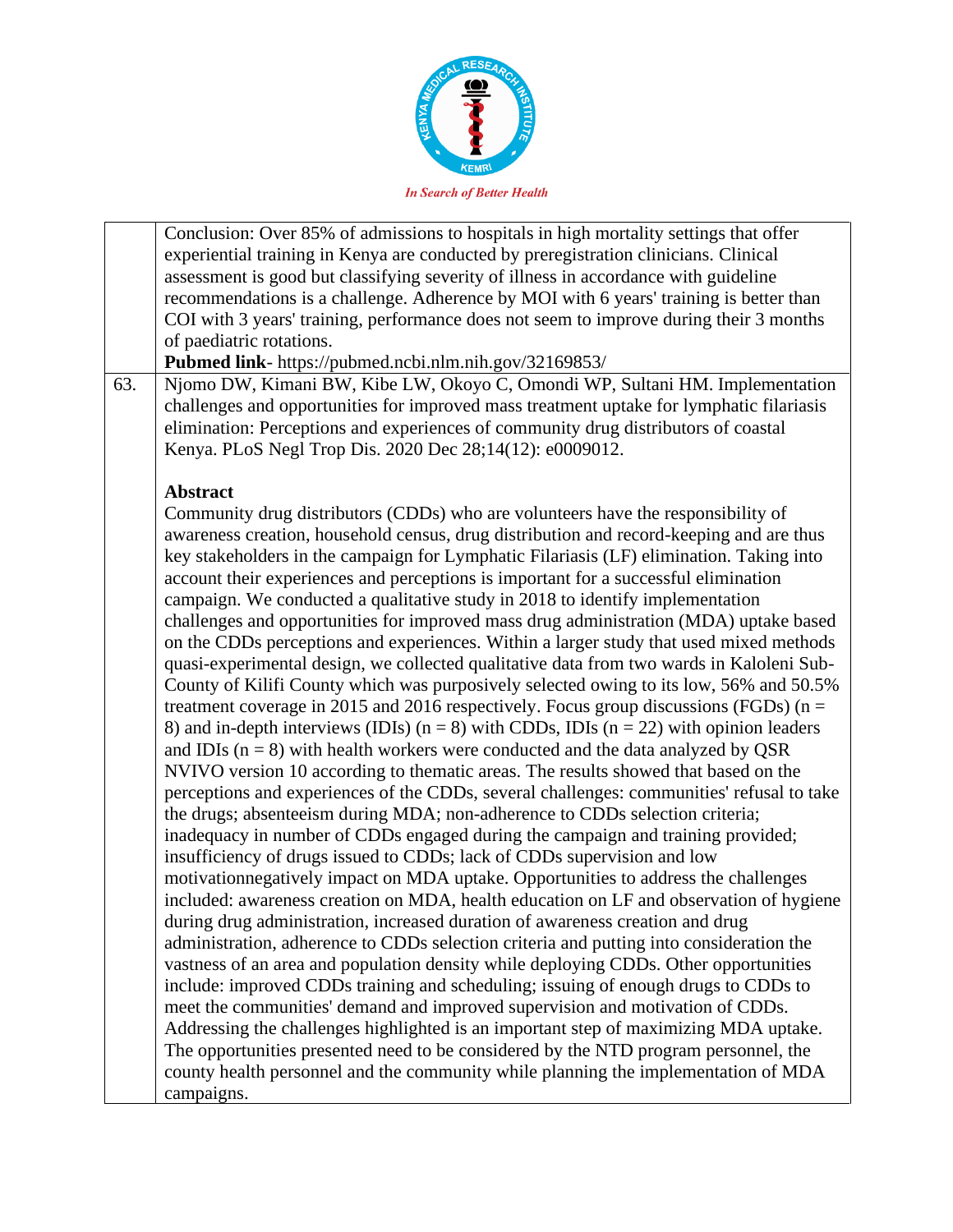

|     | Pubmed link-https://pubmed.ncbi.nlm.nih.gov/33370300/                                             |
|-----|---------------------------------------------------------------------------------------------------|
| 64. | Njomo DW, Kibe LW, Kimani BW, Okoyo C, Omondi WP, Sultani HM. Addressing                          |
|     | barriers of community participation and access to mass drug administration for lymphatic          |
|     | filariasis elimination in Coastal Kenya using a participatory approach. PLoS Negl Trop            |
|     | Dis. 2020 Sep 16;14(9): e0008499.                                                                 |
|     | <b>Abstract</b>                                                                                   |
|     | Since the prioritization of Lymphatic Filariasis (LF) elimination in 1997, progress has           |
|     | been made in reducing disease transmission and burden. Validation of elimination through          |
|     | Transmission Assessment Surveys (TAS) in implementation units (IUs) that have received            |
|     | at least 5 rounds of mass drug administration (MDA) and achieved minimum threshold of             |
|     | 65% treatment coverage is required. There are IUs that do not qualify for TAS due to              |
|     | achievement of low treatment coverage. This study sought to identify barriers of                  |
|     | community participation and access to MDA, develop and test strategies to be                      |
|     | recommended for improved uptake. Two wards in Kaloleni sub-county, Kilifi county with             |
|     | an average treatment coverage of 56% in 2015, 50.5% in 2016 were purposively sampled              |
|     | and a quasi-experimental study conducted. Through systematic random sampling, 350                 |
|     | (pre-intervention) and 338 (post-intervention) household heads were selected and                  |
|     | interviewed for quantitative data. For qualitative data, 16 Focus Group Discussions               |
|     | (FGDs) with purposively selected community groups were conducted. Participatory                   |
|     | meetings were held with county stakeholders to agree on strategies for improved                   |
|     | community participation in MDA. The quantitative data were analyzed using STATA                   |
|     | version 14.1, statistical significance assessed by chi square test and qualitative data by        |
|     | QSR NVIVO version 10. The identified strategies were tested in experimental sites during          |
|     | the 2018 MDA and the usual MDA strategies applied in control sites. The results showed            |
|     | an increase in community participation and access to MDA in both sites 80.6% (pre-                |
|     | intervention), 82.9% (post-intervention). The proportion of participants who considered           |
|     | the treatment as necessary significantly ( $p = 0.001$ ) increased to 96.2% from 88.3% and        |
|     | significantly dropped for those with drug swallowing problems associated with: size               |
|     | $(p<0.001)$ , number ( $p<0.027$ ) and taste ( $p = 0.001$ ). The implemented strategies may have |
|     | contributed to increased participation and access to MDA and should be applied for                |
|     | improved treatment uptake.                                                                        |
|     | Pubmed link- https://pubmed.ncbi.nlm.nih.gov/32936792/                                            |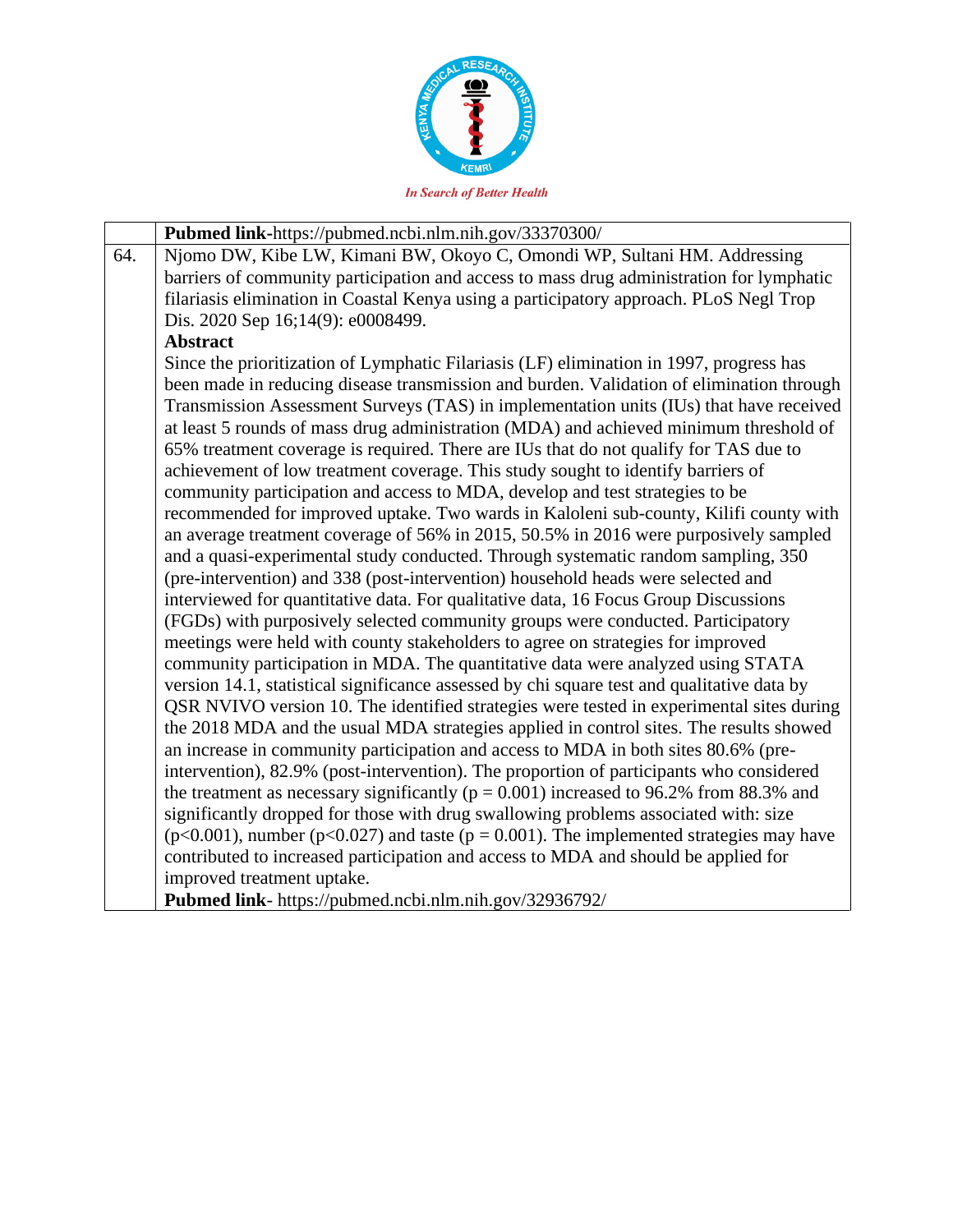

65. Abudho BO, Guyah B, Ondigo BN, Ndombi EM, Ireri E, Carter JM, Riner DK, Kittur N, Karanja DMS, Colley DG. Evaluation of morbidity in Schistosoma mansoni-positive primary and secondary school children after four years of mass drug administration of praziquantel in western Kenya. Infect Dis Poverty. 2020 Jun 15;9(1):67. **Abstract** Background: World Health Organization guidelines recommend preventive chemotherapy with praziquantel to control morbidity due to schistosomiasis. The primary aim of this cross-sectional study was to determine if 4 years of annual mass drug administration (MDA) in primary and secondary schools lowered potential markers of morbidity in infected children 1 year after the final MDA compared to infected children prior to initial MDA intervention. Methods: Between 2012 and 2016 all students in two primary and three secondary schools within three kilometers of Lake Victoria in western Kenya received annual mass praziquantel administration. To evaluate potential changes in morbidity we measured height, weight, mid-upper arm circumference, hemoglobin levels, abdominal ultrasound, and quality of life in children in these schools. This study compared two cross-sectional samples of Schistosoma mansoni egg-positive children: one at baseline and one at year five, 1 year after the fourth annual MDA. Data were analyzed for all ages (6-18 years old) and stratified by primary (6-12 years old) and secondary (12-18 years old) school groups. Results: The prevalence of multiple potential morbidity markers did not differ significantly between the egg-positive participants at baseline and those at 5 years by Mann Whitney nonparametric analysis and Fisher's exact test for continuous and categorical data, respectively. There was a small but significantly higher score in school-related quality of life assessment by year five compared to baseline by Mann Whitney analysis ( $P = 0.048$ ) in 13-18 year olds where malaria-negative. However, anemia was not positively impacted by four annual rounds of MDA, but registered a significant negative outcome. Conclusions: We did not detect differences in morbidity markers measured in a population of those infected or re-infected after multiple MDA. This could have been due to their relative insensitivity or a failure of MDA to prevent morbidity among those who remain infected. High malaria transmission in this area and/or a lack of suitable methods to measure the more subtle functional morbidities caused by schistosomiasis could be a factor. Further research is needed to identify and develop well-defined, easily quantifiable S. mansoni morbidity markers for this age group. **Pubmed link**- https://pubmed.ncbi.nlm.nih.gov/32539826/ 66. Wahome EW, Graham SM, Thiong'o AN, Mohamed K, Oduor T, Gichuru E, Mwambi J, van der Elst EM, Sanders EJ. Risk factors for loss to follow-up among at-risk HIV negative men who have sex with men participating in a research cohort with access to pre-exposure prophylaxis in coastal Kenya. J Int AIDS Soc. 2020 Oct;23 Suppl 6(Suppl 6): e25593.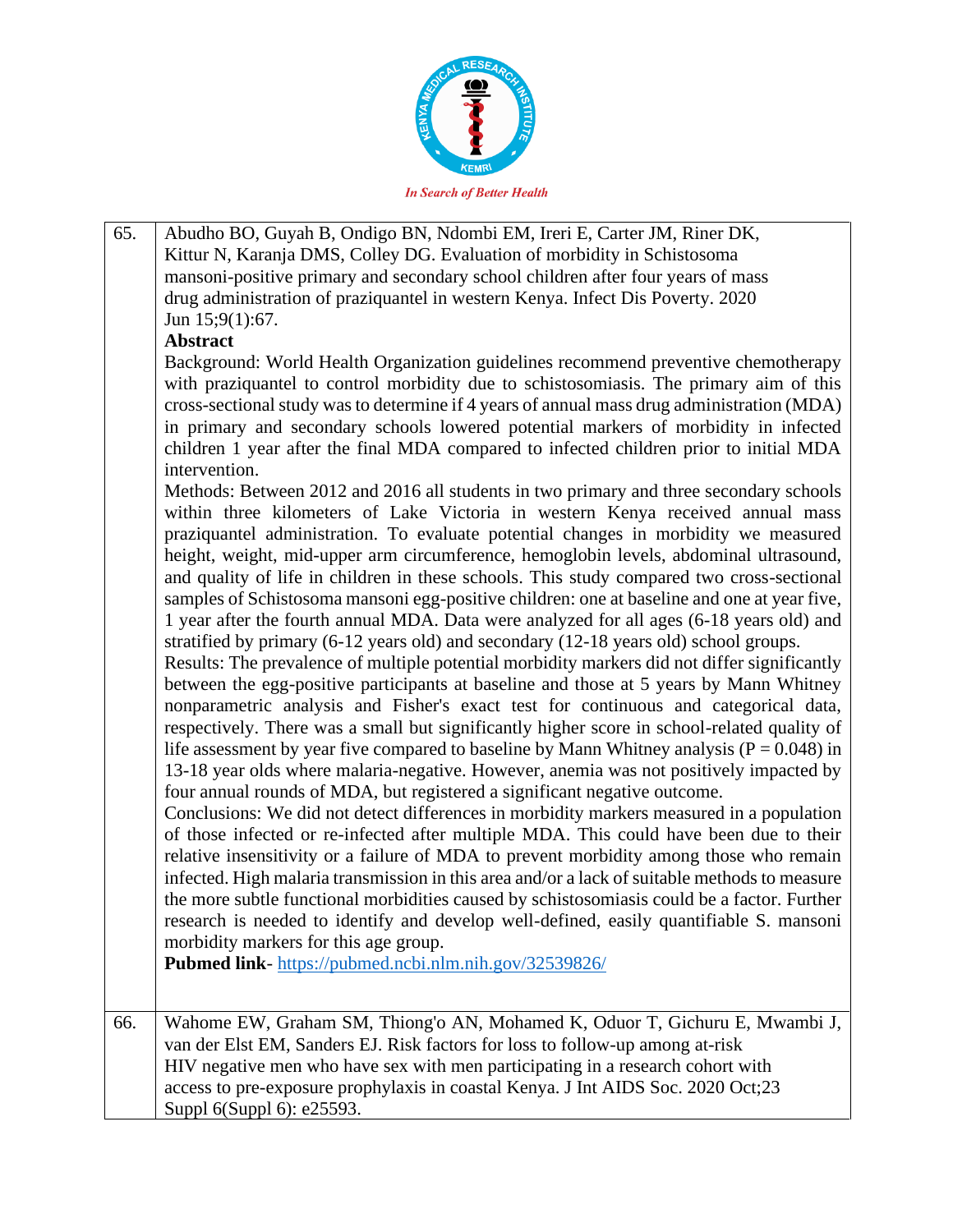

#### **Abstract**

Introduction: Retention in preventive care among at-risk men who have sex with men (MSM) is critical for successful prevention of HIV acquisition in Africa. We assessed loss to follow-up (LTFU) rates and factors associated with LTFU in an HIV vaccine feasibility cohort study following MSM with access to pre-exposure prophylaxis (PrEP) in coastal Kenya. Methods: Between June 2017 and June 2019, MSM cohort participants attending a research clinic 20 km north of Mombasa were offered daily PrEP and followed monthly for risk assessment, risk reduction counselling and HIV testing. Participants were defined as LTFU if they were late by >90 days for their scheduled appointment. Participants who acquired HIV were censored at diagnosis. Cox proportional hazards models were used to estimate adjusted Hazard Ratio (aHR) of risk factors for LTFU.

Results and discussion: A total of 179 participants with a median age of 25.0 years (interquartile range [IQR]: 23.0 to 30.0) contributed a median follow-up time of 21.2 months (IQR: 6.5 to 22.1). Of these, 143 (79.9%) participants started PrEP and 76 (42.5%) MSM were LTFU, for an incidence rate of 33.7 (95% confidence interval [CI], 26.9 to 42.2) per 100 person-years. Disordered alcohol use (aHR: 2.3, 95% CI, 1.5 to 3.7), residence outside the immediate clinic catchment area (aHR: 2.5, 95% CI, 1.3 to 4.6 for Mombasa Island; aHR: 1.8, 95% CI, 1.0 to 3.3 for south coast), tertiary education level or higher (aHR: 2.3, 95% CI, 1.1 to 4.8) and less lead-in time in the cohort prior to 19 June 2017 (aHR: 3.1, 95% CI, 1.8 to 5.6 for zero to three months; aHR: 2.4, 95% CI, 1.2 to 4.7 for four to six months) were independent predictors of LTFU. PrEP use did not differ by LTFU status (HR: 1.0, 95% CI, 0.6 to 1.5). Psychosocial support for men reporting disordered alcohol use, strengthened engagement of recently enrolled participants and focusing recruitment on areas close to the research clinic may improve retention in HIV prevention studies involving MSM in coastal Kenya.

Conclusions: About one in three participants became LTFU after one year of follow-up, irrespective of PrEP use. Research preparedness involving MSM should be strengthened for HIV prevention intervention evaluations in coastal Kenya.

**Pubmed link**- https://pubmed.ncbi.nlm.nih.gov/33000889/

67. Abdullahi L, Onyango JJ, Mukiira C, Wamicwe J, Githiomi R, Kariuki D, Mugambi C, Wanjohi P, Githuka G, Nzioka C, Orwa J, Oronje R, Kariuki J, Mayieka L. Community interventions in Low-And Middle-Income Countries to inform COVID-19 control implementation decisions in Kenya: A rapid systematic review. PLoS One. 2020 Dec 8;15(12): e0242403.

#### **Abstract**

Globally, public health measures like face masks, hand hygiene and maintaining social distancing have been implemented to delay and reduce local transmission of COVID-19. To date there is emerging evidence to provide effectiveness and compliance to intervention measures on COVID-19 due to rapid spread of the disease. We synthesized evidence of community interventions and innovative practices to mitigate COVID-19 as well as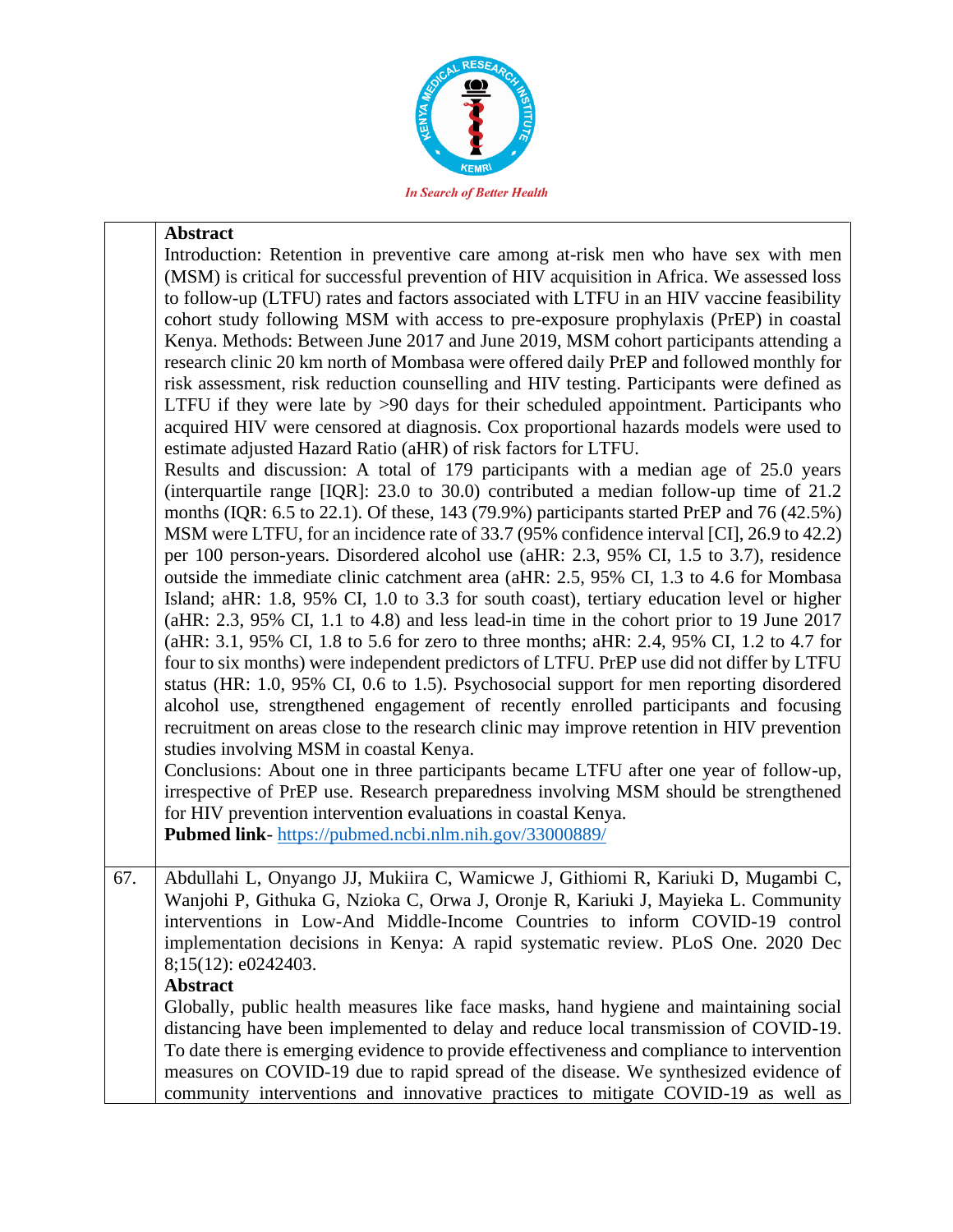

previous respiratory outbreak infections which may share some aspects of transmission dynamics with COVID-19. In the study, we systematically searched the literature on community interventions to mitigate COVID-19, SARS (severe acute respiratory syndrome), H1N1 Influenza and MERS (middle east respiratory syndrome) epidemics in PubMed, Google Scholar, World Health Organization (WHO), MEDRXIV and Google from their inception until May 30, 2020 for up-to-date published and grey resources. We screened records, extracted data, and assessed risk of bias in duplicates. We rated the certainty of evidence according to Cochrane methods and the GRADE approach. This study is registered with PROSPERO (CRD42020183064). Of 41,138 papers found, 17 studies met the inclusion criteria in various settings in Low- and Middle-Income Countries (LMICs). One of the papers from LMICs originated from Africa (Madagascar) with the rest from Asia 9 (China 5, Bangladesh 2, Thailand 2); South America 5 (Mexico 3, Peru 2) and Europe 2 (Serbia and Romania). Following five studies on the use of face masks, the risk of contracting SARS and Influenza was reduced OR 0.78 and 95% CI =  $0.36$ -1.67. Equally, six studies on hand hygiene practices reported a reduced risk of contracting SARS and Influenza OR 0.95 and 95% CI =  $0.83$ -1.08. Further two studies that looked at combined use of face masks and hand hygiene interventions showed the effectiveness in controlling the transmission of influenza OR 0.94 and 95%  $CI = 0.58-1.54$ . Nine studies on social distancing intervention demonstrated the importance of physical distance through closure of learning institutions on the transmission dynamics of disease. The evidence confirms the use of face masks, good hand hygiene and social distancing as community interventions are effective to control the spread of SARS and influenza in LMICs. However, the effectiveness of community interventions in LMICs should be informed by adherence of the mitigation measures and contextual factors taking into account the best practices. The study has shown gaps in adherence/compliance of the interventions, hence a need for robust intervention studies to better inform the evidence on compliance of the interventions. Nevertheless, this rapid review of currently best available evidence might inform interim guidance on similar respiratory infectious diseases like Covid-19 in Kenya and similar LMIC context. **Pubmed link**- https://pubmed.ncbi.nlm.nih.gov/33290402/

68. Okoyo C, Campbell SJ, Williams K, Simiyu E, Owaga C, Mwandawiro C. Prevalence, intensity and associated risk factors of soil-transmitted helminth and schistosome infections in Kenya: Impact assessment after five rounds of mass drug administration in Kenya. PLoS Negl Trop Dis. 2020 Oct 7;14(10): e0008604.

### **Abstract**

Background: In Kenya, over five million school age children (SAC) are estimated to be at risk of parasitic worms causing soil-transmitted helminthiasis (STH) and schistosomiasis. As such, the Government of Kenya launched a National School Based Deworming (NSBD) program in 2012 targeting the at-risk SAC living in endemic regions, with the aim of reducing infections prevalence to a level where they no longer constitute a public health problem. The impact of the program has been consistently monitored from 2012 to 2017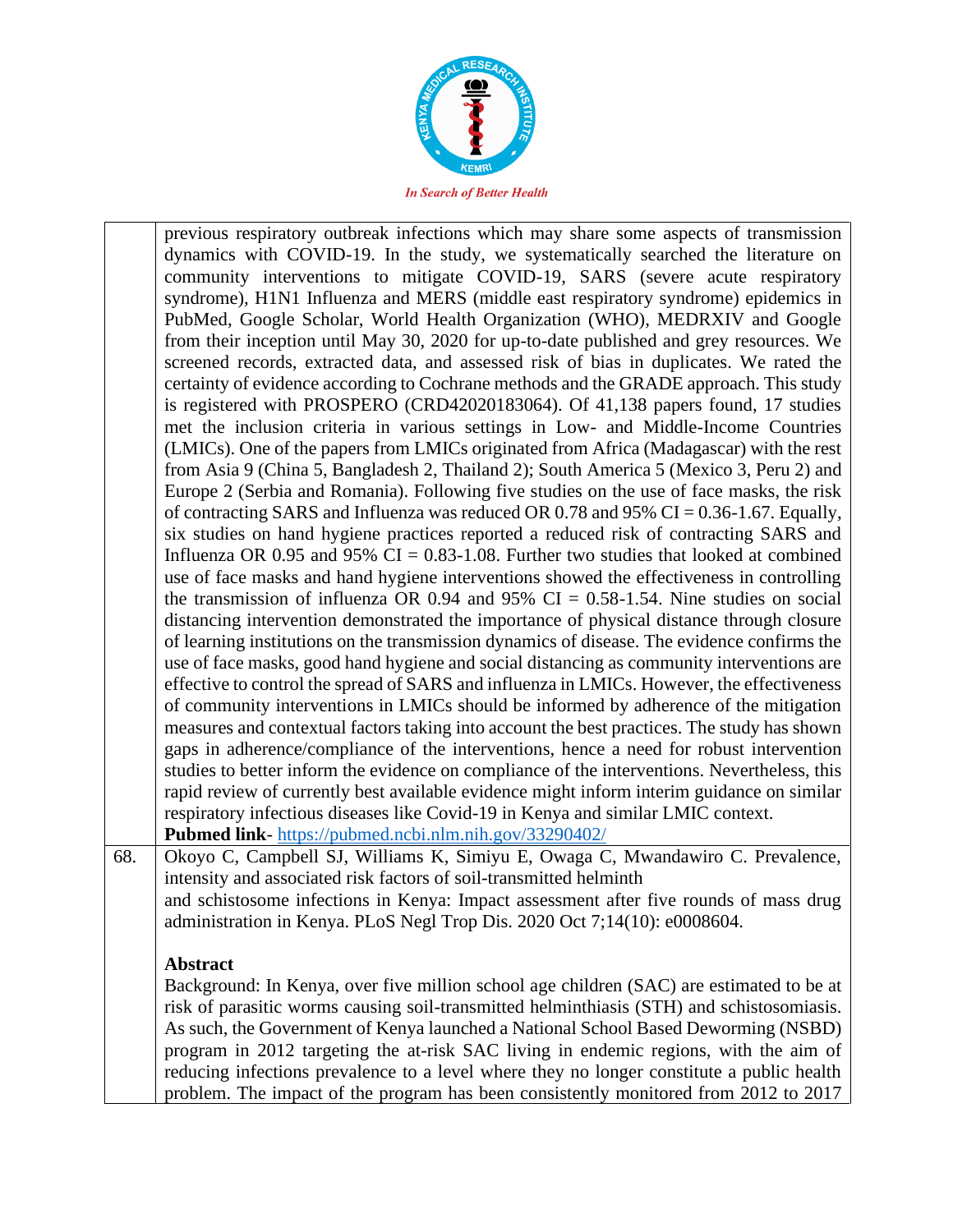

through a robust and extensive monitoring and evaluation (M&E) program. The aim of the current study was to evaluate the parasitological outcomes and additionally investigate water, sanitation and hygiene (WASH) related factors associated with infection prevalence after five rounds of mass drug administration (MDA), to inform the program's next steps. Materials and methods: We utilized a cross-sectional design in a representative, stratified, two-stage sample of school children across six regions in Kenya. A sample size of 100 schools with approximately 108 children per school was purposively selected based on the Year 5 STH infection endemicity prior to the survey. Stool samples were examined for the presence of STH and Schistosoma mansoni eggs using double-slide Kato-Katz technique, urine samples were processed using urine filtration technique for the presence of S. haematobium eggs. Survey questionnaires were administered to all the participating children to collect information on their demographic and individual, household and school level WASH characteristics. Principal findings: Overall, STH prevalence was 12.9% (95%CI: 10.4-16.1) with species prevalence of 9.7% (95%CI: 7.5-12.6) for Ascaris lumbricoides, 3.6% (95%CI: 2.2-5.8) for Trichuris trichiura and 1.0% (95%CI: 0.6-1.5) for hookworm. S. mansoni prevalence was 2.2% (95%CI: 1.2-4.3) and S. haematobium prevalence was 0.3% (95%CI: 0.1-1.0). All the infections showed significant prevalence reductions when compared with the baseline prevalence, except S. mansoni. From multivariable analysis, increased odds of any STH

infections were associated with not wearing shoes, adjusted odds ratio  $(aOR) = 1.36$ (95%CI: 1.09-1.69);  $p = 0.007$ ; high number of household members,  $aOR = 1.21$  (95%CI: 1.04-1.41);  $p = 0.015$ ; and school absenteeism of more than two days,  $aOR = 1.33$  (95%CI: 1.01-1.80);  $p = 0.045$ . Further, children below five years had up to four times higher odds of getting STH infections,  $aOR = 4.68$  (95%CI: 1.49-14.73);  $p = 0.008$ . However, no significant factors were identified for schistosomiasis, probably due to low prevalence levels affecting performance of statistical analysis.

Conclusions: After five rounds of MDA, the program shows low prevalence of STH and schistosomiasis, however, not to a level where the infections are not a public health problem. With considerable inter-county infection prevalence heterogeneity, the program should adopt future MDA frequencies based on the county's infection prevalence status. Further, the program should encourage interventions aimed at improving coverage among preschool age children and improving WASH practices as long-term infection control strategies.

**Pubmed link**- https://pubmed.ncbi.nlm.nih.gov/33027264/

| 69. | Kinuthia GK, Ngure V, Beti D, Lugalia R, Wangila A, Kamau L. Publisher           |
|-----|----------------------------------------------------------------------------------|
|     | Correction: Levels of heavy metals in wastewater and soil samples from open      |
|     | drainage channels in Nairobi, Kenya: community health implication. Sci Rep. 2020 |
|     | Jul 7;10(1):11439.                                                               |
|     | <b>Pubmed link-</b> https://pubmed.ncbi.nlm.nih.gov/32632159/                    |
| 70. | Kariuki SM, Newton CRJC, Abubakar A, Bitta MA, Odhiambo R, Phillips Owen J.      |